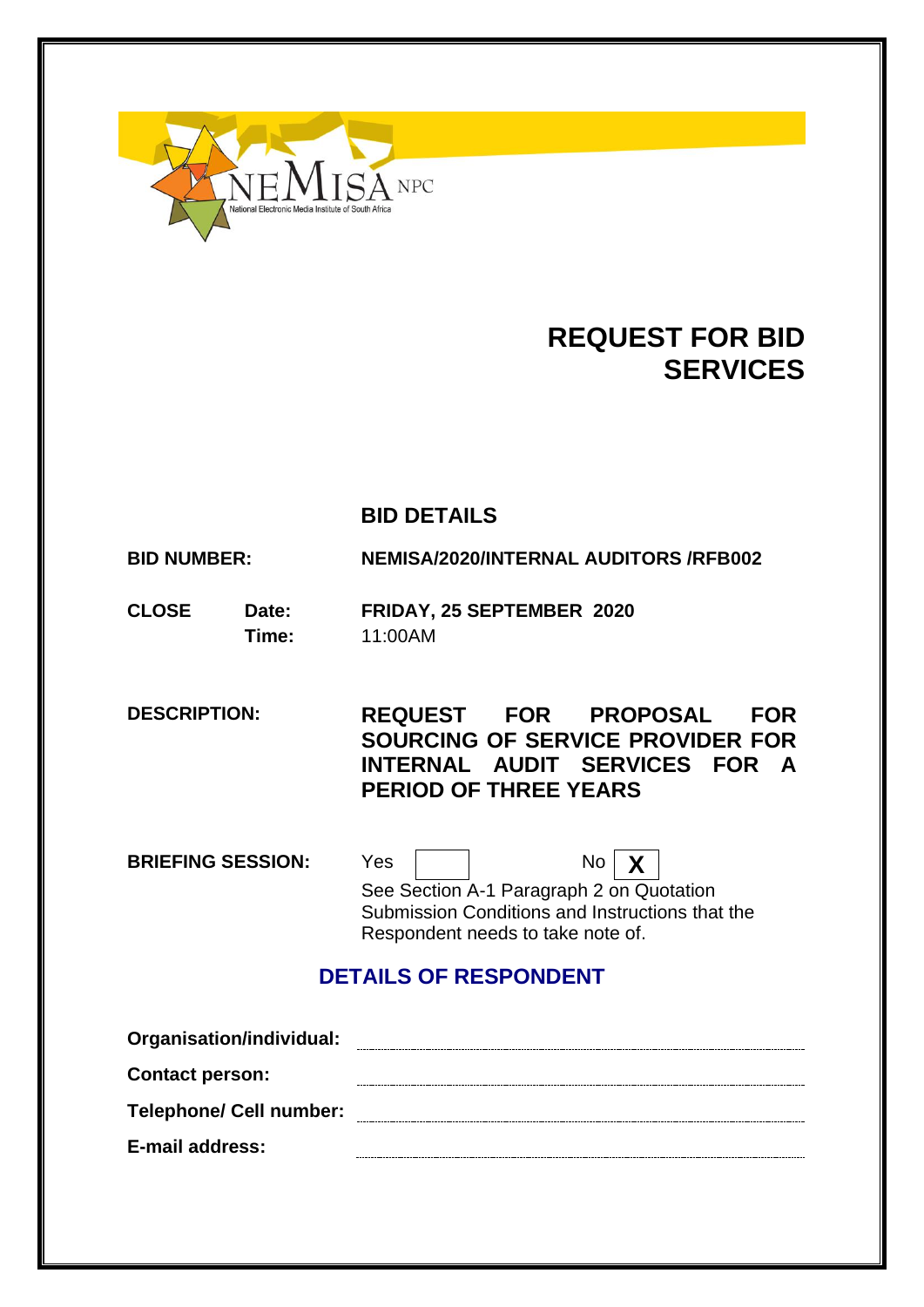# **GLOSSARY**

| Award                     | Conclusion of the procurement process and final notification to the<br>effect to the successful Respondent                                                                                                                     |
|---------------------------|--------------------------------------------------------------------------------------------------------------------------------------------------------------------------------------------------------------------------------|
| <b>B-BBEE</b>             | Broad-based Black Economic Empowerment in terms of the<br>Broad-based Black Economic Empowerment Act, 2003 (Act No.<br>53 of 2003) and the Codes of Good Practice issued thereunder by<br>the Department of Trade and Industry |
| Contractor                | Organisation with whom NEMISA will conclude a contract and<br>potential service level agreement subsequent to the final award of<br>the contract based on this Request for Quotation                                           |
| Core Team                 | The core team are those members who fill the non-administrative<br>positions against which the experience will be measured.                                                                                                    |
| Dti                       | Department of Trade and Industry                                                                                                                                                                                               |
| <b>EME</b>                | Exempted Micro Enterprise in terms of the Codes of Good<br>Practice                                                                                                                                                            |
| GCC                       | <b>General Conditions of Contract</b>                                                                                                                                                                                          |
| IP                        | <b>Intellectual Property</b>                                                                                                                                                                                                   |
| <b>NEMISA</b>             | National Electronic Media Institute of South Africa (SOC) Ltd                                                                                                                                                                  |
| <b>Original Quotation</b> | Original document signed in ink, or<br>Copy of original document signed in ink, or<br>Submitted Facsimile of original document signed in ink                                                                                   |
| Originally certified      | To comply with the principle of originally certified, a document<br>must be both stamped and signed in original ink by a<br>commissioner of oaths.                                                                             |
| Quote/ Quotation          | Written offer in a prescribed or stipulated form in response to an<br>invitation by NEMISA for the provision of goods, works or services                                                                                       |
| <b>SCM</b>                | Supply Chain Management                                                                                                                                                                                                        |
| <b>SLA</b>                | Service Level Agreement                                                                                                                                                                                                        |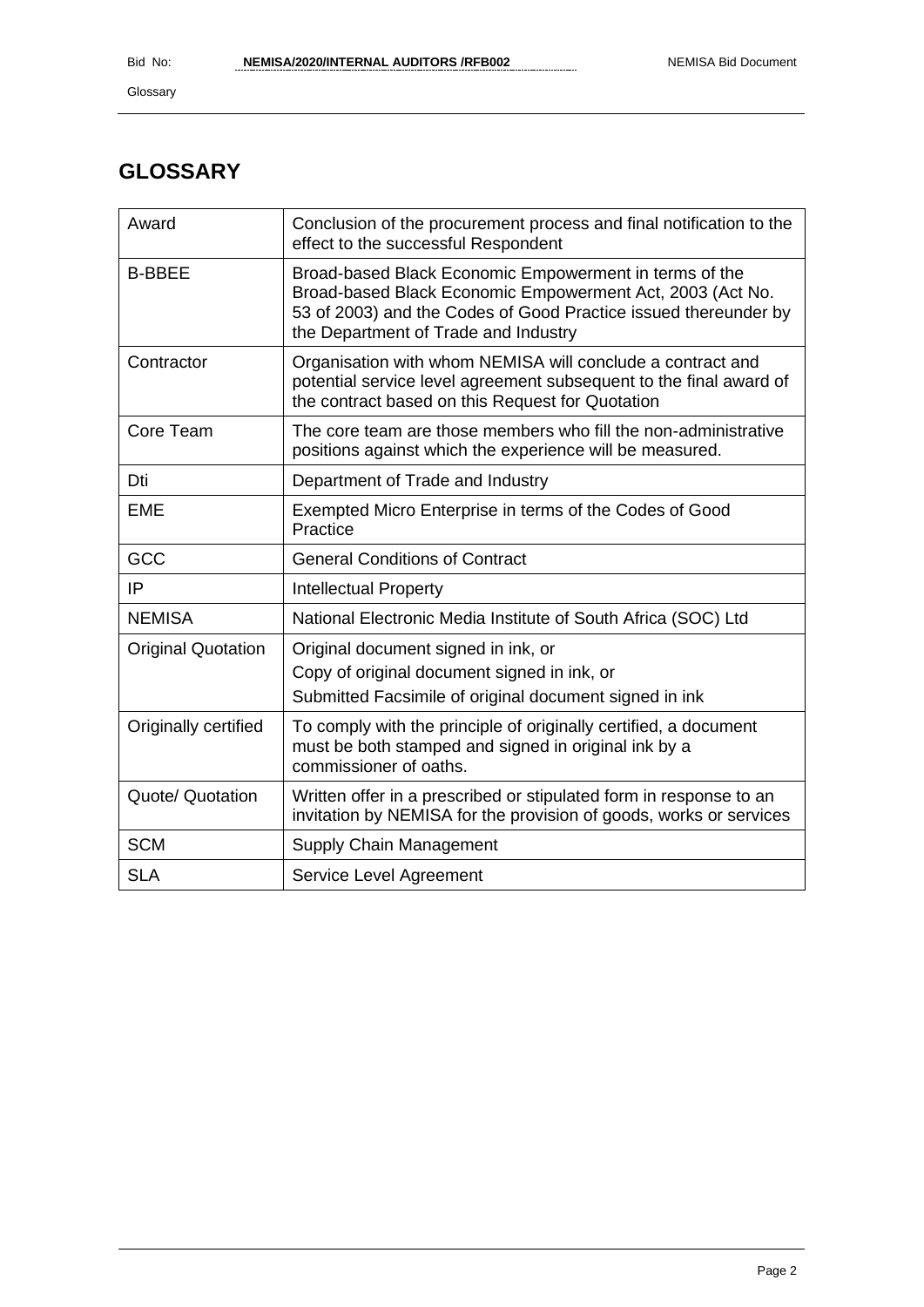# **DOCUMENTS IN THIS QUOTATION DOCUMENT PACK**

Respondents are to ensure that they have received all pages (pp41) of this document, which consist of the following sections:

# **SECTION A**

**Note: Documents in this section are for information to/instruction of respondents and must not be returned with quotes.**

- □ Section A 1: Quote Submission Conditions and Instructions
- Section A 2: Terms of Reference
- □ Section A 3: Evaluation Process/Criteria
- □ Section A 4: Contract Form (Rendering of Services) (Parts 1 & 2)/Letter of Acceptance/Formal Contract (The pro forma contract is only included for Respondents to take note of the contents of the contract that will be entered into with the successful contractor)

# **SECTION B**

#### **Note: Documents in this section must be completed and returned or supplied with quotations.**

- Section B 1: Special Conditions of Quotation and Contract: Special conditions that the Respondent needs to accept
- $\Box$  Section B 2: Declaration of Interest
- □ Section B 3: Declaration of Bidder's past SCM practices
- □ Section B 4: Certificate of Independent Bid Determination
- Section B 5: Preference Points Claim Form in terms of the Preferential Procurement Regulations, 2011
- **T** Section B 6: Invitation to Quote
- □ Section B 7: Pricing Schedule (Professional Services)
- □ Section B 8: CV Template Guideline/Compulsory CV template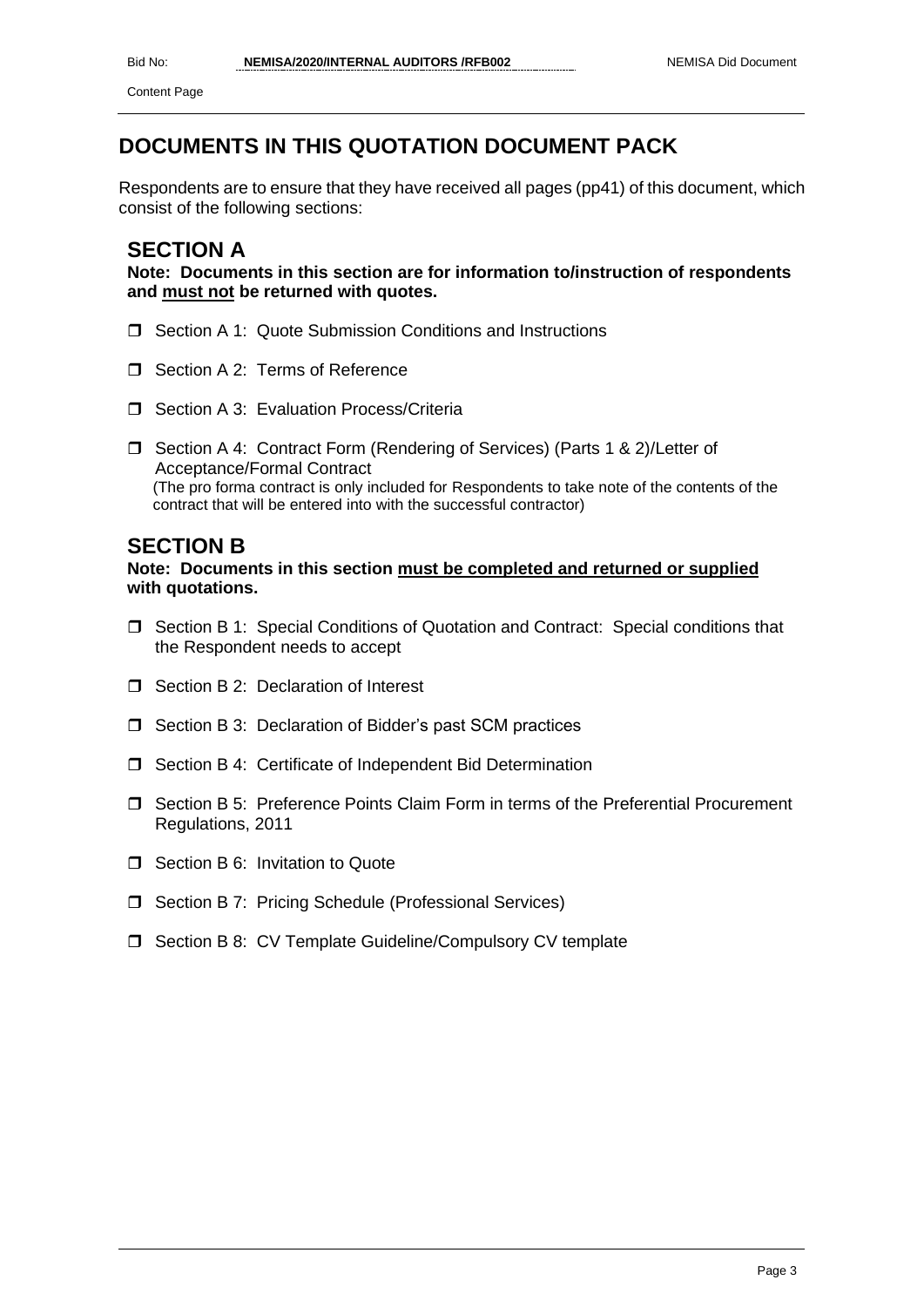Section A

# **SECTION A**

# (This section must not be returned quotations)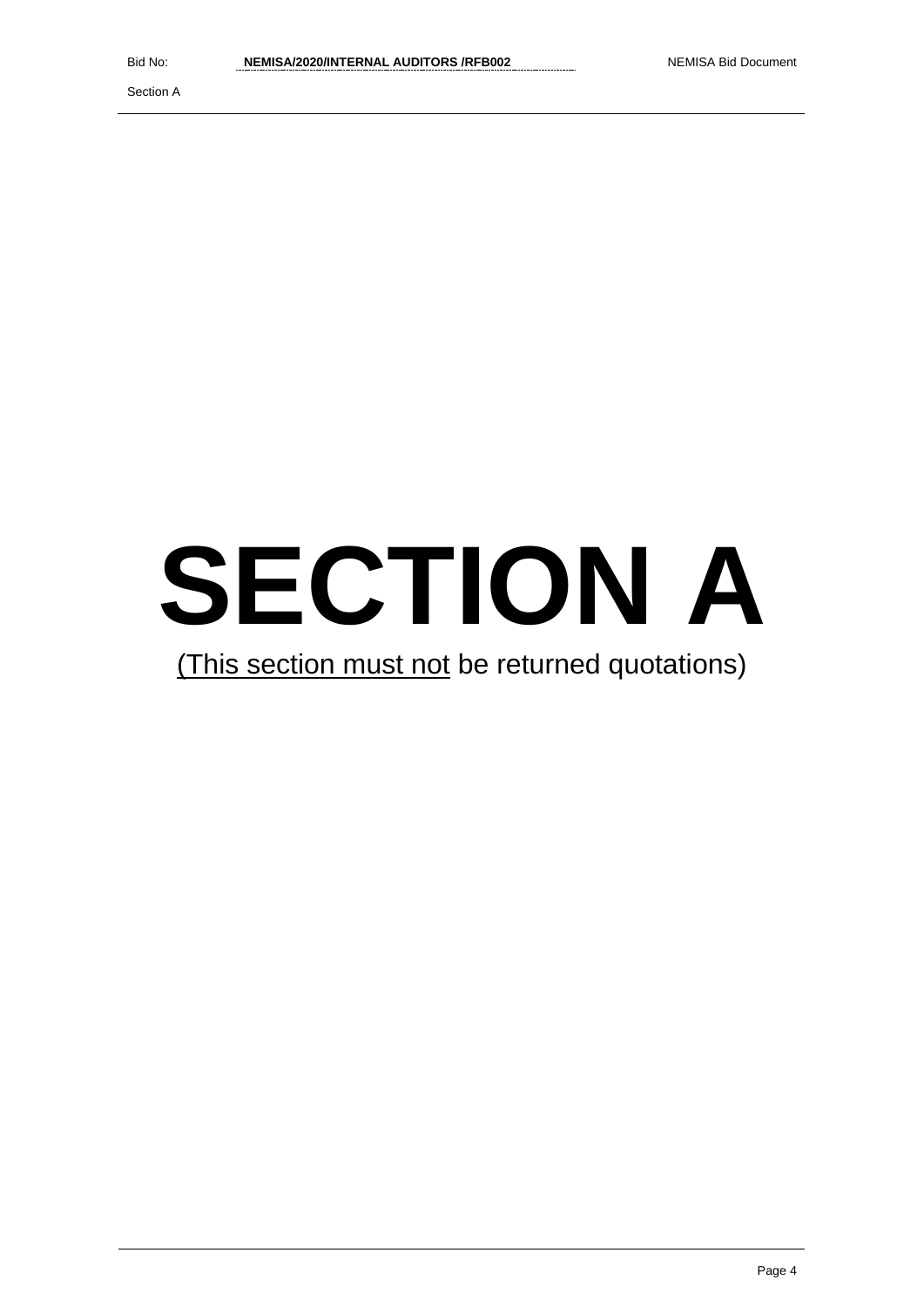# **QUOTE SUBMISSION CONDITIONS AND INSTRUCTIONS**

## **CONDITIONS AND INSTRUCTIONS THAT RESPONDENTS NEED TO TAKE NOTE OF**

# **1 FRAUD AND CORRUPTION**

1.1 All providers are to take note of the implications of contravening the Prevention and Combating of Corrupt Activities Act, Act No 12 of 2004 and any other Act applicable.

# **2 CLARIFICATIONS/ QUERIES**

2.1 Any clarification required by a respondent regarding the meaning or interpretation of the Terms of Reference, or any other aspect concerning the quote, is to be requested in writing (letter, facsimile or e-mail) from Sithembele Baraza by not later than Friday 18 September 2020. A reply will be forwarded within three (3) working days. Telephonic requests for clarification will not be accepted. If appropriate, the clarifying information will be made available to all respondents by e-mail only. The quote number should be mentioned in all correspondence.

> Contact details for Sithembele Baraza : Telephone: 011 484 0583 E-Mail: [scm@nemisa.co.za/](mailto:scm@nemisa.co.za/)

## **3 SUBMITTING BIDS**

3.1 One (1) original document must be handed in/delivered to:

| DELIVERED TO THE NEMISA        |                                            |
|--------------------------------|--------------------------------------------|
| RECEPTION DESK SITUATED<br>AT: | 21 Girton Road<br>Parktown<br>Johannesburg |
|                                |                                            |

EMAIL TO: [scm@nemisa.co.za](mailto:scm@nemisa.co.za)

#### *No faxed quotations will be accepted*

**Respondents should ensure that quotes are delivered to NEMISA before the closing date and time to the correct physical address. If the quote is late, it will not be accepted for consideration. \* Refer to Paragraph 5 below**

- $\square$  Quotations can be delivered any time during office hours (08:00 to 16:30 Mondays to Fridays) before or on the closing date.
- $\Box$  All quotations must be submitted on the official forms (not to be re-typed).
- 3.2 Hard copies of quotations should be submitted in a sealed envelope, marked with:
	- Quotation number (NEMISA/2020/INTERNAL AUDITORS /RFB002)
	- Closing date and time (FRIDAY, 25 SEPTEMBER 2020 @ 11:00)
	- $\Box$  The name and address of the respondent.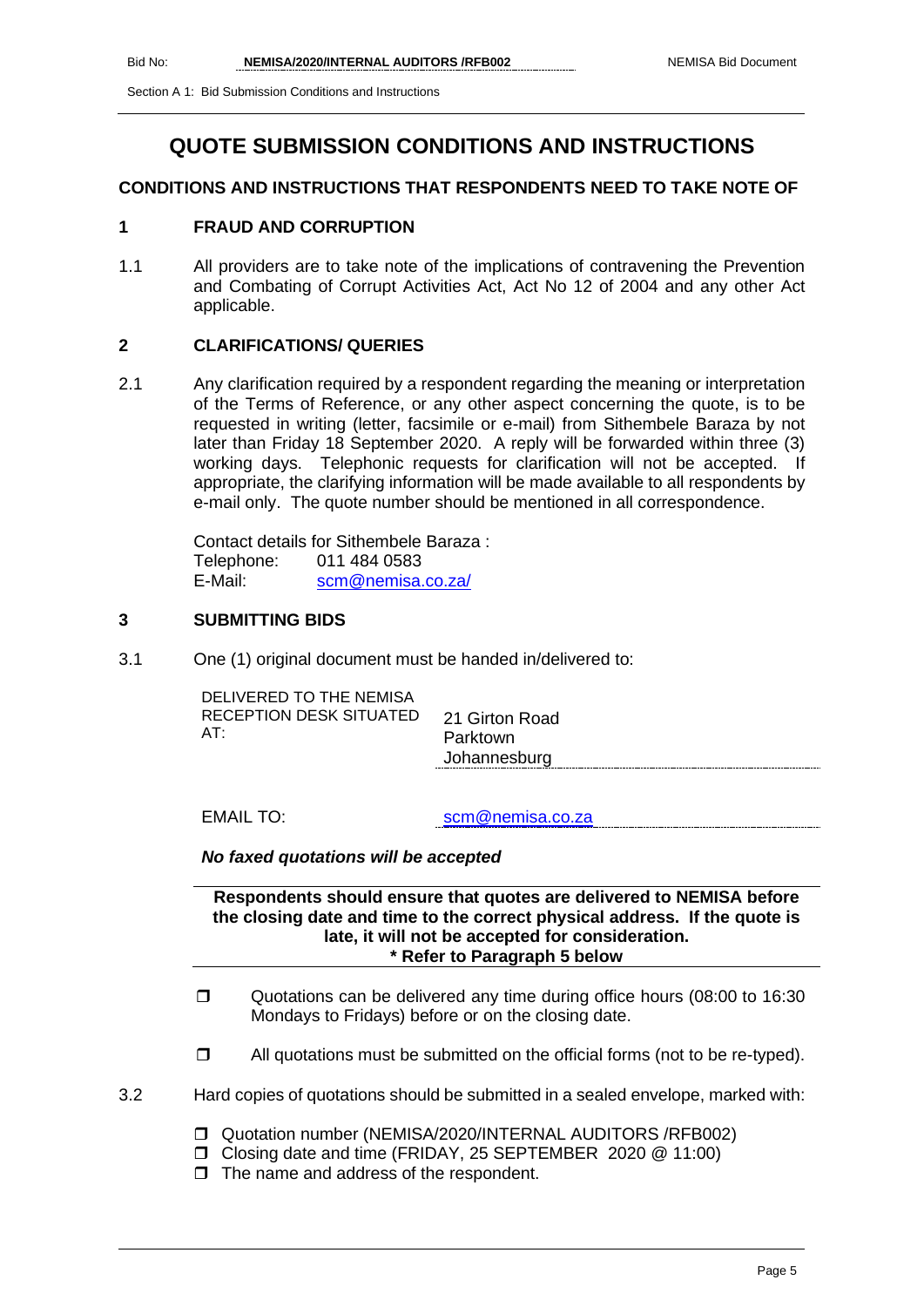3.3 Documents submitted on time by respondents shall not be returned.

## **4 LATE SUBMISSIONS**

- 4.1 Bids received late shall not be considered. A bid will be not considered late even if it arrived even one second after 11:00 or any time thereafter. The tender (bid) box shall be closed at exactly 11:00 and bid arriving late will not be considered under any circumstances. Bid received late the bidder will be informed in writing regarding late submission. Respondents are therefore strongly advised to ensure that quotations be despatched allowing enough time for any unforeseen events that may delay the delivery of the quotation.
- 4.2 The official Telkom time, which can be observed by dialling 1026 from any phone, will be used to verify the exact closing time.
- 4.3 Bid sent to the NEMISA via normal post or any other mechanism shall be deemed to be received at the date and time of arrival at the NEMISA premises. Quotations received at the physical address after the closing date and time of the quotation, shall therefore be deemed to be received late. Quotations sent by email shall be deemed to have been received at the time indicated in the inbox of the recipient.

#### **5 PAYMENTS**

- 5.1 NEMISA will pay the Contractor the fees set out in the final contract according to the table of deliverables. No additional amounts will be payable by the NEMISA to the Contractor.
- 5.1.1 The Contractor shall from time to time during the duration of the contract, invoice NEMISA for the services rendered.
- 5.1.2 The invoice must be accompanied by supporting source document(s) containing detailed information, as NEMISA may reasonably require, for the purposes of establishing the specific nature, extent and quality of the services which were undertaken by the Contractor.
- 5.1.3 No payment will be made to the Contractor unless an original tax invoice complying with section 20 of the VAT Act No 89 of 1991, as amended, has been submitted to NEMISA.
- 5.1.4 Payment shall be made by bank transfer into the Contractor's back account normally 30 days after receipt of an acceptable, original, valid tax invoice. Money will only be transferred into a South African bank account. (Banking details must be submitted as soon as the quotation is awarded).
- 5.2 The Contractor shall be responsible for accounting to the appropriate authorities for its income tax, VAT or other moneys required to be paid in terms of the applicable law.

# **6 GENERAL CONDITIONS OF CONTRACT**

6.1 The General Conditions of Contract must be accepted. The GCC can be downloaded from the Treasury Website. Please refer to the link below: [http://www.treasury.gov.za/divisions/ocpo/sc/GeneralConditions/General%20Conditions%20of%20](http://www.treasury.gov.za/divisions/ocpo/sc/GeneralConditions/General%20Conditions%20of%20Contract.pdf) [Contract.pdf](http://www.treasury.gov.za/divisions/ocpo/sc/GeneralConditions/General%20Conditions%20of%20Contract.pdf)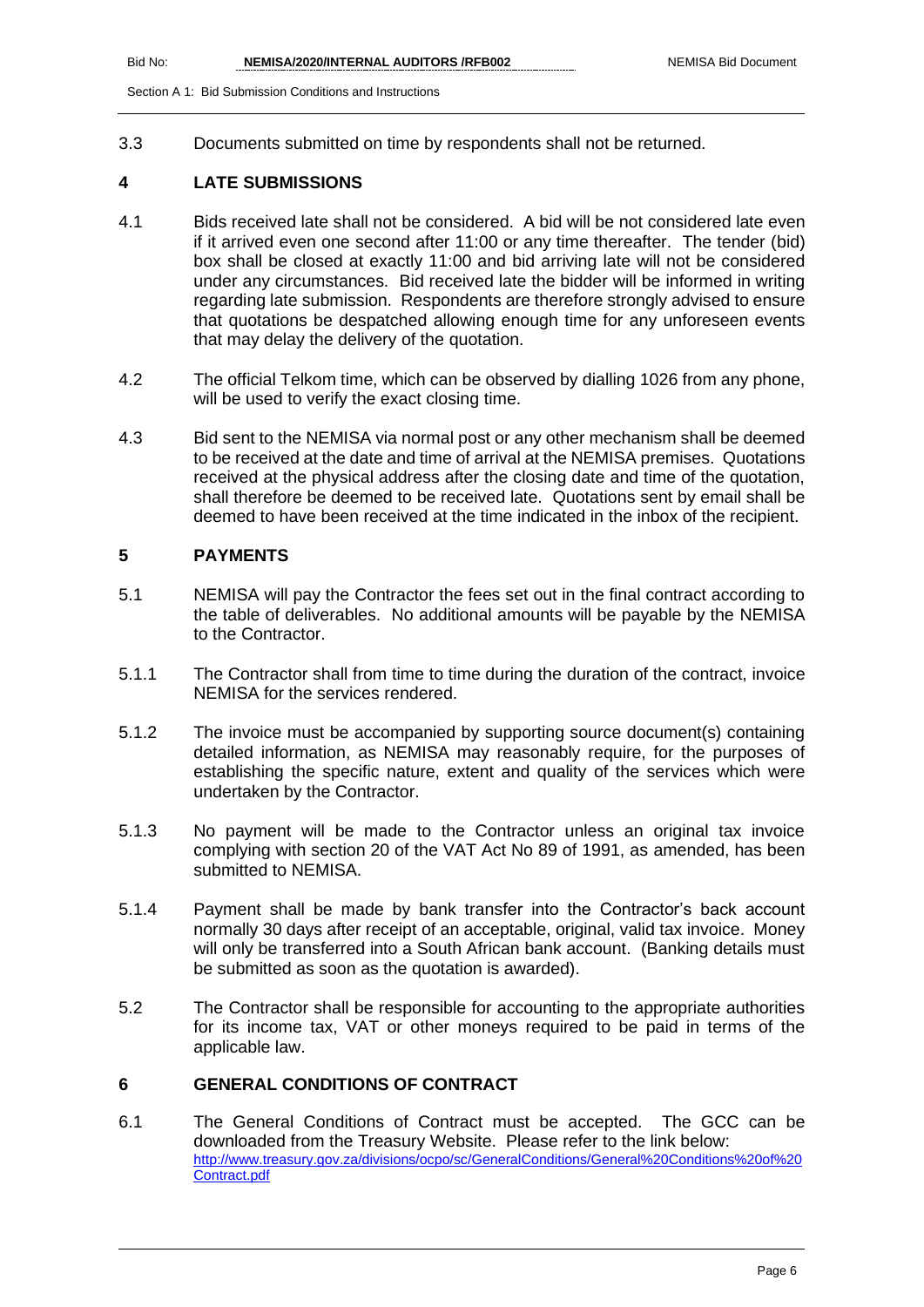Section A 2: Terms of Reference

# **TERMS OF REFERENCE: FOR THE PROVISION OF INTERNAL AUDIT SERVICES FOR A PERIOD OF THREE YEARS**

# **1. BACKGROUND INFORMATION**

The National Electronic Media Institute of South Africa was established as a non-profit institute for education in terms of the Companies Act (1973) and is listed as a schedule 3A public entity in terms of the Public Finance Management Act (1999).

NEMISA derives its mandate from the Department of Communication and Digital Technologies (DCDT), and DCDT's constitutional function is e-skilling the nation for equitable prosperity and global competitiveness.

# **2. OBJECTIVE OF INTERNAL AUDIT FUNCTION**

The objectives of Internal Audit are to assist all levels of management of the organization and the Audit and Risk Committee of NEMISA in the effective discharge of their responsibilities by furnishing them with analyses, appraisals, recommendations, counsel, and information concerning the activities reviewed and by promoting effective control at reasonable cost.

The Institute of Internal Auditors defines internal auditing as:

"… an independent, objective assurance and consulting activity designed to add value and improve an organisation's operations. It helps an organisation accomplish its objectives by bringing a systematic, disciplined approach to evaluate and improve the effectiveness of risk management, control and governance processes."

Other objectives/ standards/ controls of the internal audit function, which are subject to an evaluation, are to review the following;

- Internal control processes across the business;
- The information systems environment;
- The reliability and integrity of financial and performance information;
- The effectiveness of operations; and
- Compliance with policies, regulations and controls.

The safeguarding of assets;

- The economical and efficient use of resources;
- The achievement of established operational goals and objectives; and
- Compliance with laws, regulations and controls.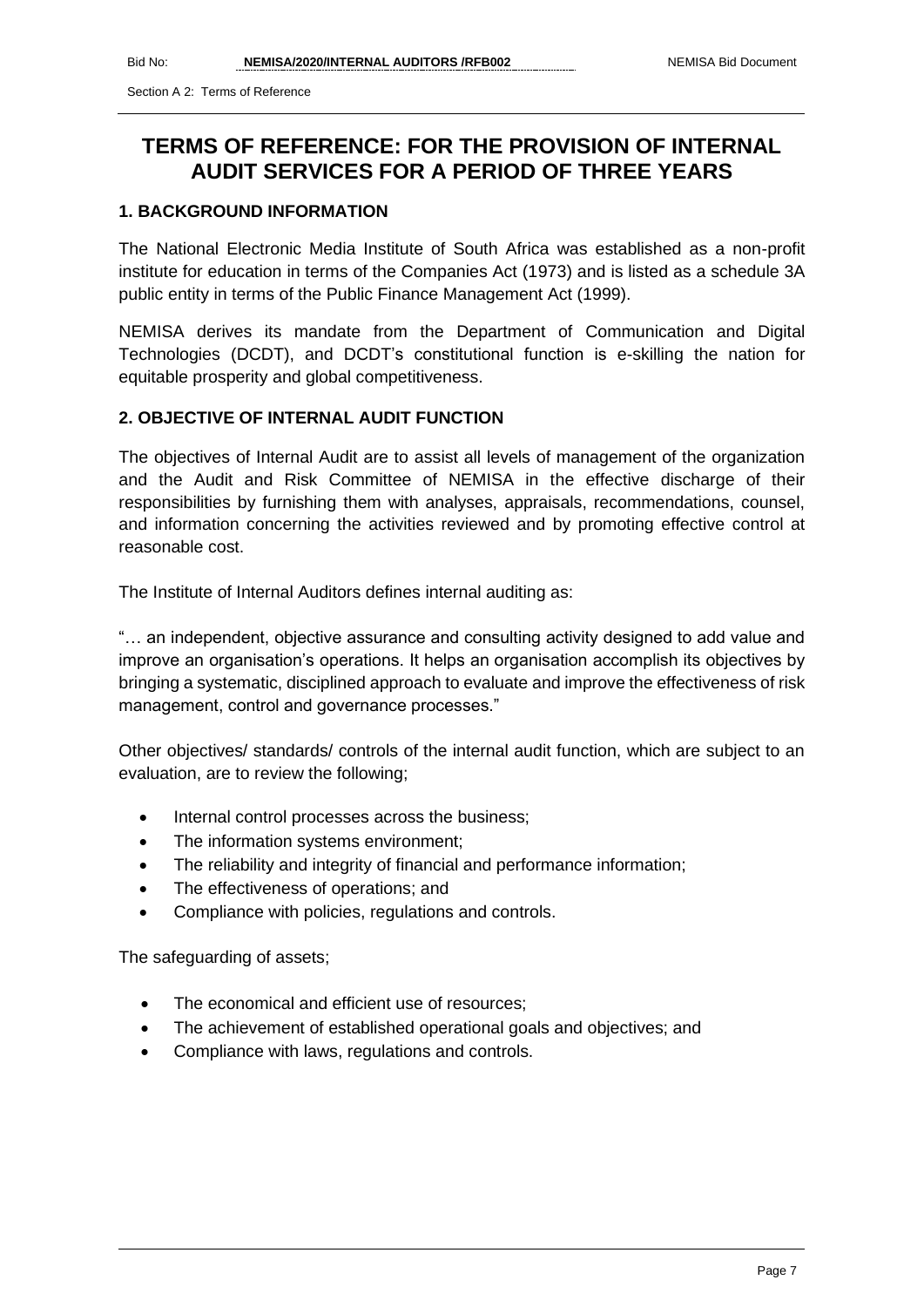Section A 2: Terms of Reference

# **3. SCOPE OF WORK**

# **3.1 The appointed service provider will be required to:**

- Prepare a rolling three-year strategic Internal Audit Plan based on its assessment of key areas of risk for the NEMISA, having taken into consideration the entity's current operations, the operations proposed in its corporate or strategic plan and its risk management strategy
- Prepare an Annual Internal Audit Operational Plan
- Plans indicating the scope, cost and timelines of each audit in the annual internal audit
- The audit work schedule is to be developed based on a prioritisation of the audit universe using relevant risk factors;
- Audit reports directed to ARC detailing its performance against the plan to allow effective monitoring and intervention, when necessary
- Quarterly report must be prepared to the CEO and the Audit and Risk Committee(ARC) on the progress of the audits against the Audit plan
- Provide final report with recommendations to management;
- Attend all ARC meetings and provide ARC feedback as required;
- Perform risk based internal audit services based on the approved audit plan;
- Perform audits in compliance with the standards of the Institute of Internal Auditors;
- Review the adequacy and effectiveness of the internal control system;
- Review and provide advice on governance;
- Provide an innovative, responsive and effective value-added Internal Audit function by assisting the NEMISA in evaluating the effectiveness and efficiency of the internal control systems, and compliance with policies and procedures and recommending improvements.
- It must co-ordinate with external providers of assurance (Auditor-General of South Africa) to ensure proper coverage and minimal duplication of effort.
- Provide support in the assistance of continuous implementation of POPI and PAIA as well as adherence to relevant legislation and KING IV

# **3.2 In addition to the above, the appointed service provider will be responsible for:**

- Reviewing the reliability and integrity of financial and operating information and the means used to identify, measure, classify, and report such information;
- Reviewing the systems established to ensure compliance with those policies, plans, procedures, laws, and regulations which could have a significant impact on operations and reports and whether the organization is in compliance;
- Reviewing the means of safeguarding assets and, as appropriate, verifying the existence of such assets;
- Reviewing and appraising the economy and efficiency with which resources are employed;
- Reviewing operations or programs to ascertain whether results are consistent with established objectives and goals and whether the operations or programs are being carried out as planned;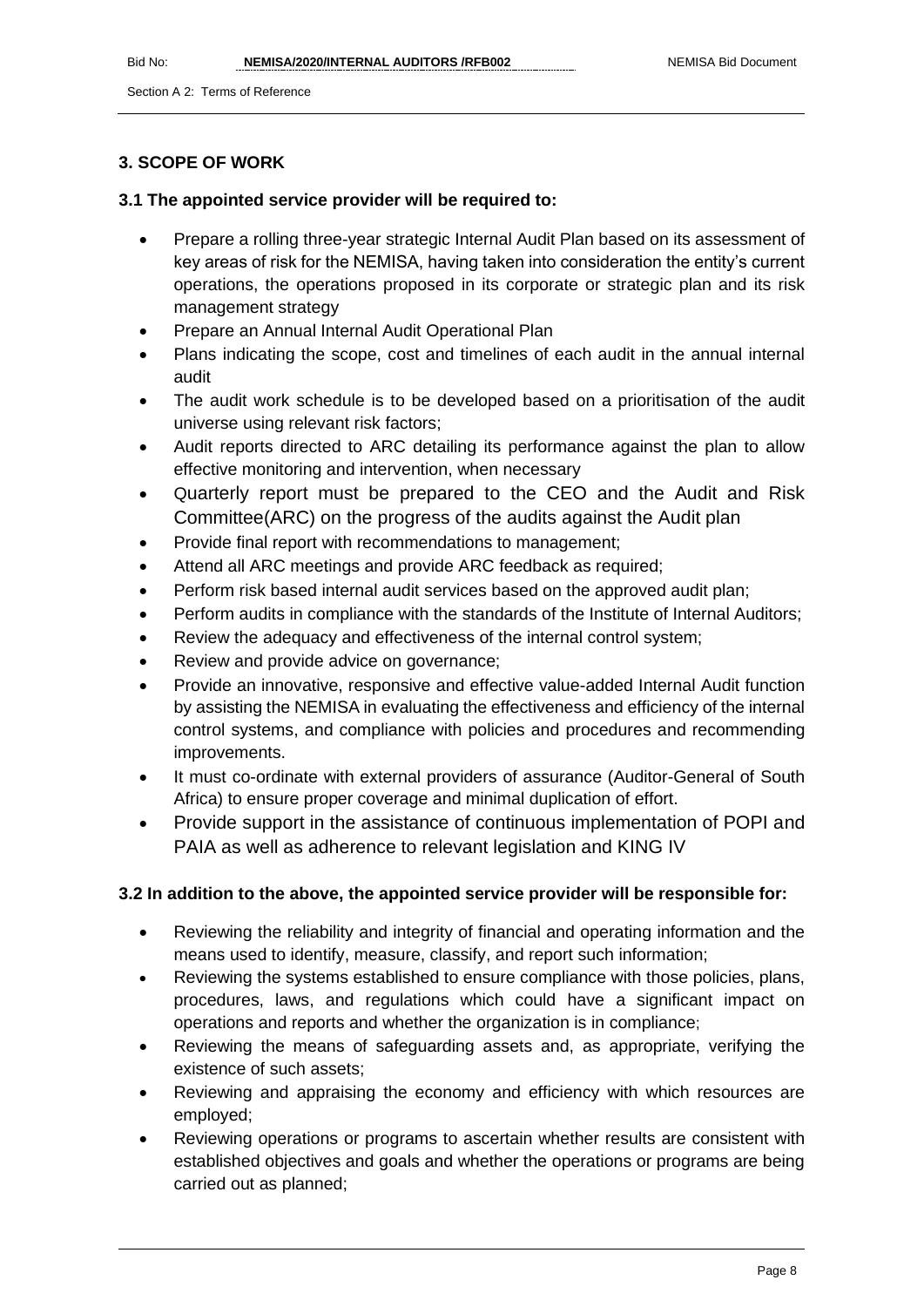- Reviewing specific operations at the request of as per the approved Delegation of Authority.
- Board evaluations
- Contract Management auditing to ensure that service providers adhere to the terms and conditions of contracts, and that commitments are recognised

# **3.3 The audits that will need to be considered at NEMISA are, among others:**

- Operational Audits;
- Financial Audits;
- Audits of Performance Information;
- All ICT systems and processes audit;
- Conducting special assignments and investigations, on behalf of the ARC or the organisation, into any matter or activity affecting the probity, interest and operating efficiency of the NEMISA; and
- Audits designed to detect fraud

# **3.4 Fraud and Irregularities**

In planning and conducting its work, the internal auditor should seek to identify serious defects in internal controls, which might result in possible malpractices or exposure of NEMISA's risk. Any such defects must be reported immediately to the CEO and/ or ARC.

# **4. EXPECTED OUTCOMES AND DELIVERABLES**

4.1 Performing Audit Assignments

Each assignment should at least consist of the following:

- A pre-audit survey;
- An audit planning memorandum;
- Minutes of the entrance meeting;
- A risk assessment document;
- System descriptions;
- Audit programmes;
- Sampling methodology;
- Mechanisms for follow-up on matters previously reported and feedback to ARC;
- Mechanisms to ensure that working papers are reviewed at the appropriate level;
- A review of work performed;
- Audit findings and recommendations;
- Reporting (a draft internal audit report and a final internal audit report); and
- Follow-up on previous audit findings.

# 4.2 Reporting Requirements

The structure of reports is to be as follows:

- Introduction;
- Audit objective and scope;
- Background:
- Executive summary, highlighting significant findings;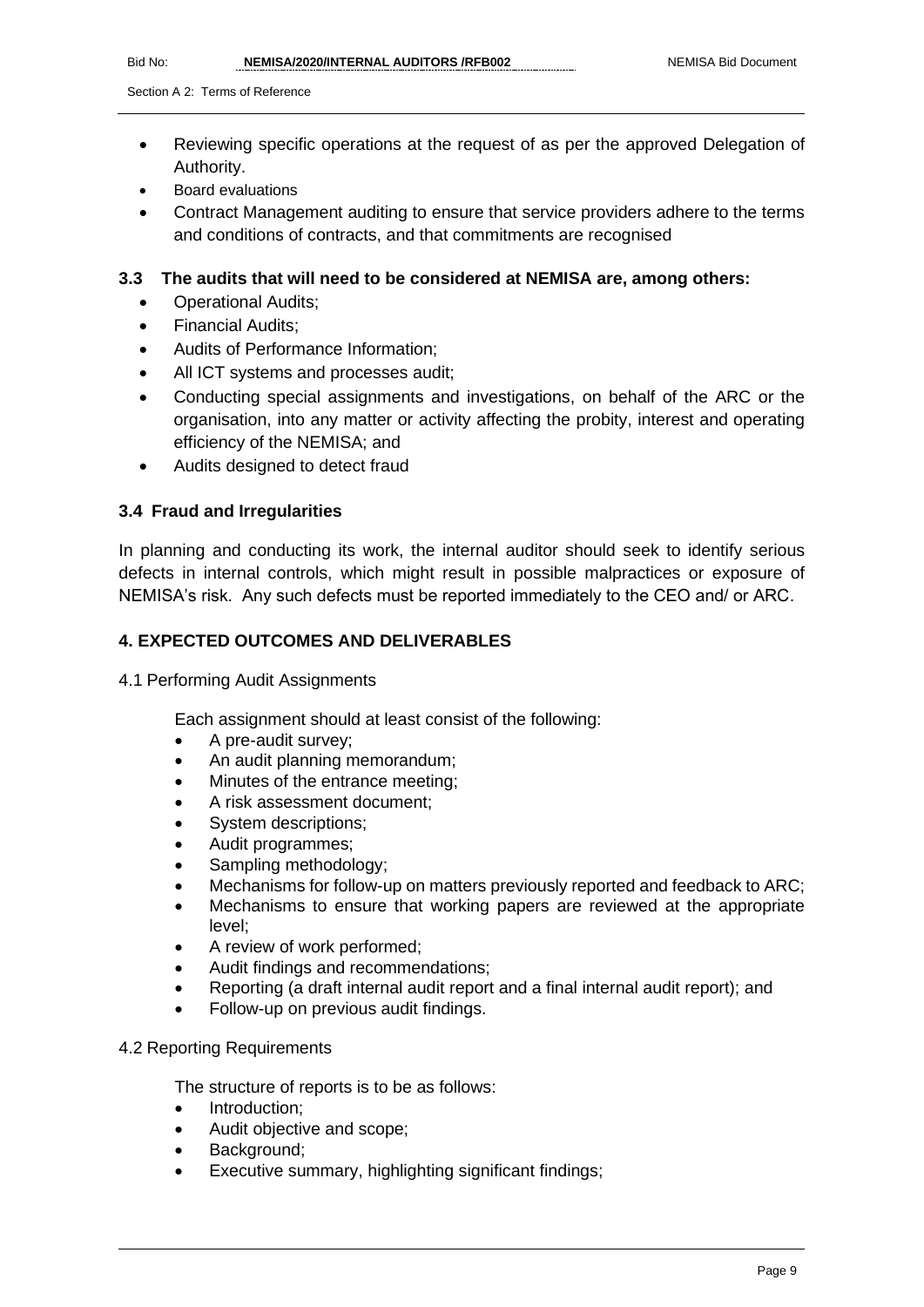- Findings, recommendations and management response (including implementation dates);
- All audits as carried out according to the Internal Audit Plan and as approved by ARC; and
- Conclusion.
- 4.3 The auditor is to deliver an electronic copy and one signed copy of the final report to the chairperson of the ARC and NEMISA CEO.

# **5. QUALITY ASSURANCE REVIEWS OF THE WORK**

The auditor shall ensure that all work conforms to the "Standards for Professional Practice of Internal Auditing" issued by the Institute of Internal Auditors Inc. Such work may further be subjected to external quality assurance, as may be considered necessary.

## **6. MONITORING THE PROGRESS OF ASSIGNMENTS**

- On completion of each assignment, the auditor shall distribute the reports to the auditee, the CEO and other accounting bodies.
- On a quarterly basis, a report on progress against the plan, significant findings and administrative matters will have to be presented to the ARC.

## **7. DURATION OF CONTRACT**

The Service Provider would be required to enter into a service level agreement for period of three (3) years.

## **Bid submissions should focus on the following aspects to qualify and be considered:**

- 1.1. Experience of the bidder in internal audit services, including specialised skills, expertise and value-added services.
	- Demonstration of the bidder's internal audit experience.
	- Specialised skills, expertise and value-added services in the field of internal audit, with an emphasis on best practice methodology, tools and technology used.
	- Availability of forensic audit skills and tools.
	- Availability of computer audit skills and tools.
- 1.2. The internal audit methodology proposed and its adherence to the standards.
	- The bidder's methodology and approach, and its adherence to the IIA standards.
	- The proposed approach in developing the internal audit plan and reporting quarterly and annually.
	- Demonstration of the quality assurance process on the methodology.
- 1.3. Experience in the internal audit of public entities by the bidder and /or team leader and team members.
	- Advanced understanding of, and sufficient exposure, to the Public Finance Management Act and the Protocol on Corporate Governance for Public Entities.
	- Experience in the auditing of public entities by the bidder or team leader.
	- External references, the size of audits and the size of the client base.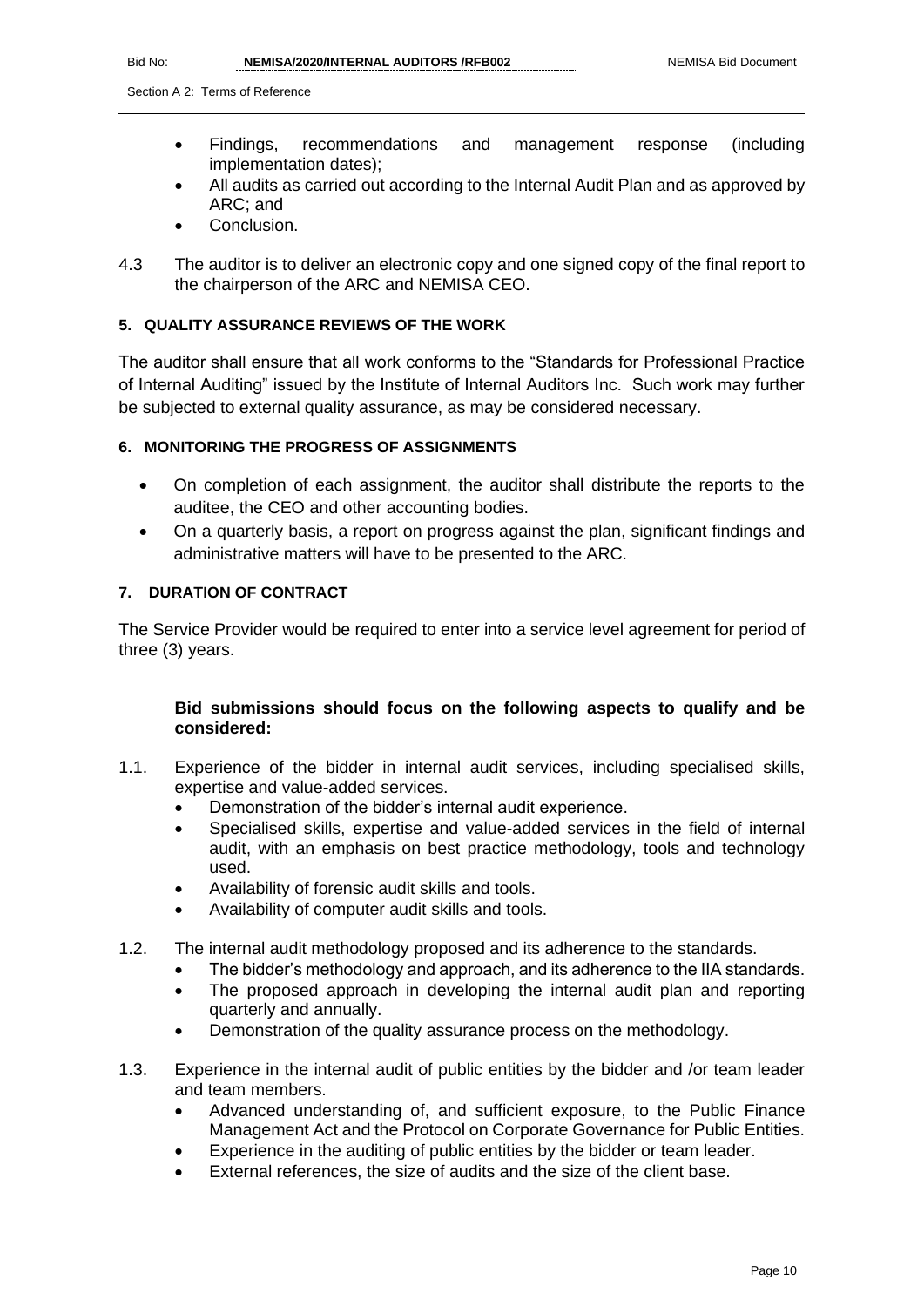- 1.4. Qualifications and experience of team members.
	- The team leader must be a certified internal auditor (CIA) or chartered accountant.
	- The team leader must have at least 15 years audit experience, with the major part in internal audit.
	- The team members should be members of the Institute of Internal Auditors South Africa (IIASA). Proof of membership must be supplied with the bid.
	- Detailed CVs of the auditor/s who will be responsible for managing the internal audits and the person who will be signing the audit plan and reports.
- 1.5. Ability to provide the services and adequate institutional support.
	- Shareholding and management structure.
	- Employment Equity Policy.
	- Years in business.
	- Turnover fees for the past two to three years, unless bidder is less than 3 years in business.
	- Professional staff numbers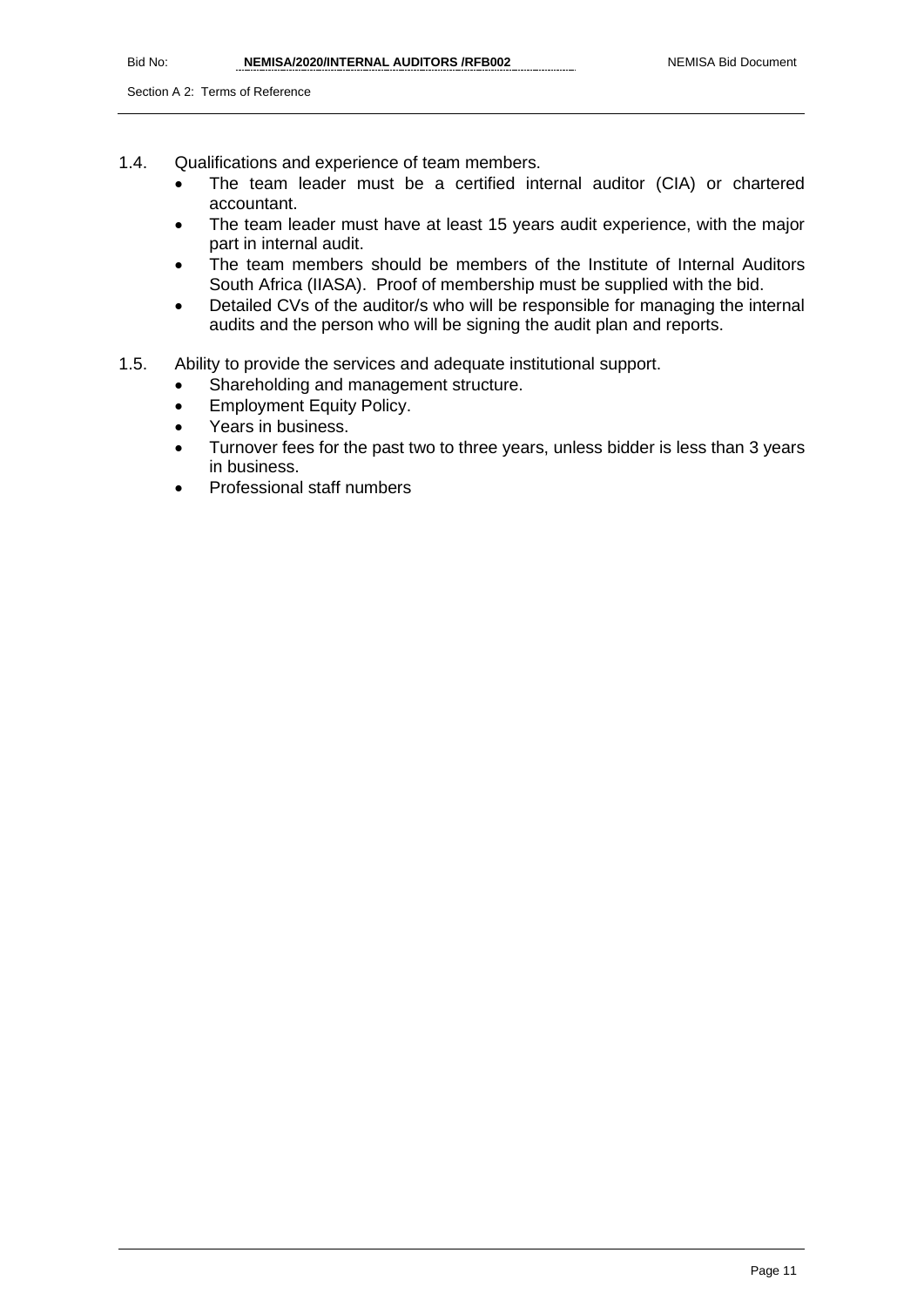## **ALL RESPONDENTS MUST TAKE NOTE OF THE EVALUATION PROCESS THAT WILL BE FOLLOWED**

# **1 EVALUATION PROCESS**

## **1.1 COMPLIANCE WITH MINIMUM REQUIREMENTS**

1.1.1 All quotations duly lodged as specified in the Request for Quote will be examined to determine compliance with quotation requirements and conditions. Quotations with obvious deviations from the requirements/conditions will be eliminated from further consideration.

> Failure to comply with or submit any one of the following items, will render a quotation non-responsive and will not be evaluated further.

## **NB Prequalifying criteria is BBBEE level 1 or better failure to meet will result to disqualification.**

|           | <b>Description</b>                                       |            | <b>Compliant?</b> |  |
|-----------|----------------------------------------------------------|------------|-------------------|--|
| Reference |                                                          | <b>YES</b> | <b>NO</b>         |  |
| Part 1    | Signed Special Conditions of Quotation and Contract      |            |                   |  |
| Part 2    | <b>Tax Compliance Requirements</b>                       |            |                   |  |
| Part 3    | Completed and signed Declaration of Interest             |            |                   |  |
| Part 4    | Completed and signed Declaration of Bidder's past        |            |                   |  |
|           | Supply Chain Management practices                        |            |                   |  |
| Part 5    | Completed and signed Certificate of Independent Bid      |            |                   |  |
|           | Determination                                            |            |                   |  |
| Part 7    | Completed and signed Invitation to Quote                 |            |                   |  |
| Part 8    | Completed Pricing Schedule in the prescribed format      |            |                   |  |
| Part 12   | Proof of registration on the CSD                         |            |                   |  |
| Part 13   | Registration certificates (e.g. for professional bodies) |            |                   |  |

# **1.2 DETERMINATION OF SCORE FOR FUNCTIONALITY**

1.2.1 The evaluation criteria and weights for functionality as indicated in the table in below, will apply. The minimum threshold is **80** Nemisa reserve a right to lower the threshold to 75 should no bidder meet the set threshold. If bidders fail to meet the minimum threshold will not proceed to the next stage for further evaluation.

| <b>FUNCTIONAL CRITERIA</b>                                                                                                                                                                                                                                                        | <b>MAXIMUM TO</b><br><b>BE AWARDED</b> |
|-----------------------------------------------------------------------------------------------------------------------------------------------------------------------------------------------------------------------------------------------------------------------------------|----------------------------------------|
| <b>Company Experience</b><br>Public Entity experience in internal auditing.<br>- Service provider should at least have up to five (5) years' experience<br>in conducting internal auditing for public entities. (proof should be in the<br>form of reference letters) (15 points) | 45                                     |
| Less than 5 years<br>0                                                                                                                                                                                                                                                            |                                        |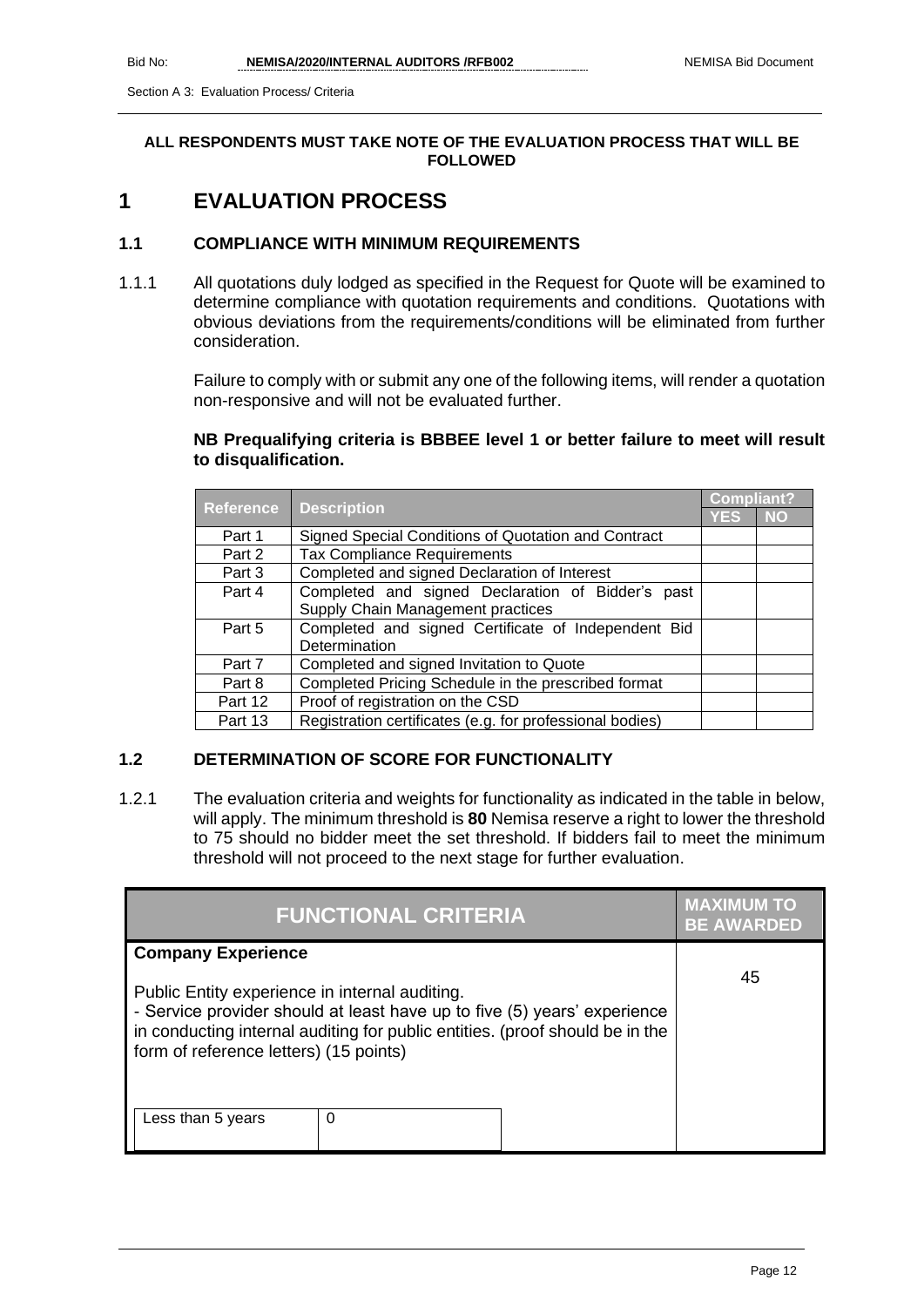|                                                                                                                                                                                                                                                                                                                                                            | <b>FUNCTIONAL CRITERIA</b> | <b>MAXIMUM TO</b><br><b>BE AWARDED</b> |
|------------------------------------------------------------------------------------------------------------------------------------------------------------------------------------------------------------------------------------------------------------------------------------------------------------------------------------------------------------|----------------------------|----------------------------------------|
| $5 - 8$ years                                                                                                                                                                                                                                                                                                                                              | 10 points                  |                                        |
| 9 and above                                                                                                                                                                                                                                                                                                                                                | 15 points                  |                                        |
|                                                                                                                                                                                                                                                                                                                                                            |                            |                                        |
| - 5 to 10 years' experience: A list of five (5) contactable references for<br>Public Sector Regularity Audits (risk based internal audit projects)<br>successfully undertaken. State the following:<br>$\sqrt{}$ Name of the client;<br>√ Contact Details;<br>$\sqrt{}$ Dates when work performed; and<br>$\sqrt{}$ The value of the contract. (15 points) |                            |                                        |
| Less than 5 years                                                                                                                                                                                                                                                                                                                                          | $\mathbf 0$                |                                        |
| $\overline{5}$ and above years                                                                                                                                                                                                                                                                                                                             | 15 points                  |                                        |
| -A list of five (5) contactable references for IT Audits successfully<br>undertaken. (10 points)<br>State the following:<br>$\sqrt{}$ Name of the client;<br>√ Contact Details;<br>$\sqrt{}$ Dates when work performed; and<br>$\sqrt{}$ The value of the contract.                                                                                        |                            |                                        |
| Less than 3 years                                                                                                                                                                                                                                                                                                                                          | $\Omega$                   |                                        |
| 3 to 5 years                                                                                                                                                                                                                                                                                                                                               | 5                          |                                        |
| 6 and above years                                                                                                                                                                                                                                                                                                                                          | 10 points                  |                                        |
| -A list of three (3) contactable e references for Performance Audits<br>(Value for Money Audits) successfully undertaken.<br>(5 points)<br>State the following:<br>$\sqrt{}$ Name of the client;<br>√ Contact Details;<br>$\sqrt{}$ Dates when work performed; and<br>$\sqrt{}$ The value of the contract.                                                 |                            |                                        |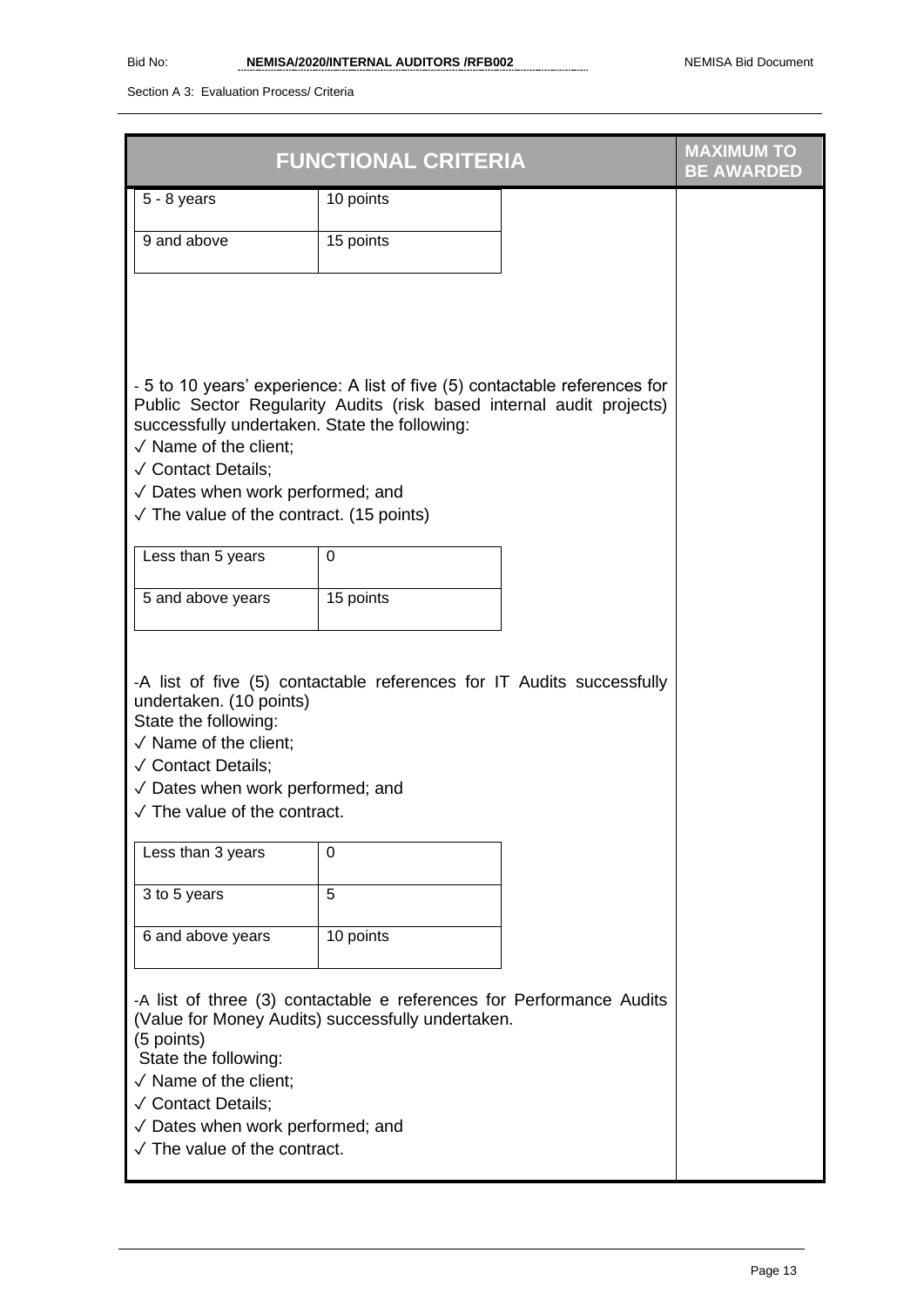|                                                                                                                                                                                                         | <b>FUNCTIONAL CRITERIA</b> |    | <b>MAXIMUM TO</b><br><b>BE AWARDED</b> |
|---------------------------------------------------------------------------------------------------------------------------------------------------------------------------------------------------------|----------------------------|----|----------------------------------------|
| Less than 3 years<br>3 and above years                                                                                                                                                                  | 0<br>5 points              |    |                                        |
| <b>Methodology and Approach</b>                                                                                                                                                                         |                            |    |                                        |
| Demonstrate in-depth understanding of the different types of<br>audits undertaken by NEMISA's internal audit function.<br>√ Risk based Internal Audit Methodology<br>√ IT Audits Methodology            |                            | 20 |                                        |
| √ Performance Audits Methodology<br>If the bidder provides all three (3) and provided supporting<br>documents = 20 Points<br>If the bidder provides two and provided supporting<br>documents =10 Points |                            |    |                                        |
| If the bidder provides one (1) and provided supporting<br>documents = 5 Points<br>If no submission $= 0$ Points                                                                                         |                            |    |                                        |
| Qualifications and experience of Team Leader/Engagement                                                                                                                                                 |                            |    | 10                                     |
| Leader<br>Team Leader or Engagement leader qualifications, professional<br>membership and experience<br>15 or more Years' Experience and relevant qualification covering all                            |                            |    |                                        |
| internal audit aspects and registration with IIA-10 Points                                                                                                                                              |                            |    |                                        |
| 10-14 Years' Experience and relevant qualification covering all                                                                                                                                         |                            |    |                                        |
| internal audit aspects and registration with IIA- 5 Points                                                                                                                                              |                            |    |                                        |
| Less than 10 years' experience $= 0$ points                                                                                                                                                             |                            |    |                                        |
| Qualifications and experience of audit team                                                                                                                                                             |                            |    | 20                                     |
| Audit team members qualifications, professional membership and                                                                                                                                          |                            |    |                                        |
| experience                                                                                                                                                                                              |                            |    |                                        |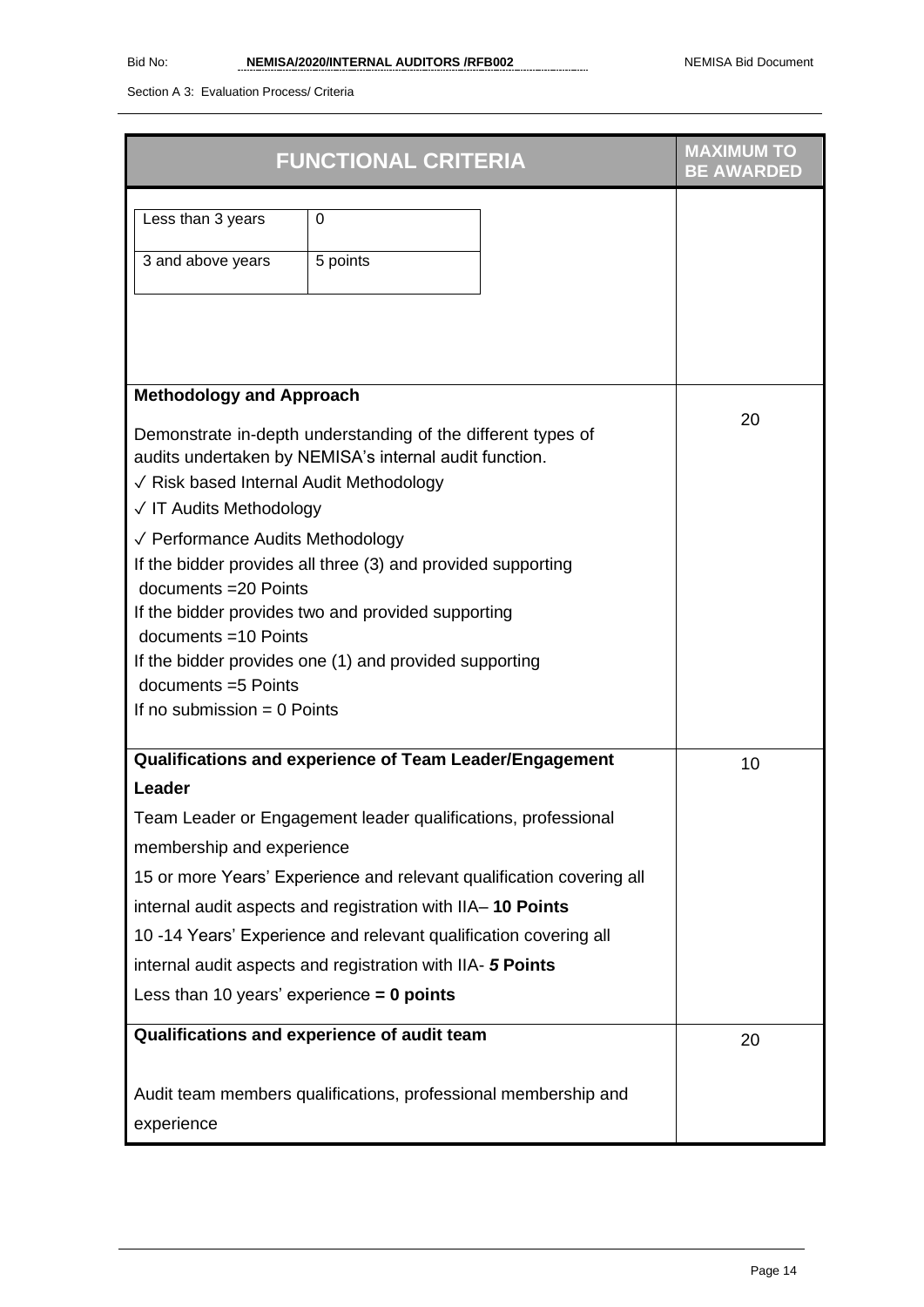| <b>FUNCTIONAL CRITERIA</b>                                                                                                                                        | <b>MAXIMUM TO</b><br><b>BE AWARDED</b> |
|-------------------------------------------------------------------------------------------------------------------------------------------------------------------|----------------------------------------|
| 6-10 Years' Experience covering all internal audit aspects and                                                                                                    |                                        |
| registration with IIA                                                                                                                                             |                                        |
| (Combined experience of all team members) - 20 Points                                                                                                             |                                        |
| 4 - 6 Years' Experience covering all internal audit aspects and                                                                                                   |                                        |
| registration with IIA                                                                                                                                             |                                        |
| (Combined experience of all team members) – 15 Points                                                                                                             |                                        |
| 1-3 Years' Experience covering all internal audit aspects and                                                                                                     |                                        |
| registration with IIA                                                                                                                                             |                                        |
| (Combined experience of all team members) - 5 Points                                                                                                              |                                        |
| Less than 1 year experience - 0 Points                                                                                                                            |                                        |
| <b>Capacity</b>                                                                                                                                                   | 5                                      |
| Ability to provide the services and adequate institutional support<br>And provide proof submitted $-5$ Points<br>Non-compliant and no proof submitted $-0$ Points |                                        |
| <b>Total score</b>                                                                                                                                                | 100 %                                  |

- 1.2.2 The score for functionality shall be calculated as follows:
	- Each panel member shall award values for each individual criterion on a score sheet. The value scored for each criterion shall be multiplied with the specified weighting for the relevant criterion to obtain the marks scored for the various criteria. These marks should be added to obtain the total score for functionality.
	- $\Box$  The score of each panel member shall be added together and divided by the number of panel members to establish the average score obtained by each individual respondent for functionality.

# **1.3 DETERMINATION OF SCORE FOR PRESENTATIONS**

- 1.3.1 NEMISA will not call for presentations.
- **1.4 ELIMINATION OF PROPOSALS ON GROUNDS OF FUNCTIONALITY**
- 1.4.1 Quotations that score less than **80%** of the marks available for functionality will be eliminated from further consideration. Marks will therefore not be awarded for their cost proposals or for preference.

# **1.5 PRICE AND B-BBEE STATUS LEVEL POINTS**

1.5.1 All remaining quotations will be evaluated as follows: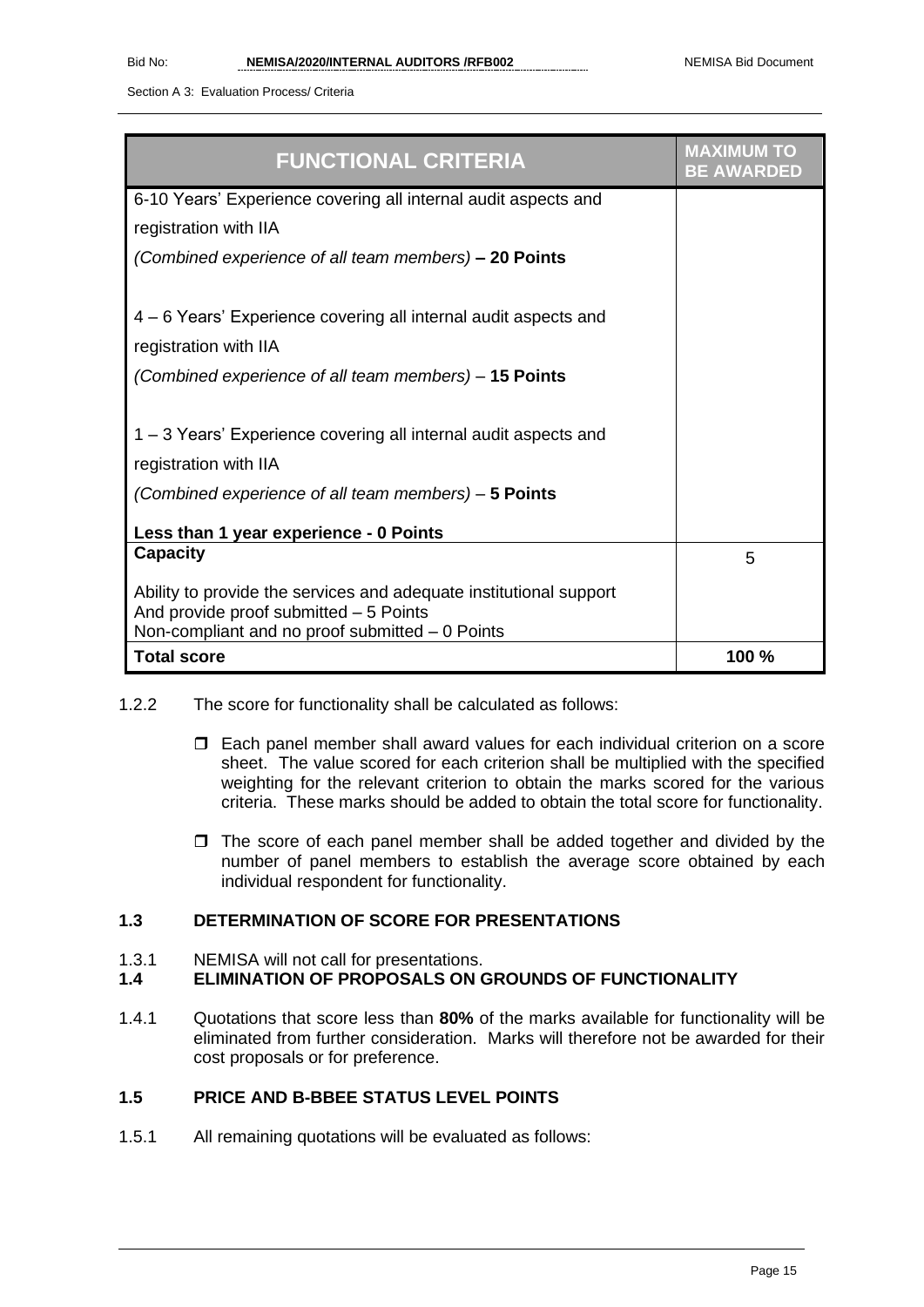- 1.5.2 The 80/20 preference point system will be applied. Points for price and B-BBEE status level certificate will be awarded in accordance with the stipulations in the Preference Point Claim Form in terms of the Preferential Procurement Regulations, 2017.
- 1.5.3 If appropriate, implied contract price adjustments will be made to the cost proposals of all remaining quotations.
- 1.5.4 The point scored for the B-BBEE status level certificate for each acceptable quotation will now be added to the price point.
- 1.5.5 The Evaluation Committee may recommend that the contract be awarded to the respondent obtaining the highest aggregate mark as determined by 1.5.4.

# **1.6 ADJUDICATION OF BID**

1.6.1 The relevant award structure will consider the recommendations and make the final award. The successful respondent will usually be the service provider scoring the highest number of points or it may be a lower scoring quotation on justifiable grounds or no award at all.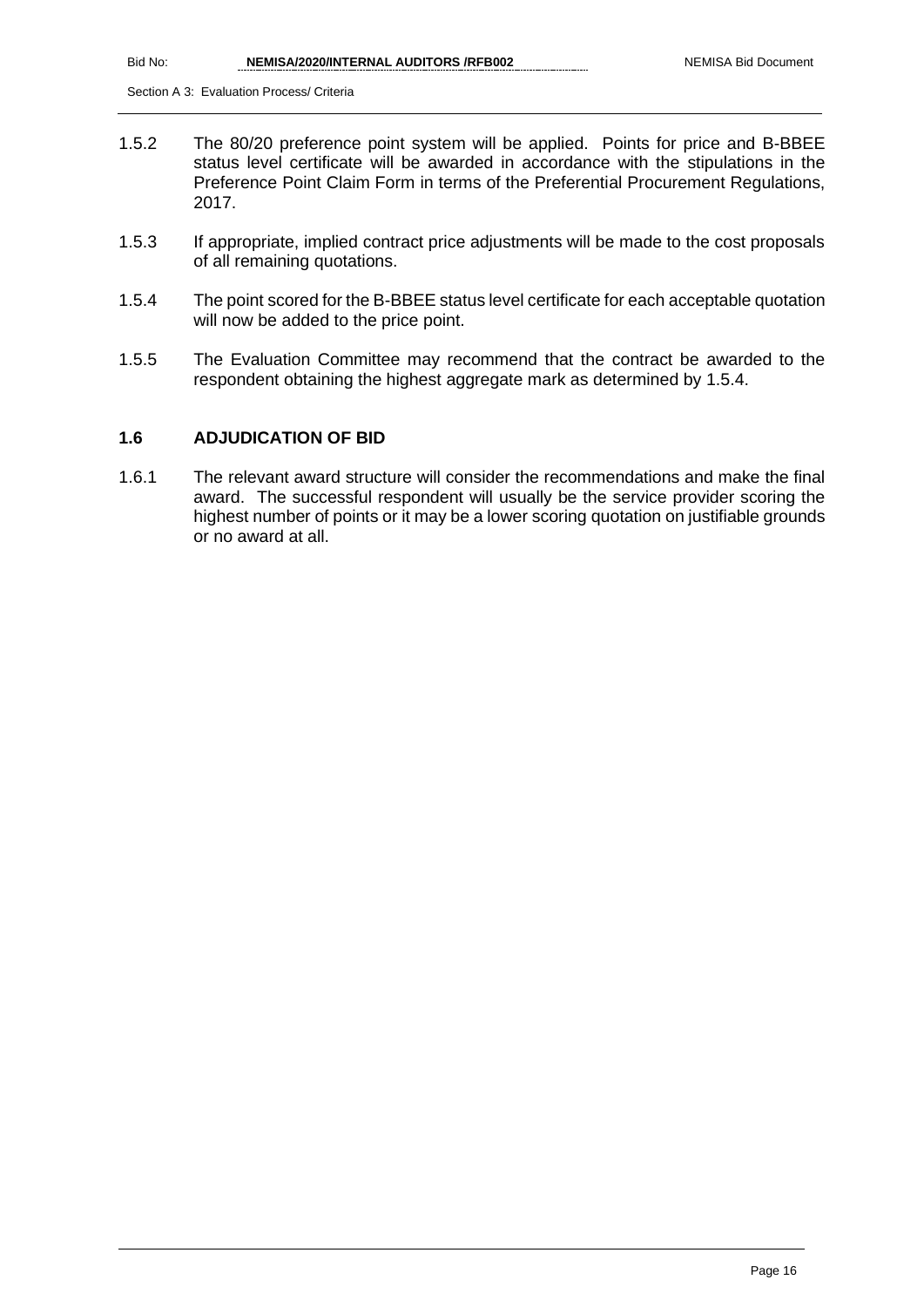# **CONTRACT FORM: RENDERING OF SERVICES**

THIS FORM MUST BE FILLED IN DUPLICATE BY BOTH THE SERVICE PROVIDER (PART 1) AND THE PURCHASER (PART 2). BOTH FORMS MUST BE SIGNED IN THE ORIGINAL SO THAT THE SERVICE PROVIDER AND THE PURCHASER WOULD BE IN POSSESSION OF ORIGINALLY SIGNED CONTRACTS FOR THEIR RESPECTIVE RECORDS.

## **PART 1 (TO BE FILLED IN BY THE SERVICE PROVIDER)**

- 1. I/we hereby undertake to render services described in the attached bidding documents to NEMISA in accordance with the requirements and task directives/proposals specifications stipulated in Quotation Number NEMISA/2020/INTERNAL AUDITORS /RFB002 at the price/s quoted. My/our offer/s remain binding upon me/us and open for acceptance by the Purchaser during the validity period indicated and calculated from the closing date of the bid.
- 2. The following documents shall be deemed to form and be read and construed as part of this agreement:
- 2.1 Bidding documents, viz
	- $\Box$  Invitation to bid
	- $\Box$  Tax clearance certificate
	- $\Box$  Pricing schedule(s)
	- Filled in terms of reference/task directive/proposal
	- Preference claims for Broad Based Black Economic Empowerment Status Level of Contribution in terms of the Preferential Procurement Regulations 2017;
	- D Declaration of interest
	- $\Box$  Declaration of bidder's past SCM practices
	- **Special Conditions of Contract**
- 2.2 General Conditions of Contract
- 2.3 Other (specify)
- 3. I/we confirm that I/we have satisfied myself as to the correctness and validity of my/our bid; that the price(s) and rate(s) quoted cover all the services specified in the bidding documents; that the price(s) and rate(s) cover all my obligations and I accept that any mistakes regarding price(s) and rate(s) and calculations will be at my own risk.
- 4. I/we accept full responsibility for the proper execution and fulfilment of all obligations and conditions devolving on me/us under this agreement as the principal liable for the due fulfilment of this contract.
- 5. I/we declare that I/we have no participation in any collusive practices with any bidder or any other person regarding this or any other bid.
- 6. I confirm that I am duly authorised to sign this contract.

| NAME (PRINT)     | <b>WITNESSES</b> |
|------------------|------------------|
| <b>CAPACITY</b>  |                  |
| <b>SIGNATURE</b> | 2                |
| NAME OF FIRM     | DATE:            |
| <b>DATE</b>      |                  |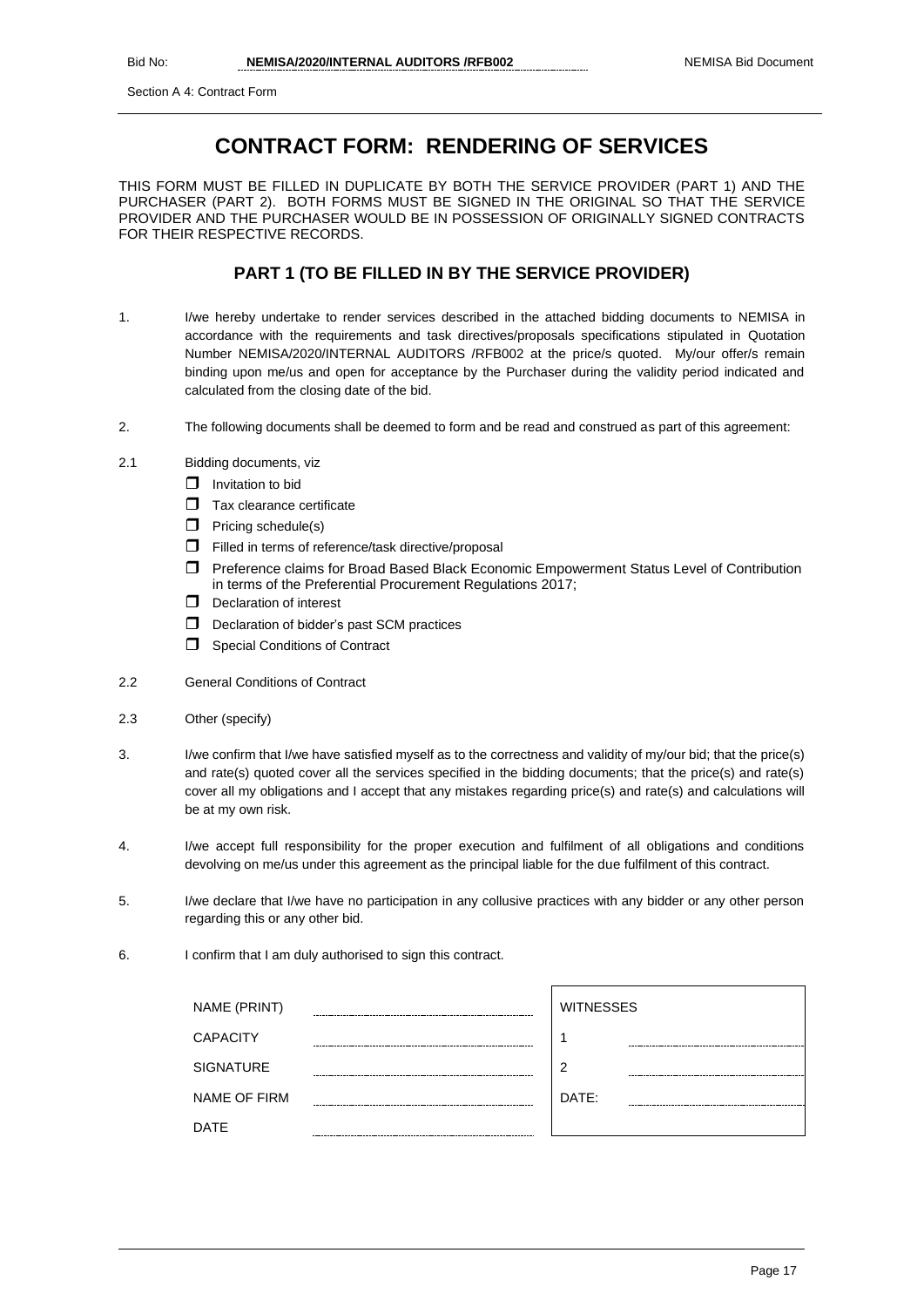Section A 4: Contract Form

# **CONTRACT FORM: RENDERING OF SERVICES**

# **PART 2 (TO BE FILLED IN BY THE PURCHASER)**

- 1. I ……………………………………………………..……………… in my capacity as …………………………………………….. accept your bid under reference number ……………………………………………. dated ……………………………………. for the rendering of services indicated hereunder and/or further specified in the annexures.
- 1. An official order indicating service delivery instructions is forthcoming.
- 2. I undertake to make payment for the services rendered in accordance with the terms and conditions of the contract within 30 (thirty) days after receipt of an invoice.

| <b>DESCRIPTION OF SERVICE</b> | PRICE (VAT INCL) | <b>COMPLETION</b><br><b>DATE</b> | <b>B-BBEE STATUS</b><br><b>LEVEL OF</b><br><b>CONTRIBUTION</b> |
|-------------------------------|------------------|----------------------------------|----------------------------------------------------------------|
|                               |                  |                                  |                                                                |
|                               |                  |                                  |                                                                |

3. I confirm that I am duly authorised to sign this contract.

| SIGNED AT             | ON |                  |
|-----------------------|----|------------------|
|                       |    |                  |
| NAME (PRINT)          |    |                  |
|                       |    |                  |
| <b>SIGNATURE</b>      |    |                  |
|                       |    |                  |
| <b>OFFICIAL STAMP</b> |    |                  |
|                       |    | <b>WITNESSES</b> |
|                       |    |                  |
|                       |    | $\overline{2}$   |
|                       |    | DATE:            |
|                       |    |                  |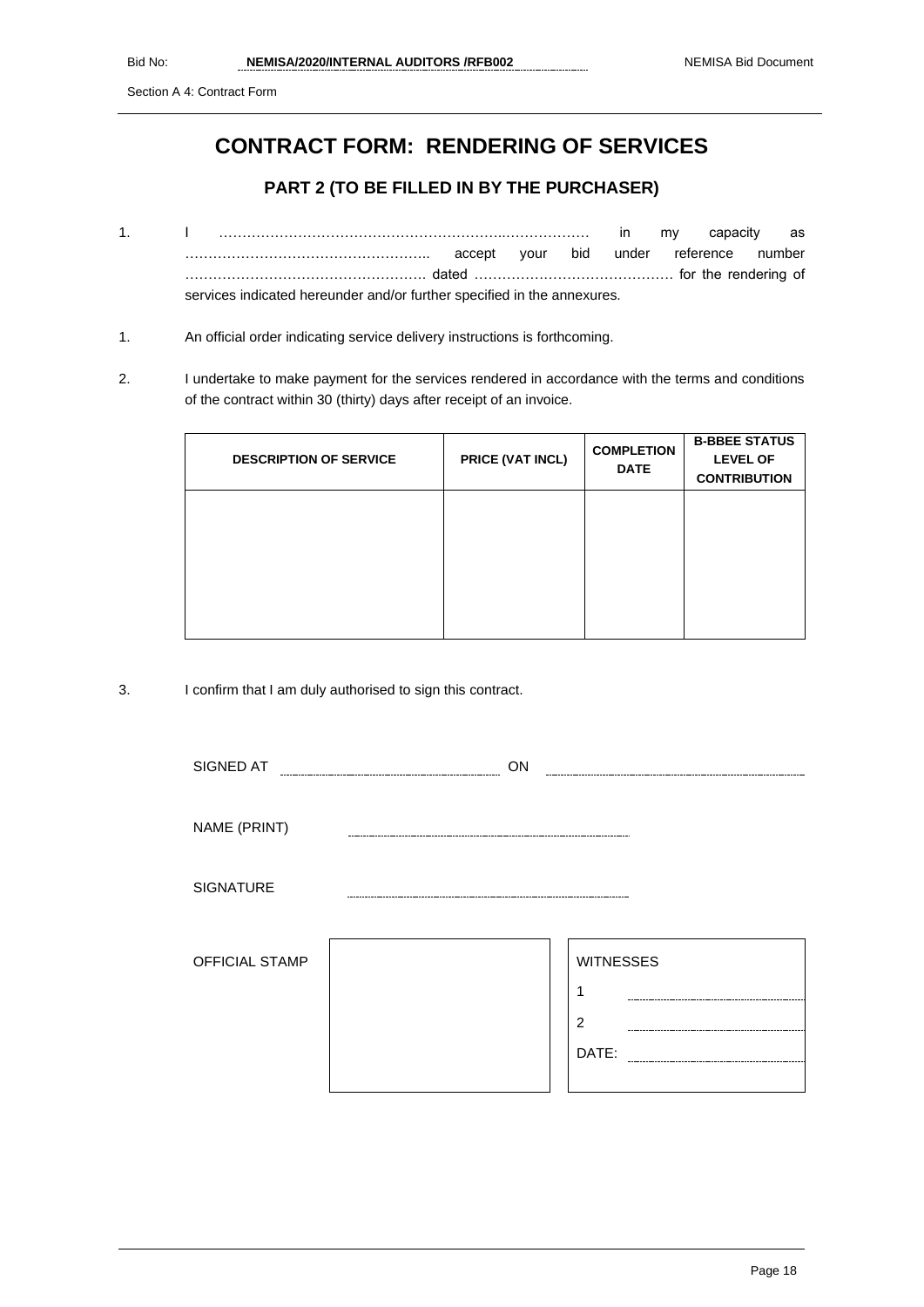Section B

# **SECTION B**

This section must be completed and returned or supplied with quotations as prescribed.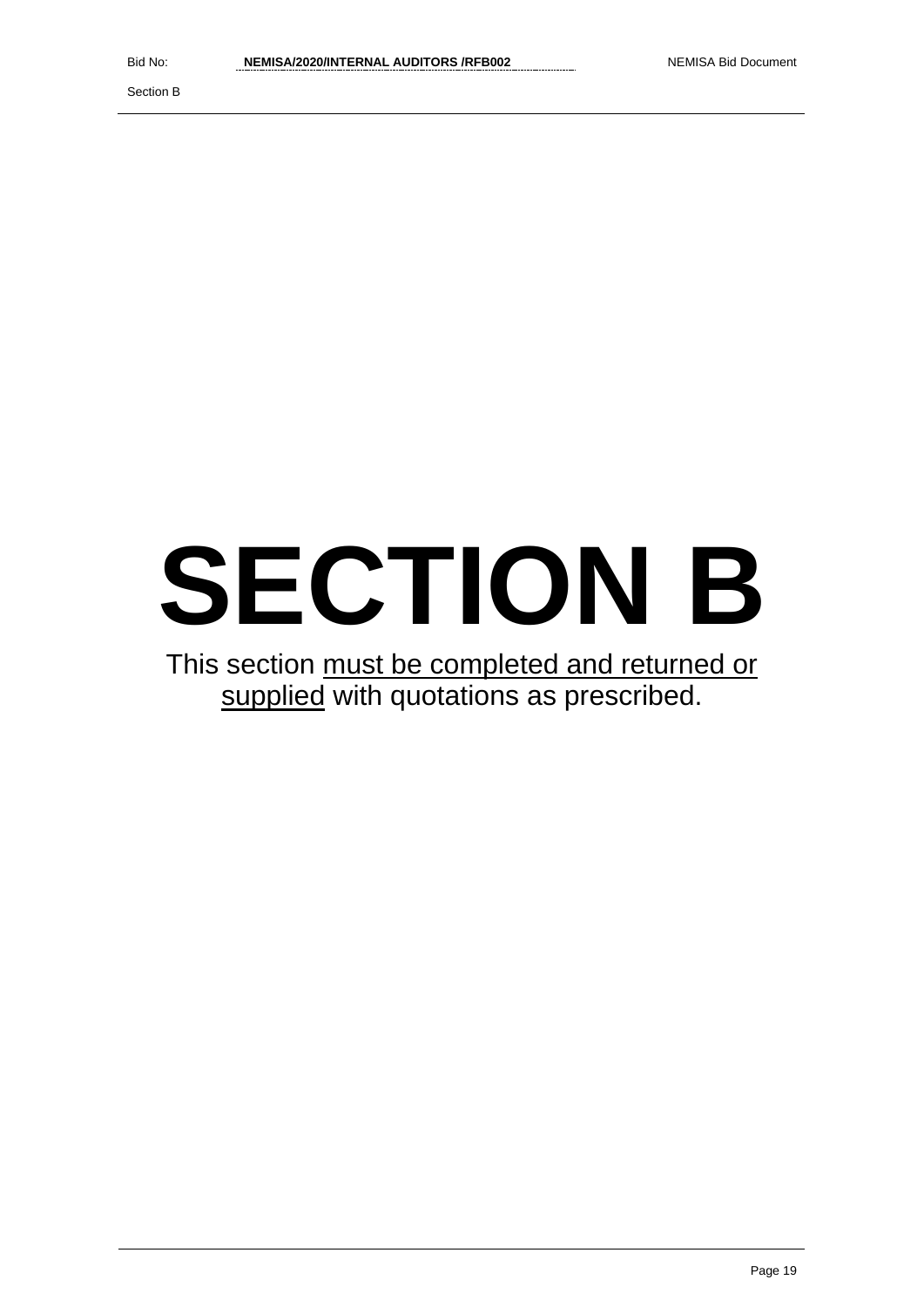# **SPECIAL CONDITIONS OF BID AND CONTRACT Return as Part 1**

|              | <b>SPECIAL CONDITIONS</b>                                                                                                                                                                                                                                                 |
|--------------|---------------------------------------------------------------------------------------------------------------------------------------------------------------------------------------------------------------------------------------------------------------------------|
|              |                                                                                                                                                                                                                                                                           |
| 1            | <b>GENERAL</b>                                                                                                                                                                                                                                                            |
|              |                                                                                                                                                                                                                                                                           |
| 1.1          | The Respondent must clearly state if a deviation from these special conditions are<br>offered and the reason therefor. If an explanatory note is provided, the paragraph<br>reference must be indicated in a supporting appendix to the application submission.           |
|              |                                                                                                                                                                                                                                                                           |
| 1.2          | Should Respondents fail to indicate agreement/compliance or otherwise, the NEMISA will<br>assume that the Respondent is in compliance or agreement with the statement(s) as<br>specified in this quotation.                                                               |
|              |                                                                                                                                                                                                                                                                           |
| 1.3          | Quotes not completed in this manner may be considered incomplete and rejected.                                                                                                                                                                                            |
| 1.4          | NEMISA shall not be liable for any expense incurred by the Respondent in the<br>preparation and submission of a quotation.                                                                                                                                                |
|              |                                                                                                                                                                                                                                                                           |
| $\mathbf{2}$ | <b>CANCELLATION OF PROCUREMENT PROCESS</b>                                                                                                                                                                                                                                |
|              |                                                                                                                                                                                                                                                                           |
| 2.1          | This procurement process can be postponed or cancelled at any stage at the sole<br>discretion of NEMISA provided that such cancellation or postponement takes place prior<br>to entering into a contract with a specific service provider to which the quotation relates. |
| 3            | QUOTE SUBMISSION CONDITIONS, INSTRUCTION AND EVALUATION                                                                                                                                                                                                                   |
|              | <b>PROCESS/CRITERIA</b>                                                                                                                                                                                                                                                   |
|              |                                                                                                                                                                                                                                                                           |
| 3.1          | The Quotation submission conditions and instructions as well as the evaluation<br>process/criteria have been noted.                                                                                                                                                       |
|              |                                                                                                                                                                                                                                                                           |
| 4            | <b>NEGOTIATION AND CONTRACTING</b>                                                                                                                                                                                                                                        |
| 4.1          | NEMISA have the right to enter into negotiation with one or more Respondents regarding<br>any terms and conditions, including price(s), of a proposed contract.                                                                                                           |
| 4.2          | Under no circumstances will negotiation with any Respondents, including preferred<br>Respondents, constitute an award <sup>1</sup> or promise/ undertaking to award the contract.                                                                                         |
|              |                                                                                                                                                                                                                                                                           |
| 4.3          | NEMISA shall not be obliged to accept the lowest or any quotation, offer or proposal.                                                                                                                                                                                     |
| 4.4          | A contract will only be deemed to be concluded when reduced to writing in a formal contract<br>and Service Level Agreement (if applicable) signed by the designated responsible person<br>of both parties. The designated responsible person of NEMISA is the CEO.        |
| 4.5          | NEMISA also reserves the right to enter into one contract with a Respondent for all required<br>functions or into more than one contract with different Respondents for different functions.                                                                              |
|              |                                                                                                                                                                                                                                                                           |

<sup>1</sup> See GLOSSARY.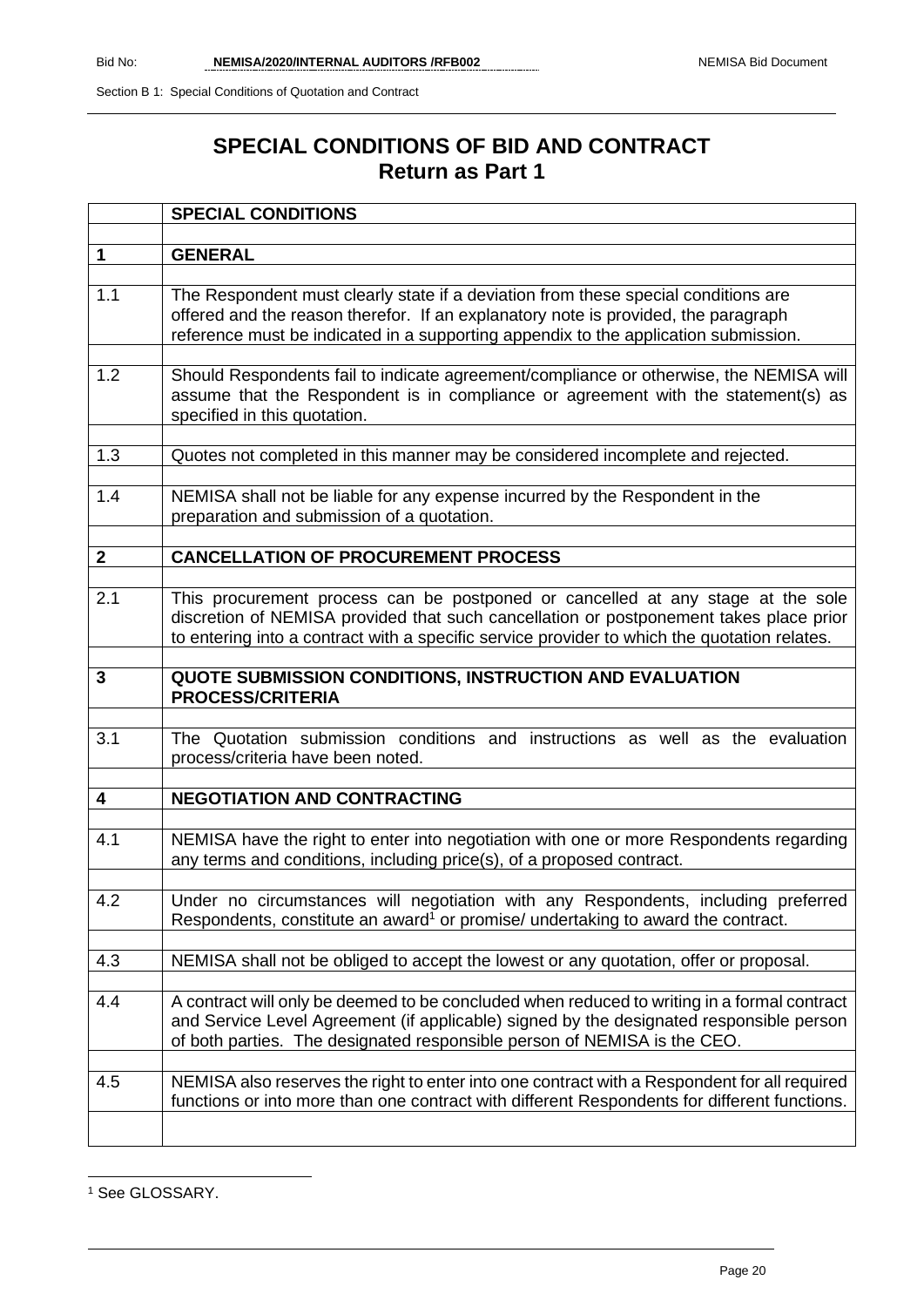| 5              | <b>ACCESS TO INFORMATION</b>                                                                                                                                                                                                                                                                                                                                                                                |  |  |  |  |
|----------------|-------------------------------------------------------------------------------------------------------------------------------------------------------------------------------------------------------------------------------------------------------------------------------------------------------------------------------------------------------------------------------------------------------------|--|--|--|--|
| 5.1            | All Respondents will be informed of the status of their quotation once the procurement<br>process has been completed.                                                                                                                                                                                                                                                                                       |  |  |  |  |
| 5.2            | Requests for information regarding the quotation process will be dealt with in line with the<br>NEMISA SCM Policy and relevant legislation.                                                                                                                                                                                                                                                                 |  |  |  |  |
| 6              | <b>REASONS FOR REJECTION</b>                                                                                                                                                                                                                                                                                                                                                                                |  |  |  |  |
| 6.1            | NEMISA shall reject a proposal for the award of a contract if the recommended Respondent<br>has committed a proven corrupt or fraudulent act in competing for the particular contract.                                                                                                                                                                                                                      |  |  |  |  |
| 6.2            | The NEMISA may disregard the quote of any respondent if that respondent, or any of its<br>directors:<br>$\Box$ Have abused the SCM system of the NEMISA.<br>$\Box$ Have committed proven fraud or any other improper conduct in relation to such<br>system.<br>$\Box$ Have failed to perform on any previous contract and the proof exists.<br>Such actions shall be communicated to the National Treasury. |  |  |  |  |
| $\overline{7}$ | <b>GENERAL CONDITIONS OF CONTRACT</b>                                                                                                                                                                                                                                                                                                                                                                       |  |  |  |  |
| 7.1            | The General Conditions of Contract must be accepted.                                                                                                                                                                                                                                                                                                                                                        |  |  |  |  |
| 8              | <b>ADDITIONAL INFORMATION REQUIREMENTS</b>                                                                                                                                                                                                                                                                                                                                                                  |  |  |  |  |
| 8.1            | During evaluation of the quotes, additional information may be requested in writing from<br>Respondents. Replies to such request must be submitted, within 5 (five) working days or<br>as otherwise indicated. Failure to comply, may lead to your quotation being disregarded.                                                                                                                             |  |  |  |  |
| 8.2            | No additional information will be accepted from any individual Respondent without such<br>information having been requested                                                                                                                                                                                                                                                                                 |  |  |  |  |
| 9              | <b>CONFIDENTIALITY</b>                                                                                                                                                                                                                                                                                                                                                                                      |  |  |  |  |
| 9.1            | The quotation and all information in connection therewith shall be held in strict confidence<br>by Respondents and usage of such information shall be limited to the preparation of the<br>quotation. Respondents shall undertake to limit the number of copies of this document.                                                                                                                           |  |  |  |  |
| 10             | INTELLECTUAL PROPERTY, INVENTIONS AND COPYRIGHT                                                                                                                                                                                                                                                                                                                                                             |  |  |  |  |
| 10.1           | Copyright of all documentation relating to this contract belongs to the client. The successful<br>Respondent may not disclose any information, documentation or products to other clients<br>without the written approval of the accounting authority or the delegate.                                                                                                                                      |  |  |  |  |
| 10.2           | This paragraph shall survive termination of this contract.                                                                                                                                                                                                                                                                                                                                                  |  |  |  |  |
| 11             | <b>NON-COMPLIANCE WITH DELIVERY TERMS</b>                                                                                                                                                                                                                                                                                                                                                                   |  |  |  |  |
| 11.1           | As soon as it becomes known to the contractor that he/she will not be able to deliver the<br>services within the delivery period and/or against the quoted price and/or as specified,<br>NEMISA must be given immediate written notice to this effect. NEMISA reserves the right<br>to implement remedies as provided for in the GCC.                                                                       |  |  |  |  |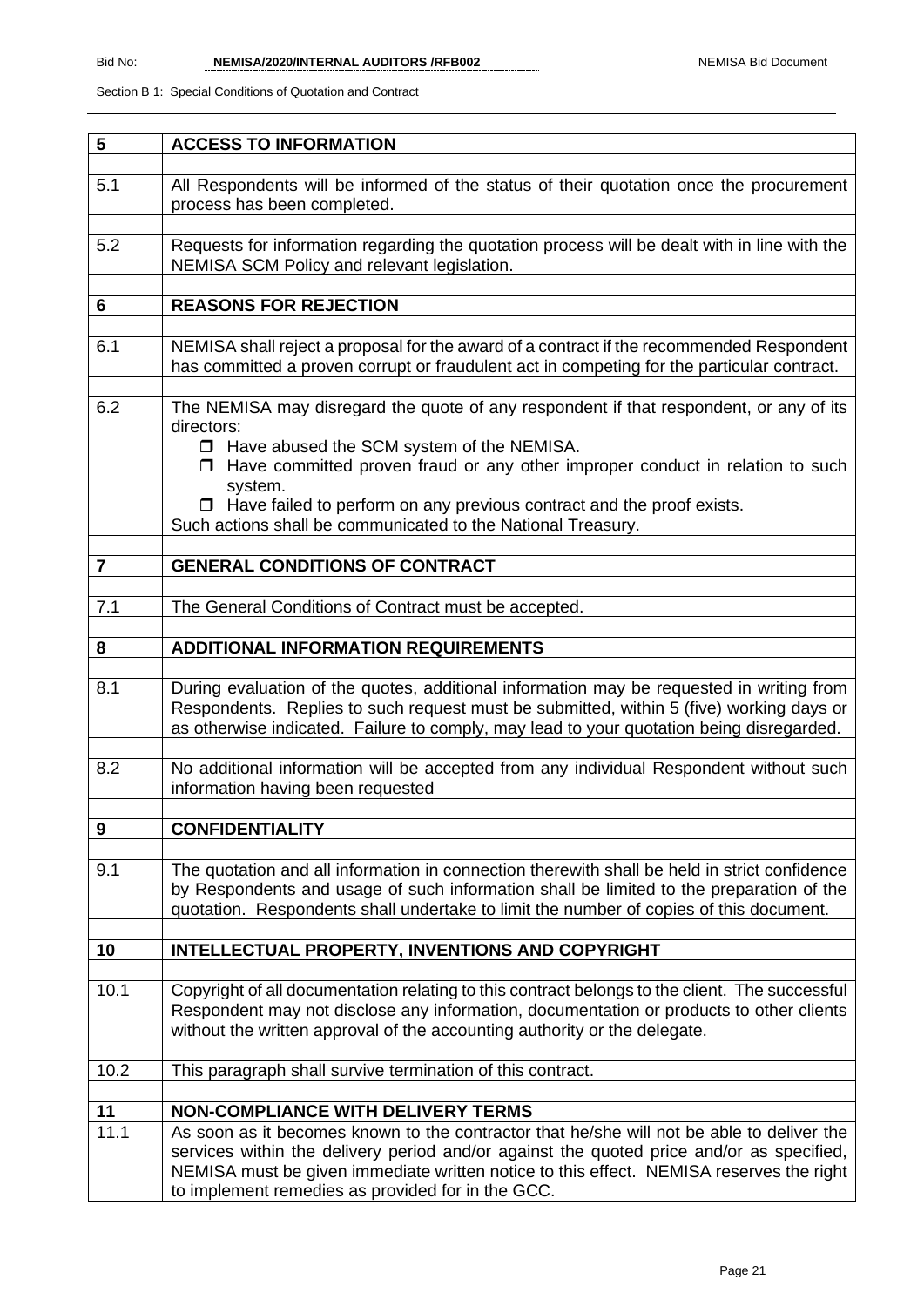| 12   | <b>WARRANTS</b>                                                                                                                                                                                                                                                                                                                                                                          |  |  |  |
|------|------------------------------------------------------------------------------------------------------------------------------------------------------------------------------------------------------------------------------------------------------------------------------------------------------------------------------------------------------------------------------------------|--|--|--|
| 12.1 | The Contractor warrants that it is able to conclude this Agreement to the satisfaction of<br>NEMISA.                                                                                                                                                                                                                                                                                     |  |  |  |
|      |                                                                                                                                                                                                                                                                                                                                                                                          |  |  |  |
| 13   | PARTIES NOT AFFECTED BY WAIVER OR BREACHES                                                                                                                                                                                                                                                                                                                                               |  |  |  |
| 13.1 | The waiver (whether express or implied) by any Party of any breach of the terms or<br>conditions of this contract by the other Party shall not prejudice any remedy of the waiving<br>party in respect of any continuing or other breach of the terms and conditions hereof.                                                                                                             |  |  |  |
| 13.2 | No favour, delay, relaxation or indulgence on the part of any Party in exercising any power<br>or right conferred on such Party in terms of this contract shall operate as a waiver of such<br>power or right nor shall any single or partial exercise of any such power or right under this<br>agreement.                                                                               |  |  |  |
| 14   | <b>RETENTION</b>                                                                                                                                                                                                                                                                                                                                                                         |  |  |  |
|      |                                                                                                                                                                                                                                                                                                                                                                                          |  |  |  |
| 14.1 | On termination of this agreement, the contractor shall, on demand hand over all<br>documentation provided as part of the project and all deliverables, etc., without the right of<br>retention, to NEMISA.                                                                                                                                                                               |  |  |  |
| 14.2 | No agreement to amend or vary a contract or order or the conditions, stipulations or<br>provisions thereof shall be valid and of any force and effect unless such agreement to<br>amend or vary is entered into in writing and signed by the contracting parties. Any waiver<br>of the requirement that the agreement to amend or vary shall be in writing, shall also be in<br>writing. |  |  |  |
|      |                                                                                                                                                                                                                                                                                                                                                                                          |  |  |  |
| 15   | <b>CENTRAL SUPPLIER DATABASE</b>                                                                                                                                                                                                                                                                                                                                                         |  |  |  |
| 15.1 | It is a requirement that all suppliers/ services providers to NEMISA shall be registered on<br>the National Treasury Central Supplier Database (CSD).                                                                                                                                                                                                                                    |  |  |  |
| 15.2 | Respondents are therefore required to register as a supplier on the CSD before submitting<br>a quotation.                                                                                                                                                                                                                                                                                |  |  |  |
|      | The CSD website can be accessed on the following link:<br>http://ocpo.treasury.gov.za/Pages/default.aspx                                                                                                                                                                                                                                                                                 |  |  |  |
| 15.3 | Respondents are therefore required to submit proof of their registration on the CSD, or if<br>not yet registered, provide proof of their application to be registered, with their quotation.                                                                                                                                                                                             |  |  |  |
| 15.4 | No quotation will be awarded and a contract concluded with a respondent who is not<br>registered on the CSD.                                                                                                                                                                                                                                                                             |  |  |  |
| 16   | <b>FORMAT OF SUBMISSIONS</b>                                                                                                                                                                                                                                                                                                                                                             |  |  |  |
|      |                                                                                                                                                                                                                                                                                                                                                                                          |  |  |  |
| 16.1 | Respondents must complete all the necessary quotation documents and undertakings<br>required in this quotation document. Respondents are advised that their proposal should<br>be concise, written in plain English and simply presented.                                                                                                                                                |  |  |  |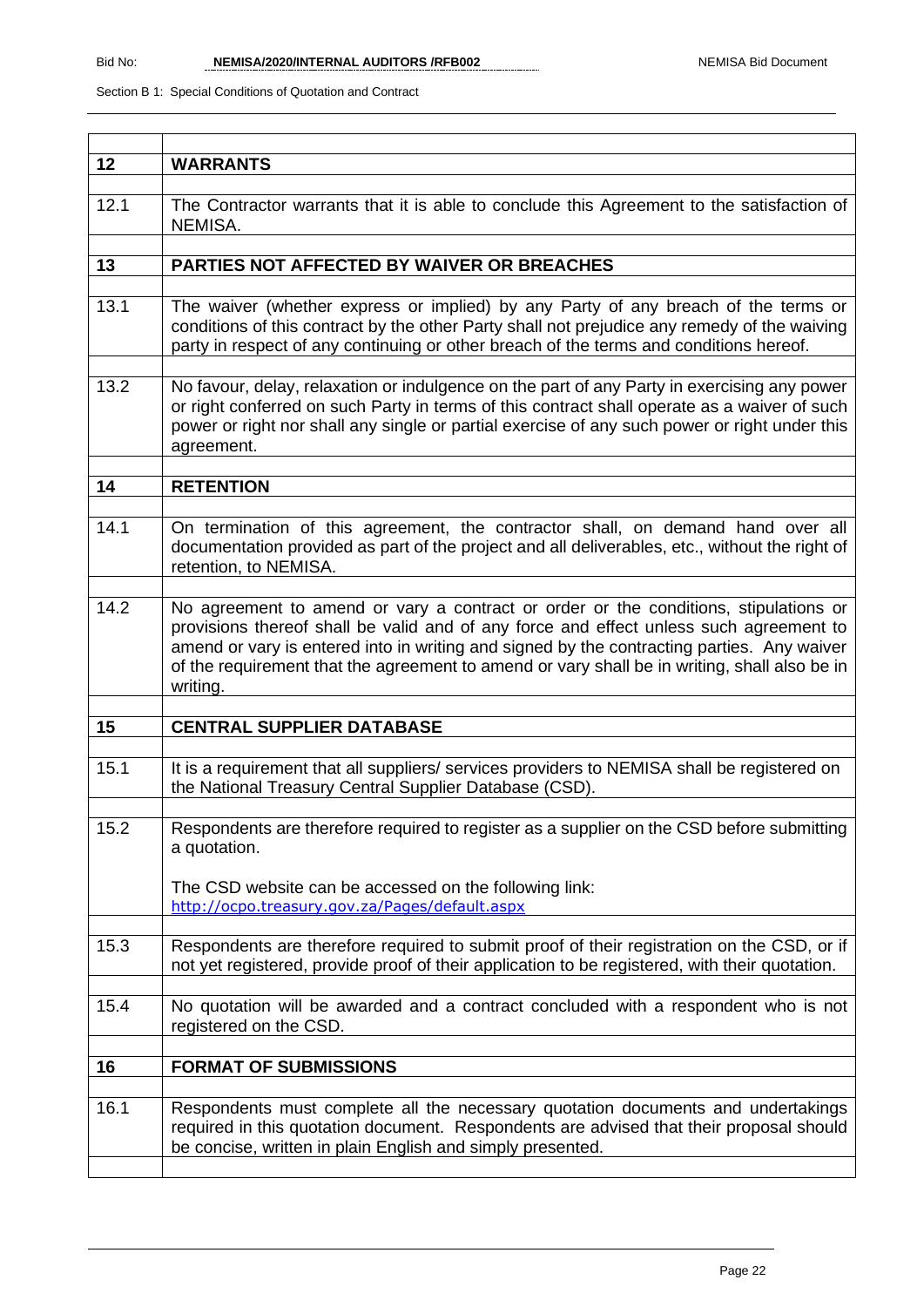| 16.2   | Respondents are to set out their proposal in the format prescribed hereunder. This<br>means that the proposal must be structured in the parts noted below. Information not<br>submitted in the relevant part, may not be considered for evaluation purposes. |  |  |  |
|--------|--------------------------------------------------------------------------------------------------------------------------------------------------------------------------------------------------------------------------------------------------------------|--|--|--|
| 16.3   | Part 1: Special Conditions of Quotation and Contract                                                                                                                                                                                                         |  |  |  |
| 16.3.1 | Respondents must initial each page and sign the last page and return the Special<br>Conditions of Quotation and Contract (Section B-1).                                                                                                                      |  |  |  |
|        | Quotes submitted without a completed Special Conditions of Quotation and Contract form<br>will be deemed to be non-responsive.                                                                                                                               |  |  |  |
| 16.4   | Part 2: SARS Tax Clearance Certificate(s)                                                                                                                                                                                                                    |  |  |  |
|        |                                                                                                                                                                                                                                                              |  |  |  |
| 16.4.1 | Bidders must ensure compliance with their tax obligations.                                                                                                                                                                                                   |  |  |  |
|        | Bidders are required to submit their unique personal identification number (PIN) issued by<br>SARS to enable the organ of state to view the taxpayer's profile and tax status.                                                                               |  |  |  |
|        | Application for tax compliance status (TCS) or PIN may also be made via e-filing. In order<br>to use this provision, taxpayers will need to register with SARS as e-filers through the<br>website www.sars.gov.za.                                           |  |  |  |
|        | Bidders may also submit a printed TCS together with the bid.                                                                                                                                                                                                 |  |  |  |
|        | In bids where consortia/ joint ventures/ sub-contractors are involved, each party must<br>submit a separate proof of TCS/ PIN/ CSD number.                                                                                                                   |  |  |  |
|        | Where no TCS is available, but the bidder is registered on the Central Supplier Database<br>(CSD), a CSD number must be provided.                                                                                                                            |  |  |  |
|        | Bids submitted without any one of the above particulars, will be deemed to be non-<br>responsive.                                                                                                                                                            |  |  |  |
| 16.5   | Part 3: Declaration of Interest                                                                                                                                                                                                                              |  |  |  |
|        |                                                                                                                                                                                                                                                              |  |  |  |
| 16.5.1 | Each party to the quotation must complete and return the "Declaration of Interest" (Section<br>$B-2$ ).                                                                                                                                                      |  |  |  |
|        | Quotes submitted without a complete and signed Declaration of Interest will be deemed to<br>be non-responsive.                                                                                                                                               |  |  |  |
| 16.6   | Part 4: Declaration of Bidder's past Supply Chain Management practices                                                                                                                                                                                       |  |  |  |
|        |                                                                                                                                                                                                                                                              |  |  |  |
| 16.6.1 | Each party to the quotation must complete and return the "Declaration of Bidder's past<br>Supply Chain Management practices" (Section B-3).                                                                                                                  |  |  |  |
|        | Quotes submitted without a completed and signed Declaration of Bidder's past Supply<br>Chain Management practices will be deemed non-responsive.                                                                                                             |  |  |  |
| 16.7   | Part 5: Certificate of Independent Bid Determination                                                                                                                                                                                                         |  |  |  |
|        |                                                                                                                                                                                                                                                              |  |  |  |
| 16.7.1 | <b>Each party</b> to the quotation must complete and sign the Certificate (Section B-4).                                                                                                                                                                     |  |  |  |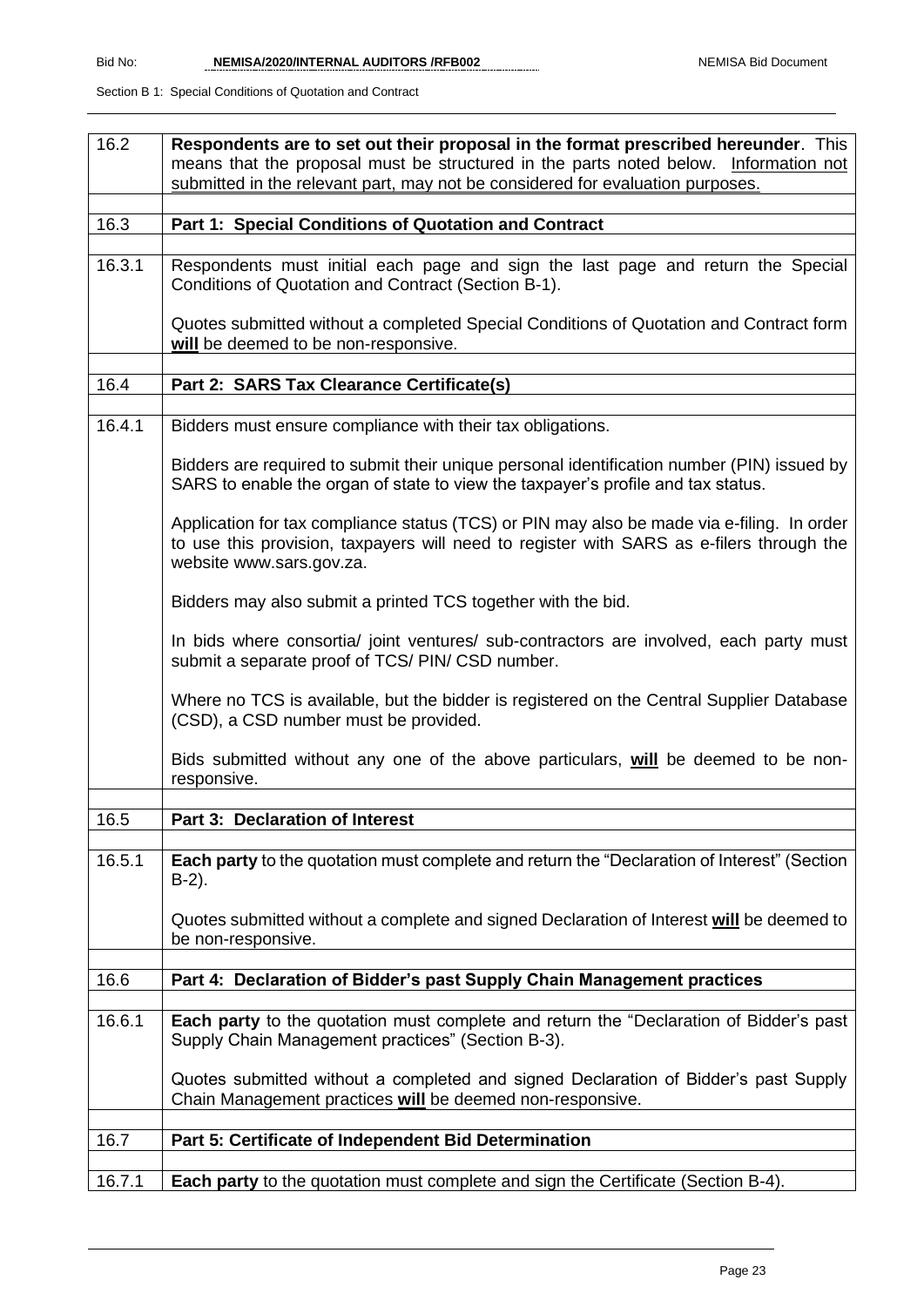|         | Quotes submitted without a completed and signed Certificate of Independent Bid<br>Determination will be deemed non-responsive.                                                                                                                                                               |  |  |  |  |
|---------|----------------------------------------------------------------------------------------------------------------------------------------------------------------------------------------------------------------------------------------------------------------------------------------------|--|--|--|--|
| 16.8    | Part 6: Preference Points Claim Form in terms of the Preferential Procurement<br><b>Regulations 2017</b>                                                                                                                                                                                     |  |  |  |  |
|         |                                                                                                                                                                                                                                                                                              |  |  |  |  |
| 16.8.1  | Respondents must complete, sign and return the full "Preference Points Claim Form"<br>(Section B-5) document.                                                                                                                                                                                |  |  |  |  |
|         | In addition, a valid BEE certificate must be submitted.                                                                                                                                                                                                                                      |  |  |  |  |
|         | Quotes submitted without a completed and signed Preference Points Claim Form and a<br>valid BEE certificate will be awarded zero points for preference.                                                                                                                                      |  |  |  |  |
| 16.9    | <b>Part 7: Invitation to Quote</b>                                                                                                                                                                                                                                                           |  |  |  |  |
|         |                                                                                                                                                                                                                                                                                              |  |  |  |  |
| 16.9.1  | Respondents must complete, sign and return the full "Invitation to Quote" (Section B-6)<br>document.                                                                                                                                                                                         |  |  |  |  |
|         | Quotes submitted without a completed and signed Invitation to Quote will be deemed to<br>be non-responsive.                                                                                                                                                                                  |  |  |  |  |
| 16.10   | <b>Part 8: Pricing Schedule</b>                                                                                                                                                                                                                                                              |  |  |  |  |
|         |                                                                                                                                                                                                                                                                                              |  |  |  |  |
| 16.10.1 | Any budget amount that may be indicated in this document shall be deemed to be a guide<br>only and Respondents are expected to submit a costing that is fair and reasonable.                                                                                                                 |  |  |  |  |
| 16.10.2 | All costs related to this assignment are to be allowed for in the pricing schedule and in the<br>formats prescribed and must be returned as part of the submission (Section B-7).                                                                                                            |  |  |  |  |
|         | Quotes submitted without a price or with an incomplete price, will be deemed to be non-<br>responsive.                                                                                                                                                                                       |  |  |  |  |
|         |                                                                                                                                                                                                                                                                                              |  |  |  |  |
|         | VAT: Value Added Tax must be included and shown separately.<br>$\Box$                                                                                                                                                                                                                        |  |  |  |  |
|         |                                                                                                                                                                                                                                                                                              |  |  |  |  |
| 16.11   | Part 9: Technical approach                                                                                                                                                                                                                                                                   |  |  |  |  |
| 16.11.1 | Respondents must submit a description of the methodology and approach that will be<br>used to perform the work as set out in the Terms of Reference. This methodology and<br>approach must demonstrate the Respondent's understanding of the requirement and also<br>of the environment.     |  |  |  |  |
| 16.11.2 | Respondents must, at least cover the under-mentioned in their technical approach and<br>return as part of their submission:                                                                                                                                                                  |  |  |  |  |
|         | Describe, in detail, exactly how they propose to carry out the activities to achieve the<br>$\Box$<br>outcomes identified in the terms of reference. They should identify any possible<br>problems that might hinder delivery and indicate how they will avoid or overcome<br>such problems. |  |  |  |  |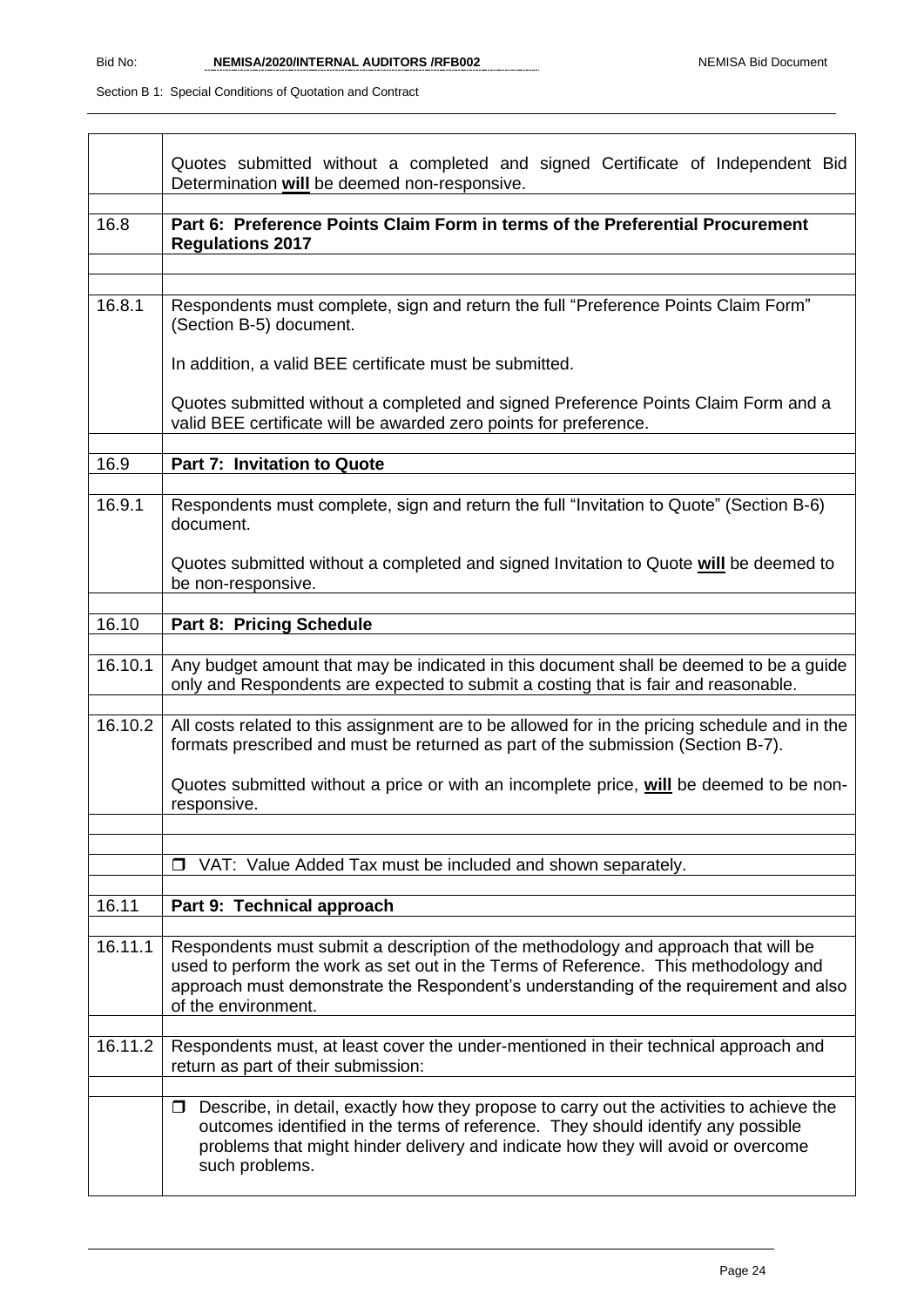|         | Describe how the work will be managed. Provide an organisation chart clearly<br>$\Box$<br>indicating:                                                                                                                                                                                                                                                                                                                                      |  |  |  |
|---------|--------------------------------------------------------------------------------------------------------------------------------------------------------------------------------------------------------------------------------------------------------------------------------------------------------------------------------------------------------------------------------------------------------------------------------------------|--|--|--|
|         | The lines of reporting and supervision within the Respondent's team.                                                                                                                                                                                                                                                                                                                                                                       |  |  |  |
|         | The lines of reporting between the Respondent and the NEMISA and other<br>п<br>stakeholders, if applicable.                                                                                                                                                                                                                                                                                                                                |  |  |  |
|         | Identify the position(s) involved in the direct delivery of the service to be provided and<br>in the overall management of the work and name the people who will fill these<br>positions.                                                                                                                                                                                                                                                  |  |  |  |
| 16.11.3 | Provide a project plan of activities. In addition to providing details of the estimated number<br>of work days for each activity, Respondents are to supply a detailed timetable that identifies<br>when certain activities will be undertaken and over what period they will be spread. The<br>timing of activities, the time needed to complete them, and the order in which they will be<br>undertaken must be explained and justified. |  |  |  |
| 16.11.4 | Please note that Part 9 should be no longer than 20 single sided A4 pages in Arial 11 (font<br>size).                                                                                                                                                                                                                                                                                                                                      |  |  |  |
| 16.12   | Part 10: Team details                                                                                                                                                                                                                                                                                                                                                                                                                      |  |  |  |
| 16.12.1 | In this part that must be returned as part of the submission, Respondents must provide<br>details of the team named in the previous part.                                                                                                                                                                                                                                                                                                  |  |  |  |
| 16.12.2 | For each team member there must be:                                                                                                                                                                                                                                                                                                                                                                                                        |  |  |  |
|         | $\Box$ A complete curriculum vitae confirming suitability for the position. A format is provided<br>as a guideline only for the compilation of the CVs.                                                                                                                                                                                                                                                                                    |  |  |  |
| 16.13   | Part 11: Experience in this field                                                                                                                                                                                                                                                                                                                                                                                                          |  |  |  |
| 16.13.1 | Respondents should provide in this part, and return as part the submission, at least the<br>following information.                                                                                                                                                                                                                                                                                                                         |  |  |  |
|         | Details of contracts for similar work within the last 5 years.                                                                                                                                                                                                                                                                                                                                                                             |  |  |  |
|         | Contact details of a maximum of 3 organisations for which work was done.<br>□                                                                                                                                                                                                                                                                                                                                                              |  |  |  |
| 16.14   | Part 12: Registration on the CSD                                                                                                                                                                                                                                                                                                                                                                                                           |  |  |  |
| 16.14.1 | In this part, Respondents must submit proof of their registration, or proof that they have<br>applied for registration on the Central Supplier Database.                                                                                                                                                                                                                                                                                   |  |  |  |
|         | Quotes submitted without the required proof, will be deemed to be non-responsive.                                                                                                                                                                                                                                                                                                                                                          |  |  |  |
| 16.15   | <b>Part 13: Registration Certificates</b>                                                                                                                                                                                                                                                                                                                                                                                                  |  |  |  |
| 16.15.1 | Insert any requirements for registration with professional bodies here such as IATA,<br>ASATA for travel agents, etc.                                                                                                                                                                                                                                                                                                                      |  |  |  |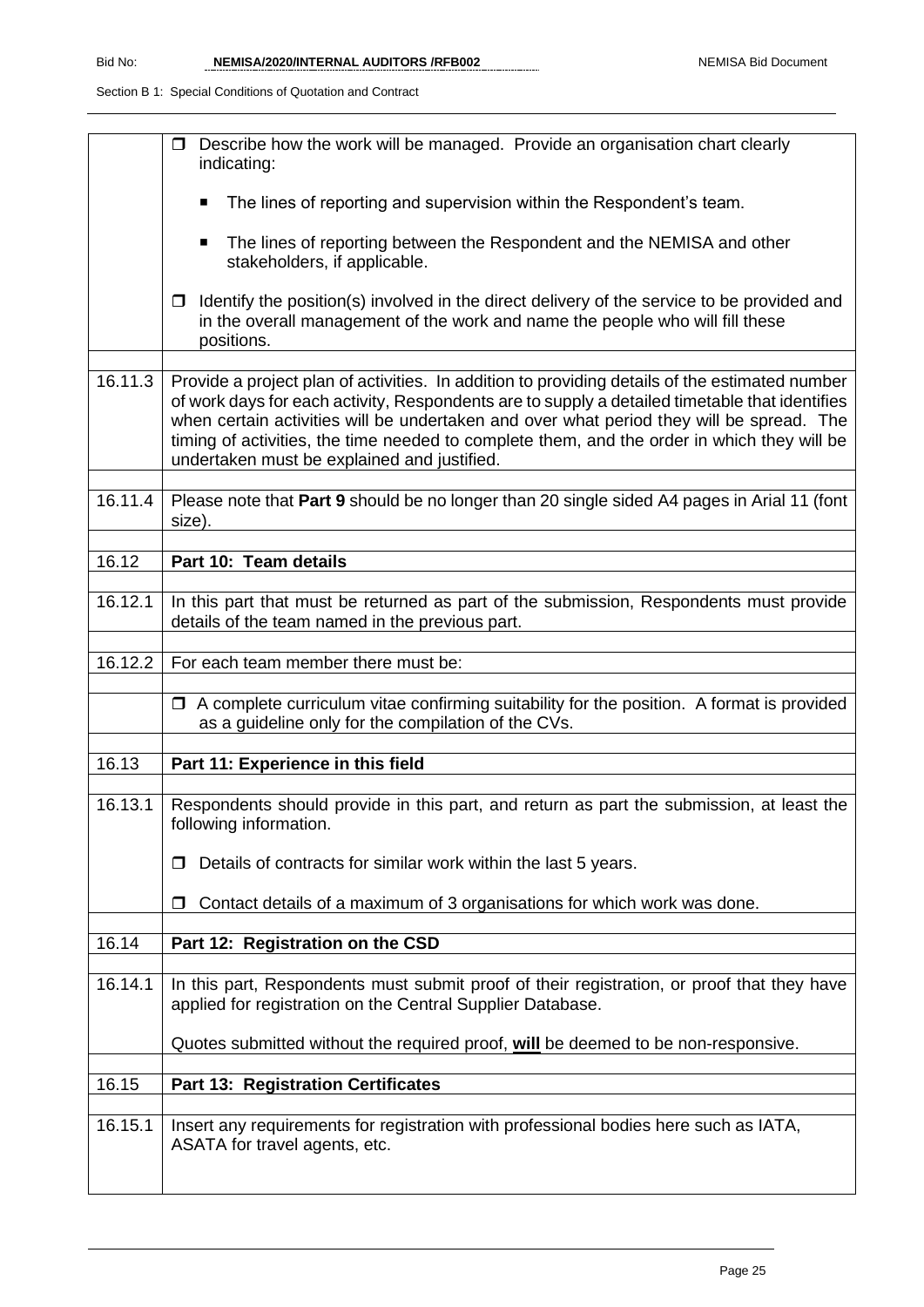Quotes submitted without a completed and signed Invitation to Quote **will** be deemed to be non-responsive.

I/we herewith accept all the above-mentioned special conditions of the quotation. If I/we do consider a deviation therefrom, I have noted those as per the instruction in paragraph 1 (General) above.

<u> 1989 - Johann Barn, mars eta bainar eta bainar eta baina eta baina eta baina eta baina eta baina eta baina e</u>

Name of Respondent:

# Signature of Respondent:

Date: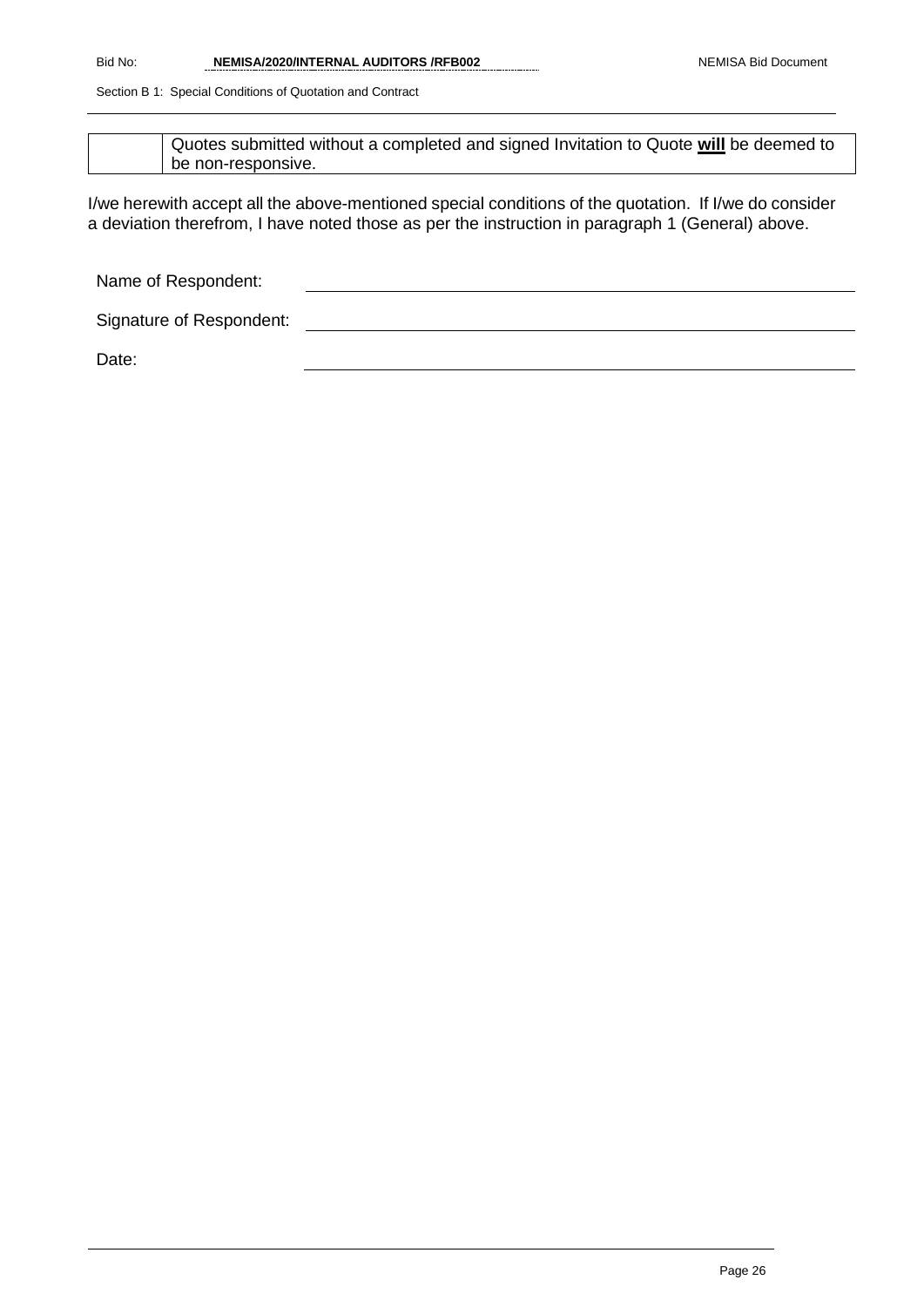Section B 2: Declaration of Interest

# **DECLARATION OF INTEREST Return as Part 3**

- 1. Any legal person, including persons employed by the State<sup>2</sup>, or persons having a kinship with persons employed by the State, including a blood relationship, may make an offer or offers in terms of this invitation to bid (includes a price bid, advertised competitive bid, limited bid or proposal). In view of possible allegations of favouritism, should the resulting bid, or part thereof, be awarded to persons employed by the State, or to persons connected with or related to them, it is required that the bidder or his/her authorised representative declare his/her position in relation to the evaluating/ adjudicating authority where –
- 1.1. The bidder is employed by the State; and/or
- 1.2. The bidder is a Management Board member of NEMISA and/or
- 1.3. The legal person on whose behalf the bidding document is signed, has a relationship with persons/a person who are/is involved in the evaluation and or adjudication of the quotation(s), or where it is known that such a relationship exists between the person or persons for or on whose behalf the declarant acts and persons who are involved with the evaluation and or adjudication of the quotation.
- 2. In order to give effect to the above, the following questionnaire must be completed and submitted with the quotation.

| 2.1.   | Full Name of bidder or his or her<br>representative:                                                                                                                                                            |
|--------|-----------------------------------------------------------------------------------------------------------------------------------------------------------------------------------------------------------------|
| 2.2.   | Identity Number:                                                                                                                                                                                                |
| 2.3.   | Position occupied in the Company<br>(director, trustee, shareholder,<br>$etc3$ :                                                                                                                                |
| 2.4.   | <b>Company Registration Number:</b>                                                                                                                                                                             |
| 2.5.   | Tax Reference Number:                                                                                                                                                                                           |
| 2.6.   | <b>VAT Registration Number:</b>                                                                                                                                                                                 |
| 2.6.1. | The names of all directors/ trustees/ shareholders/ members, their individual identity numbers,<br>tax reference numbers and, if applicable, employee/ persal numbers must be indicated in<br>paragraph 3 below |
| 2.7.   | Are you or any person connected with the bidder presently employed by the<br>YES / NO<br>State?                                                                                                                 |
| 2.7.1. | If so, furnish the following particulars                                                                                                                                                                        |
|        | Name of person/ director/<br>$\Box$<br>trustee/ shareholder/ member:                                                                                                                                            |
|        | Name of State institution at<br>⊓<br>which you or the person<br>connected to the bidder is<br>employed:                                                                                                         |
|        | Position occupied in the State<br>$\Box$<br>institution:                                                                                                                                                        |

- (b) Any municipality or municipal entity;
- (c) Provincial legislature;
- (d) National Assembly or the National Council of Provinces;
- (e) Parliament.

<sup>2</sup> "State" means

<sup>(</sup>a) Any national or provincial department, national or provincial public entity or constitutional institution within the meaning of the Public Finance Management Act, 1999 (Act No 1 of 1999);

<sup>3</sup> "Shareholder" means a person who owns shares in the company and is actively involved in the management of the enterprise or business and exercises control over the enterprise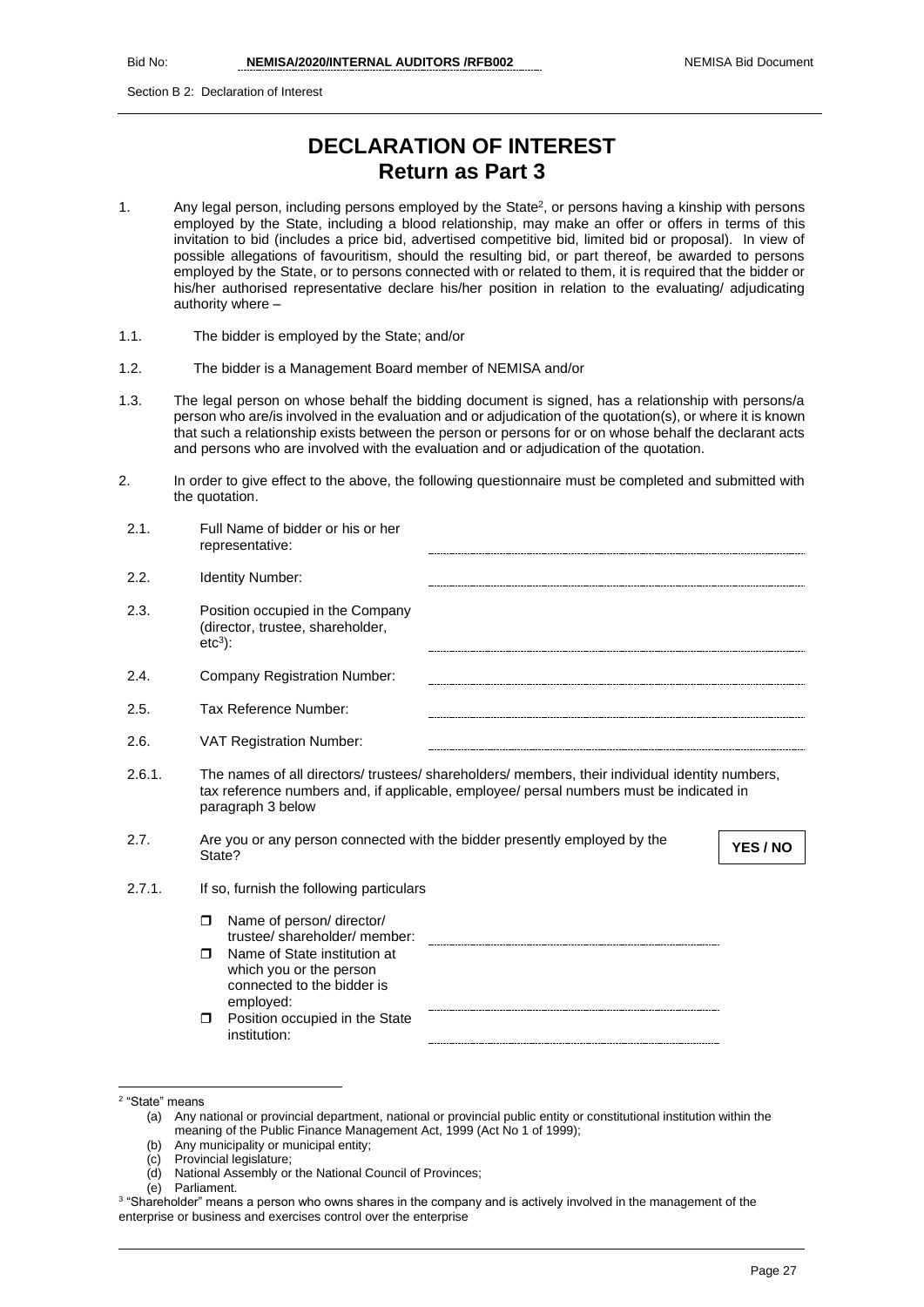Section B 2: Declaration of Interest Any other particulars: 2.7.2. If you are presently employed by the state, did you obtain the appropriate authority If you are presently employed by the state, ald you obtain the appropriate authority **YES / NO**<br>to undertake remunerative work outside employment in the public sector? 2.7.2.1. If yes, did you attach proof of such authority to the quotation document? **YES / NO** (Note: Failure to submit proof of such authority, where applicable, may result in the disqualification of the quotation.) 2.7.3. If no, furnish reasons for non-submission of such proof: 2.8. Did you or your spouse, or any of the company's directors/shareholders/members or their spouses conduct business with the State in the previous twelve (12) **YES / NO** months? 2.8.1. If so, furnish the following particulars. 2.9. Do you, or any person connected with the bidder, have any relationship (family, friend, other) with a person employed by the State and who may be involved with **YES / NO** the evaluation and or adjudication of this quotation? 2.9.1. If so, furnish the following particulars. 2.10. Are you, or any person connected with the bidder, aware of any relationship (family, friend, other) between the bidder and any person employed by the State **YES / NO** who may be involved with the evaluation and or adjudication of this quotation? 2.10.1. If so, furnish the following particulars. 2.11. Do you or any of the directors/shareholders/members of the company have any interest in any other related companies whether or not they are bidding for this **YES / NO**contract?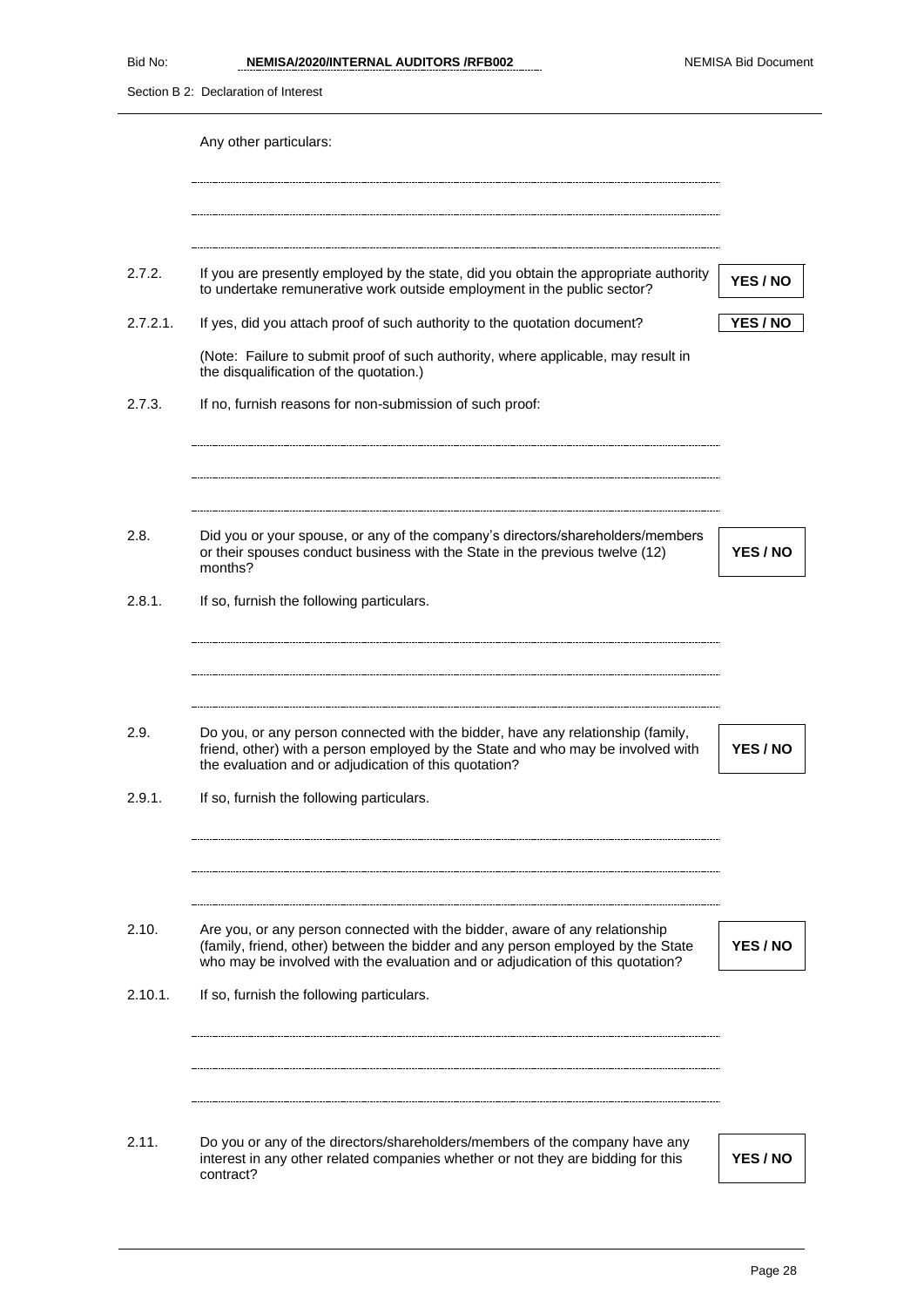| Bid No: | NEMISA/2020/INTERNAL AUDITORS /RFB002 | <b>NEMISA Bid Document</b> |
|---------|---------------------------------------|----------------------------|
|         |                                       |                            |

Section B 2: Declaration of Interest

2.11.1. If so, furnish the following particulars.

3. Full details of directors/ trustees/ members/ shareholders.

| Full Name | <b>Identity Number</b> | Personal Tax<br>Reference No | State Employee<br>Number/ Persal<br>Number |
|-----------|------------------------|------------------------------|--------------------------------------------|
|           |                        |                              |                                            |
|           |                        |                              |                                            |
|           |                        |                              |                                            |
|           |                        |                              |                                            |
|           |                        |                              |                                            |
|           |                        |                              |                                            |
|           |                        |                              |                                            |
|           |                        |                              |                                            |
|           |                        |                              |                                            |
|           |                        |                              |                                            |

#### **DECLARATION**

I, THE UNDERSIGNED (NAME)

CERTIFY THAT THE INFORMATION FURNISHED IN PARAGRAPHS 2 AND 3 ABOVE IS CORRECT. I ACCEPT THAT THE STATE MAY REJECT THE BID OR ACT AGAINST ME IN TERMS OF PARAGRAPH 23 OF THE GENERAL CONDITIONS OF CONTRACT SHOULD THIS DECLARATION PROVE TO BE FALSE.

Signature Date

Position Name of Respondent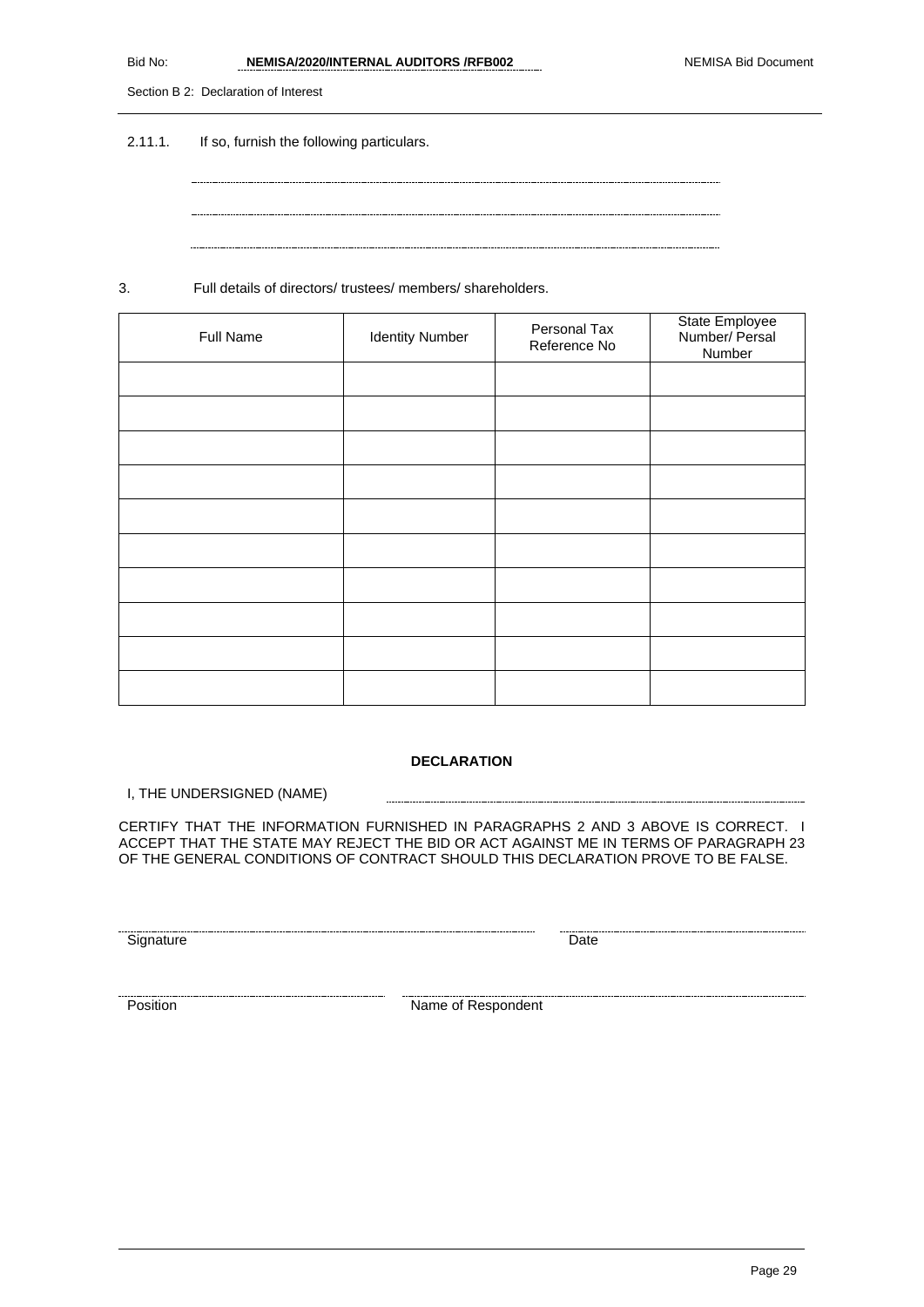Section B 3: Declaration of bidder's past SCM practices

# **DECLARATION OF BIDDER'S PAST SUPPLY CHAIN MANAGEMENT PRACTICES Return as Part 4**

1 This declaration will be used by institutions to ensure that when goods and services are being procured, all reasonable steps are taken to combat the abuse of the supply chain management system.

2 The bid of any bidder may be disregarded if that bidder, or any of its directors have:

- a. abused the NEMISA's supply chain management system;
- b. committed fraud or any other improper conduct in relation to such system; or
	- c. failed to perform on any previous contract.
- 3 In order to give effect to the above, the following questionnaire must be completed and submitted with the bid.

| <b>Item</b> | Question                                                                                                                                                                                                                                       | <b>Yes</b>      | No.           |  |
|-------------|------------------------------------------------------------------------------------------------------------------------------------------------------------------------------------------------------------------------------------------------|-----------------|---------------|--|
| 3.1         | Is the bidder or any of its directors listed on the National Treasury's database of<br>Restricted Suppliers as companies or persons prohibited from doing business with the<br>public sector?                                                  | Yes<br>$\Box$   | No.<br>П      |  |
|             | (Companies or persons who are listed on this database were informed in writing<br>of this restriction by the Accounting Officer/ authority of the institution that<br>imposed the restriction after the audi alteram partem rule was applied). |                 |               |  |
|             | The database of Restricted Suppliers now resides on the National Treasury's<br>website (www.reatury.gov.za) and can be accessed by clicking on its link at the<br>bottom of the homepage.                                                      |                 |               |  |
| 3.1.1       | If so, furnish particulars:                                                                                                                                                                                                                    |                 |               |  |
| 3.2         | Is the bidder or any of its directors listed on the Register for Tender Defaulters in terms<br>of section 29 of the Prevention and Combating of Corrupt Activities Act (No 12 of 2004)?                                                        | <b>Yes</b><br>П | No.<br>$\Box$ |  |
|             | The Register for Tender Defaulters can be accessed on the National Treasury's<br>website, (www.treasury.gov.za) by clicking on its link at the bottom of the<br>homepage.                                                                      |                 |               |  |
| 3.2.1       | If so, furnish particulars:                                                                                                                                                                                                                    |                 |               |  |
| 3.3         | Was the bidder or any of its directors convicted by a court of law (including a court outside<br>of the Republic of South Africa) for fraud or corruption during the past five years?                                                          | Yes<br>П        | No.<br>П      |  |
| 3.3.1       | If so, furnish particulars:                                                                                                                                                                                                                    |                 |               |  |
| 3.4         | Was any contract between the bidder and any organ of state terminated during the past<br>five years on account of failure to perform on or comply with the contract?                                                                           | Yes<br>□        | No<br>$\Box$  |  |
| 3.4.1       | If so, furnish particulars:                                                                                                                                                                                                                    |                 |               |  |

#### **CERTIFICATION**

I, THE UNDERSIGNED (FULL NAME) …………………………………………………………………………………………. CERTIFY THAT THE INFORMATION FURNISHED ON THIS DECLARATION FORM IS TRUE AND CORRECT.

I ACCEPT THAT, IN ADDITION TO CANCELLATION OF A CONTRACT, ACTION MAY BE TAKEN AGAINST ME SHOULD THIS DECLARATION PROVE TO BE FALSE.

<u>Signature</u> Date Date Date Date Date

Position Name of Respondent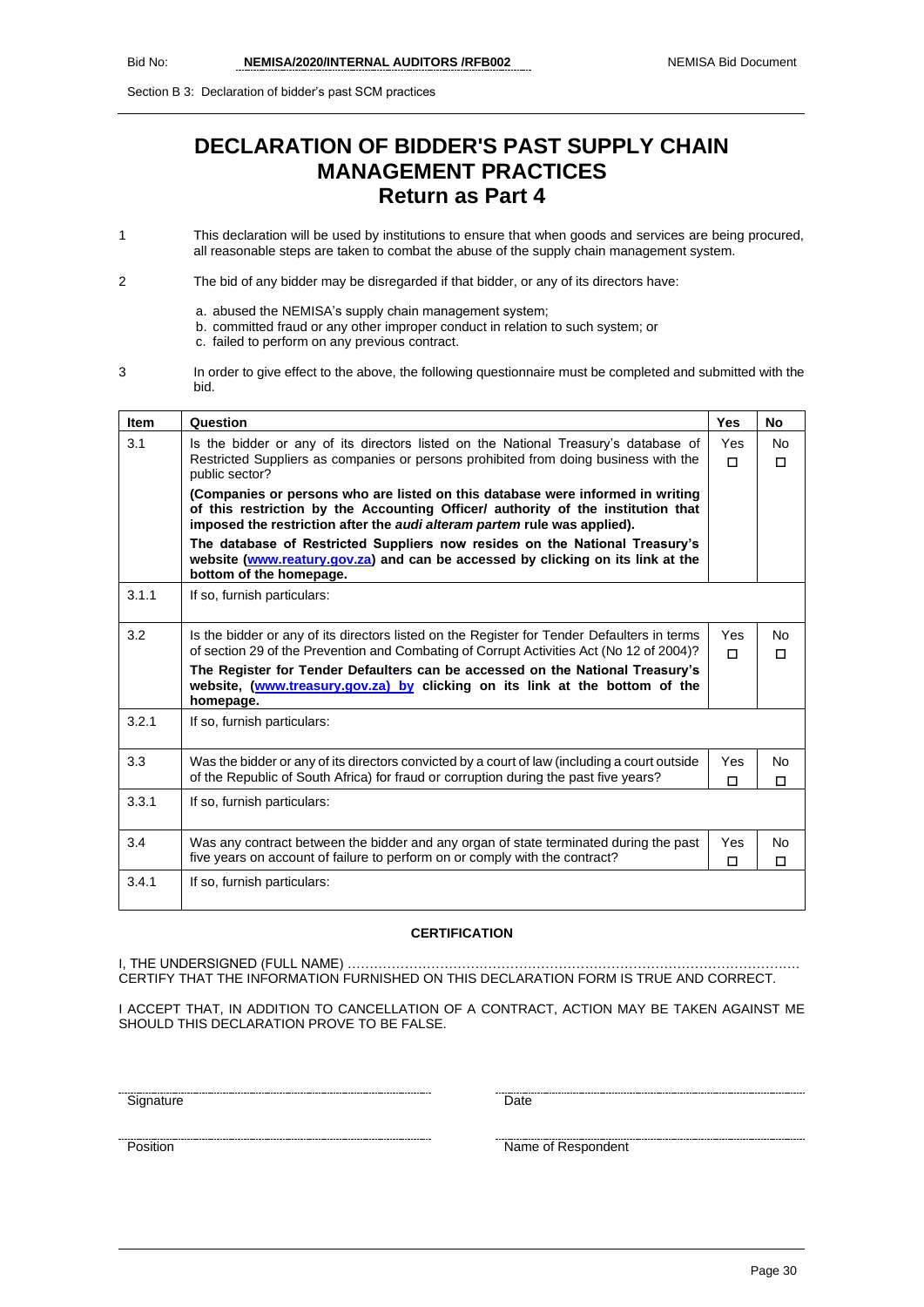Section B 4: Certificate of Independent Bid Determination

# **CERTIFICATE OF INDEPENDENT BID DETERMINATION Return as Part 5**

I, the undersigned, in submitting the accompanying quotation:

#### NEMISA/2020/INTERNAL AUDITORS /RFB002 - REQUEST FOR PROPOSAL FOR SOURCING OF SERVICE PROVIDER FOR INTERNAL AUDIT SERVICES FOR A PERIOD OF THREE YEARS

(Quotation Number and Description)

in response to the invitation for the quotation made by:

**NEMISA** 

(Name of Institution)

do hereby make the following statements that I certify to be true and complete in every respect:

I certify, on behalf of: that:  $\blacksquare$ 

(Name of Respondent)

- 1. I have read and I understand the contents of this Certificate;
- 2. I understand that the accompanying quotation will be disqualified if this Certificate is found not to be true and complete in every respect;
- 3. I am authorized by the Respondent to sign this Certificate, and to submit the accompanying quotation, on behalf of the Respondent;
- 4. Each person whose signature appears on the accompanying quotation has been authorized by the Respondent to determine the terms of, and to sign the quotation, on behalf of the Respondent;
- 5. For the purposes of this Certificate and the accompanying quotation, I understand that the word "competitor" shall include any individual or organization, other than the Respondent, whether or not affiliated with the Respondent, who:
	- $\Box$  has been requested to submit a quotation in response to this quotation invitation;
	- $\Box$  could potentially submit a quotation in response to this quotation invitation, based on their qualifications, abilities or experience; and
	- $\Box$  provides the same goods and services as the Respondent and/or is in the same line of business as the Respondent
- 6. The Respondent has arrived at the accompanying quotation independently from, and without consultation, communication, agreement or arrangement with any competitor. However communication between partners in a joint venture or consortium<sup>4</sup> will not be construed as collusive bidding.

<sup>4</sup> Joint venture or Consortium means an association of persons for the purpose of combining their expertise, property, capital, efforts, skill and knowledge in an activity for the execution of a contract.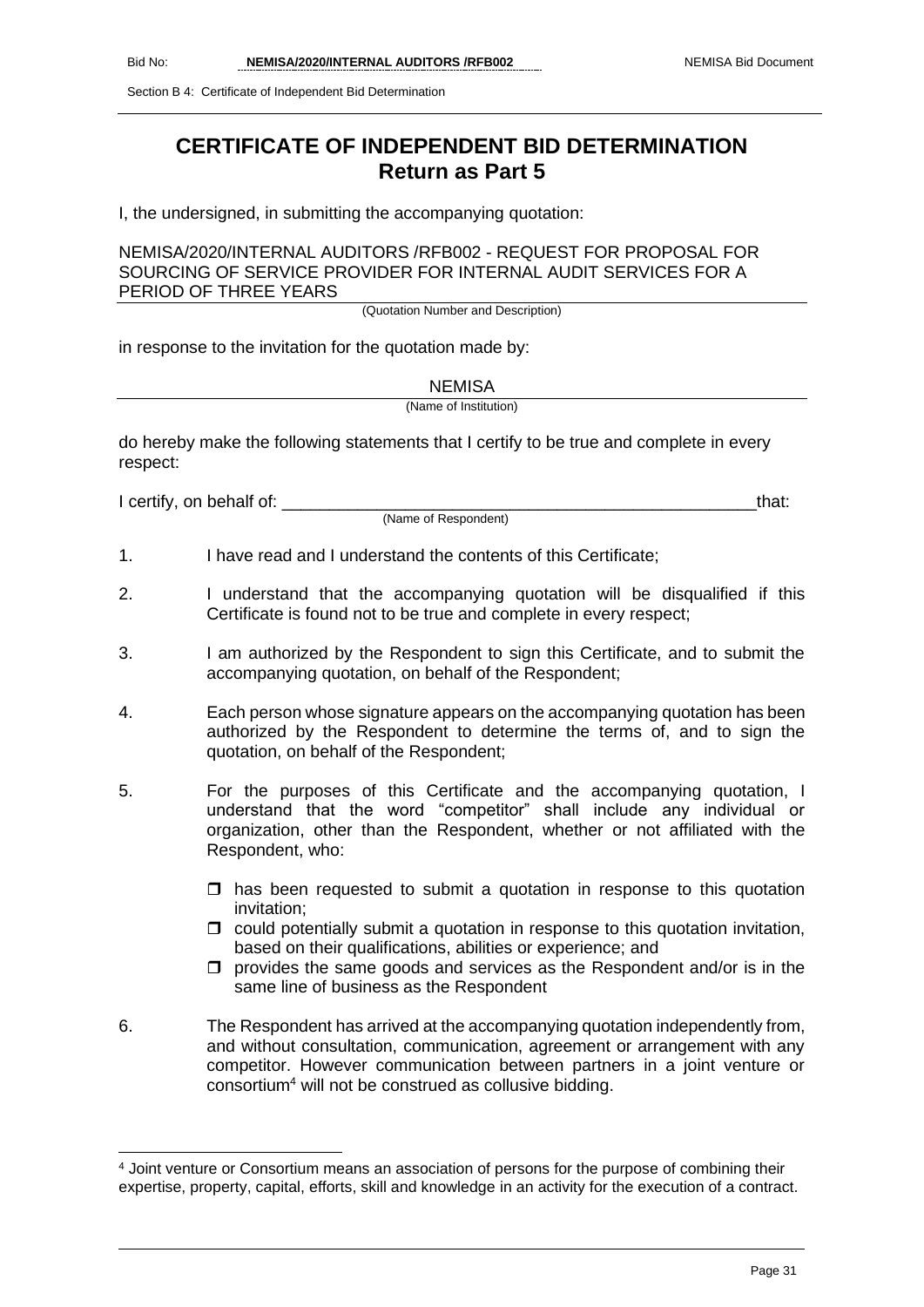Section B 4: Certificate of Independent Bid Determination

- 7. In particular, without limiting the generality of paragraphs 6 above, there has been no consultation, communication, agreement or arrangement with any competitor regarding:
	- $\square$  prices:
	- $\square$  geographical area where product or service will be rendered (market allocation)
	- $\Box$  methods, factors or formulas used to calculate prices;
	- $\Box$  the intention or decision to submit or not to submit, a quotation:
	- $\Box$  the submission of a quotation which does not meet the specifications and conditions of the quotation; or
	- $\Box$  bidding with the intention not to win the quotation.
- 8. In addition, there have been no consultations, communications, agreements or arrangements with any competitor regarding the quality, quantity, specifications and conditions or delivery particulars of the products or services to which this quotation invitation relates.
- 9. The terms of the accompanying quotation have not been, and will not be, disclosed by the Respondent, directly or indirectly, to any competitor, prior to the date and time of the official quotation opening or of the awarding of the contract.
- 10. I am aware that, in addition and without prejudice to any other remedy provided to combat any restrictive practices related to bids and contracts, bids that are suspicious will be reported to the Competition Commission for investigation and possible imposition of administrative penalties in terms of section 59 of the Competition Act No 89 of 1998 and or may be reported to the National Prosecuting Authority (NPA) for criminal investigation and or may be restricted from conducting business with the public sector for a period not exceeding ten (10) years in terms of the Prevention and Combating of Corrupt Activities Act No 12 of 2004 or any other applicable legislation.

| Signature | Date               |
|-----------|--------------------|
| Position  | Name of Respondent |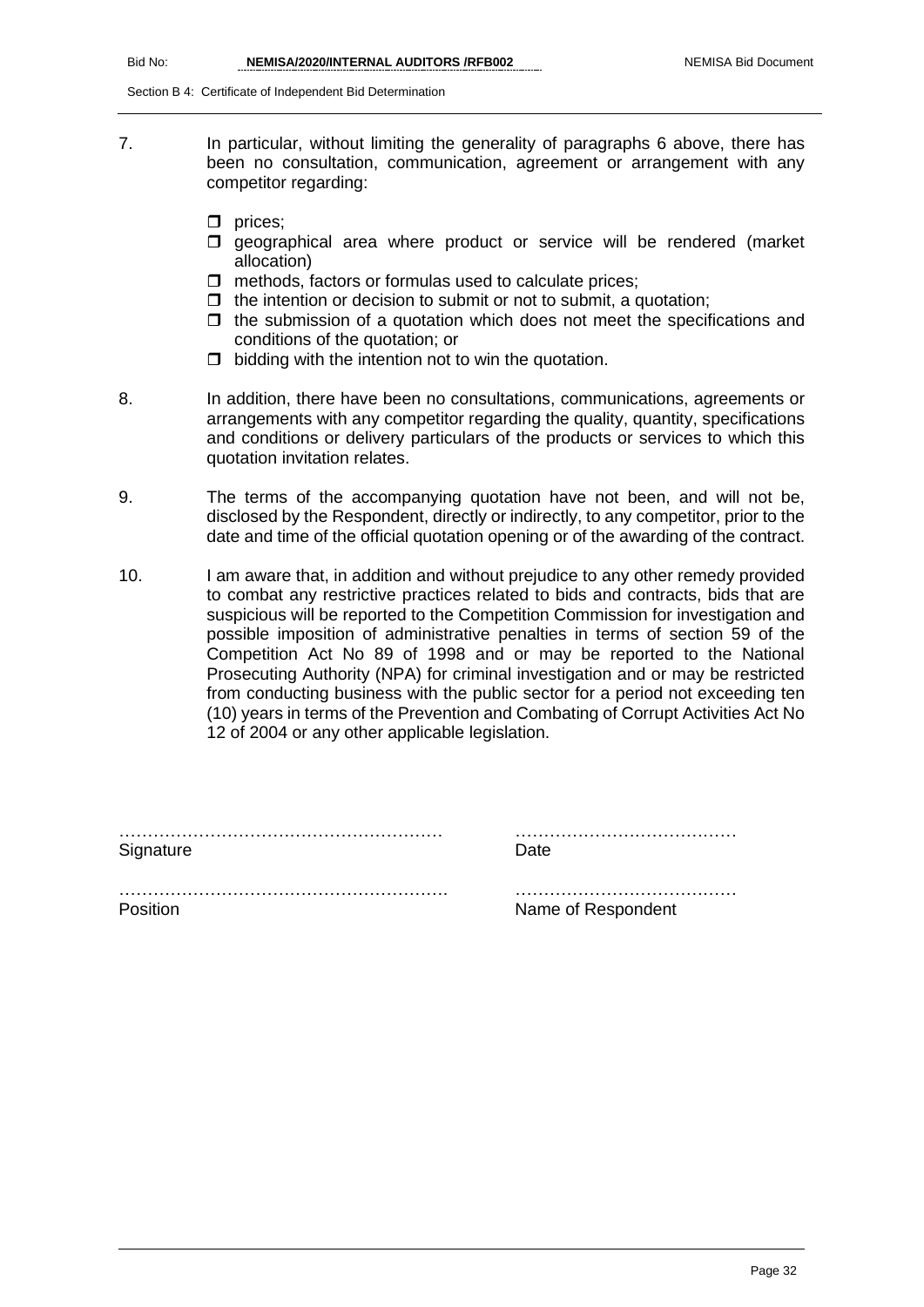# **PREFERENCE POINTS CLAIM FORM IN TERMS OF THE PREFERENTIAL PROCUREMENT REGULATIONS 2017**

# **Return as Part 6**

## **NB: BEFORE COMPLETING THIS FORM, BIDDERS MUST STUDY THE GENERAL CONDITIONS, DEFINITIONS AND DIRECTIVES APPLICABLE IN RESPECT OF B-BBEE, AS PRESCRIBED IN THE PREFERENTIAL PROCUREMENT REGULATIONS, 2017.**

## **1. GENERAL CONDITIONS**

- 1.1 The following preference point systems are applicable to all bids:
	- the 80/20 system for requirements with a Rand value of up to R50 000 000 (all applicable taxes included); and
	- the 90/10 system for requirements with a Rand value above R50 000 000 (all applicable taxes included).
- 1.2 The value of this bid is estimated to not exceed R50 000 000 (all applicable taxes included) and therefore the 80/20 preference point system shall be applicable;
- 1.3 Points for this bid shall be awarded for:
	- (a) Price; and
	- (b) B-BBEE Status Level of Contributor.
- 1.4 The maximum points for this bid are allocated as follows:

|                                                   | <b>POINTS</b> |
|---------------------------------------------------|---------------|
| <b>PRICE</b>                                      | 80            |
| <b>B-BBEE Status Level of Contributor</b>         | 20            |
| Total points for Price and B-BBEE must not exceed | 100           |

- 1.5 Failure on the part of a bidder to submit proof of B-BBEE Status level of contributor together with the bid, will be interpreted to mean that preference points for B-BBEE status level of contribution are not claimed.
- 1.6 The purchaser reserves the right to require of a bidder, either before a bid is adjudicated or at any time subsequently, to substantiate any claim in regard to preferences, in any manner required by the purchaser.

# **2. DEFINITIONS**

- (a) **"B-BBEE"** means broad-based black economic empowerment as defined in section 1 of the Broad-Based Black Economic Empowerment Act;
- (b) "**B-BBEE status level of contributor"** means the B-BBEE status of an entity in terms of a code of good practice on black economic empowerment, issued in terms of section 9(1) of the Broad-Based Black Economic Empowerment Act;
- (c) **"bid"** means a written offer in a prescribed or stipulated form in response to an invitation by an organ of state for the provision of goods or services, through price quotations, advertised competitive bidding processes or proposals;
- (d) **"Broad-Based Black Economic Empowerment Act"** means the Broad-Based Black Economic Empowerment Act, 2003 (Act No. 53 of 2003);
- (e) **"EME"** means an Exempted Micro Enterprise in terms of a code of good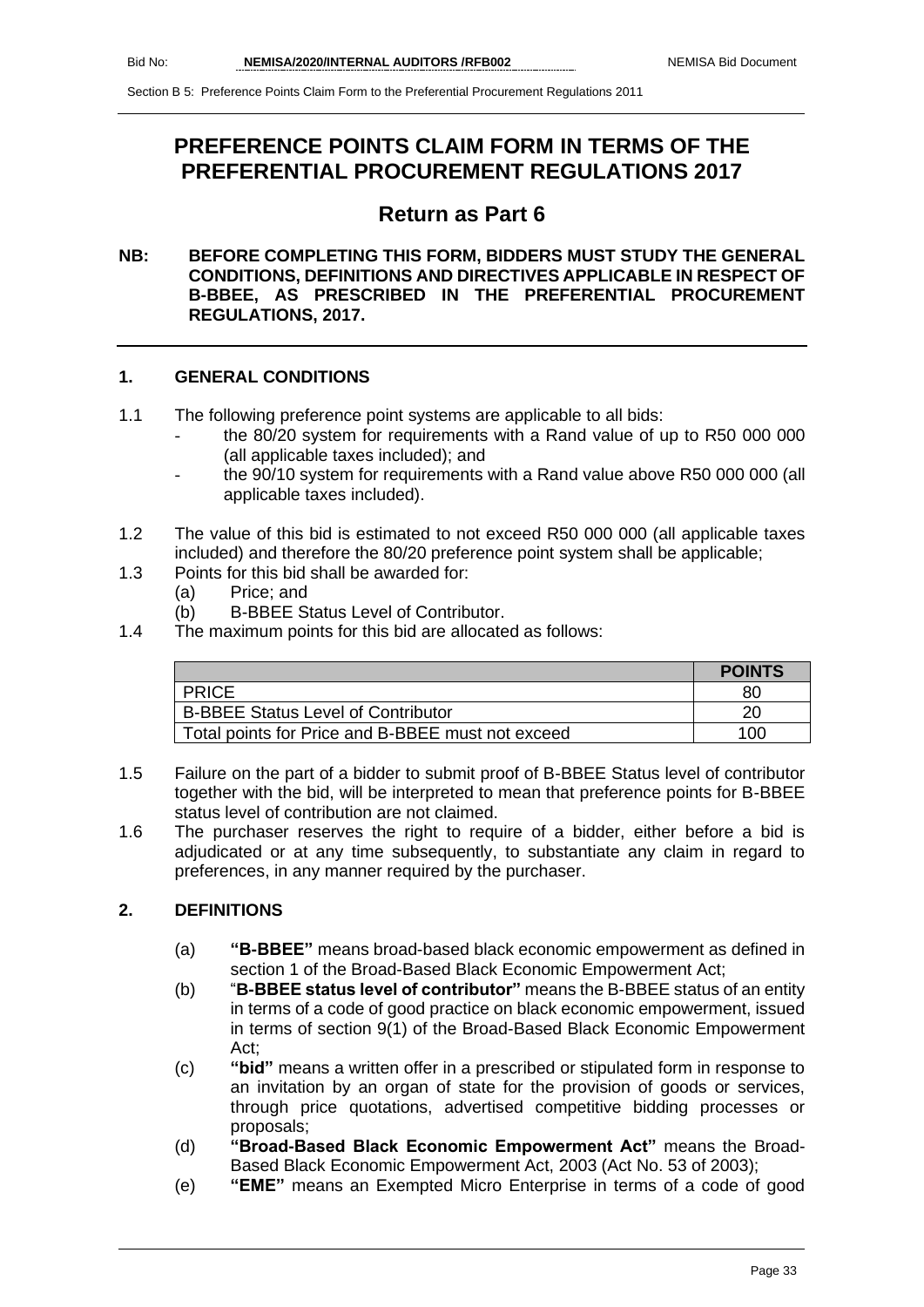practice on black economic empowerment issued in terms of section 9 (1) of the Broad-Based Black Economic Empowerment Act;

- (f) **"functionality"** means the ability of a tenderer to provide goods or services in accordance with specifications as set out in the tender documents.
- (g) **"prices"** includes all applicable taxes less all unconditional discounts;
- (h) **"proof of B-BBEE status level of contributor"** means:
	- 1) B-BBEE Status level certificate issued by an authorized body or person;
		- 2) A sworn affidavit as prescribed by the B-BBEE Codes of Good Practice;
	- 3) Any other requirement prescribed in terms of the B-BBEE Act;
- (i) **"QSE"** means a qualifying small business enterprise in terms of a code of good practice on black economic empowerment issued in terms of section 9 (1) of the Broad-Based Black Economic Empowerment Act;
- *(j)* **"rand value"** means the total estimated value of a contract in Rand, calculated at the time of bid invitation, and includes all applicable taxes;

# **3. POINTS AWARDED FOR PRICE**

## **3.1 THE 80/20 OR 90/10 PREFERENCE POINT SYSTEMS**

A maximum of 80 or 90 points is allocated for price on the following basis:

|             | 80/20                                                     | or | 90/10                                                     |
|-------------|-----------------------------------------------------------|----|-----------------------------------------------------------|
|             | $P_s = 80 \left( 1 - \frac{Pt - P \min P}{ \min} \right)$ | or | $P s = 90 \left( 1 - \frac{Pt - P \min P}{ \min} \right)$ |
| Where<br>De | Points scored for price of hid under consideration        |    |                                                           |

Ps = Points scored for price of bid under consideration Pt = Price of bid under consideration  $Pmin =$  Price of lowest acceptable bid

# **4. POINTS AWARDED FOR B-BBEE STATUS LEVEL OF CONTRIBUTOR**

4.1 In terms of Regulation 6 (2) and 7 (2) of the Preferential Procurement Regulations, preference points must be awarded to a bidder for attaining the B-BBEE status level of contribution in accordance with the table below:

| <b>B-BBEE Status Level of</b><br><b>Contributor</b> | <b>Number of points</b><br>(90/10 system) | <b>Number of points</b><br>(80/20 system) |
|-----------------------------------------------------|-------------------------------------------|-------------------------------------------|
|                                                     | 10                                        | 20                                        |
|                                                     |                                           | 18                                        |
|                                                     | հ                                         | 14                                        |
|                                                     | 5                                         | 12                                        |
| 5                                                   |                                           | 8                                         |
|                                                     | 3                                         |                                           |
|                                                     |                                           |                                           |
|                                                     |                                           |                                           |
| Non-compliant contributor                           |                                           |                                           |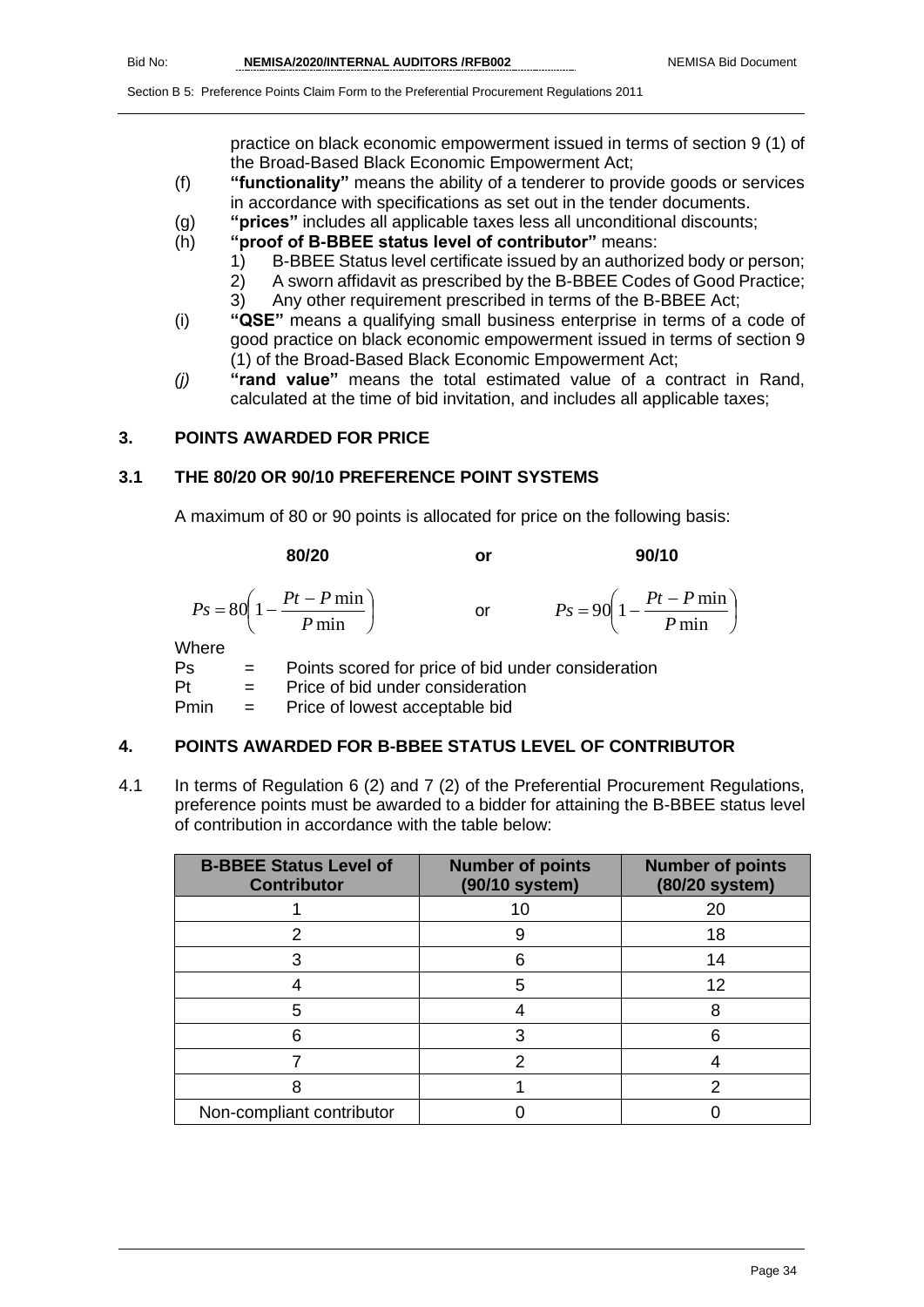#### **5. BID DECLARATION**

5.1 Bidders who claim points in respect of B-BBEE Status Level of Contribution must complete the following:

## **6. B-BBEE STATUS LEVEL OF CONTRIBUTOR CLAIMED IN TERMS OF PARAGRAPHS 1.4 AND 4.1**

6.1 B-BBEE Status Level of Contributor:= ………….…… (maximum of 10 or 20 points) (Points claimed in respect of paragraph 6.1 must be in accordance with the table reflected in paragraph 4.1 and must be substantiated by relevant proof of B-BBEE status level of contributor.

# **7. SUB-CONTRACTING**

7.1 Will any portion of the contract be sub-contracted?

| (Tick applicable box) |  |     |  |
|-----------------------|--|-----|--|
| YES.                  |  | NO. |  |

- 7.1.1 If yes, indicate:
	- i) What percentage of the contract will be subcontracted? ..........................%
	- ii) The name of the sub-contractor …………………..………….…………………….
	- iii) The B-BBEE status level of the sub-contractor .................................…………..
	- iv) Whether the sub-contractor is an EME or QSE

| (Tick applicable box) |  |
|-----------------------|--|
|-----------------------|--|

| -5 |  |  |
|----|--|--|

v) Specify, by ticking the appropriate box, if subcontracting with an enterprise in terms of the Preferential Procurement Regulations,2017:

| Designated Group: An EME or QSE which is at last 51%    | <b>EME</b> | <b>QSE</b> |
|---------------------------------------------------------|------------|------------|
| owned by:                                               |            |            |
| <b>Black people</b>                                     |            |            |
| Black people who are youth                              |            |            |
| Black people who are women                              |            |            |
| Black people with disabilities                          |            |            |
| Black people living in rural or underdeveloped areas or |            |            |
| townships                                               |            |            |
| Cooperative owned by black people                       |            |            |
| Black people who are military veterans                  |            |            |
| <b>OR</b>                                               |            |            |
| Any EME                                                 |            |            |
| Any QSE                                                 |            |            |

# 8. **DECLARATION WITH REGARD TO COMPANY/ FIRM**

8.1 Name of company/firm: ….……………………………………………………………….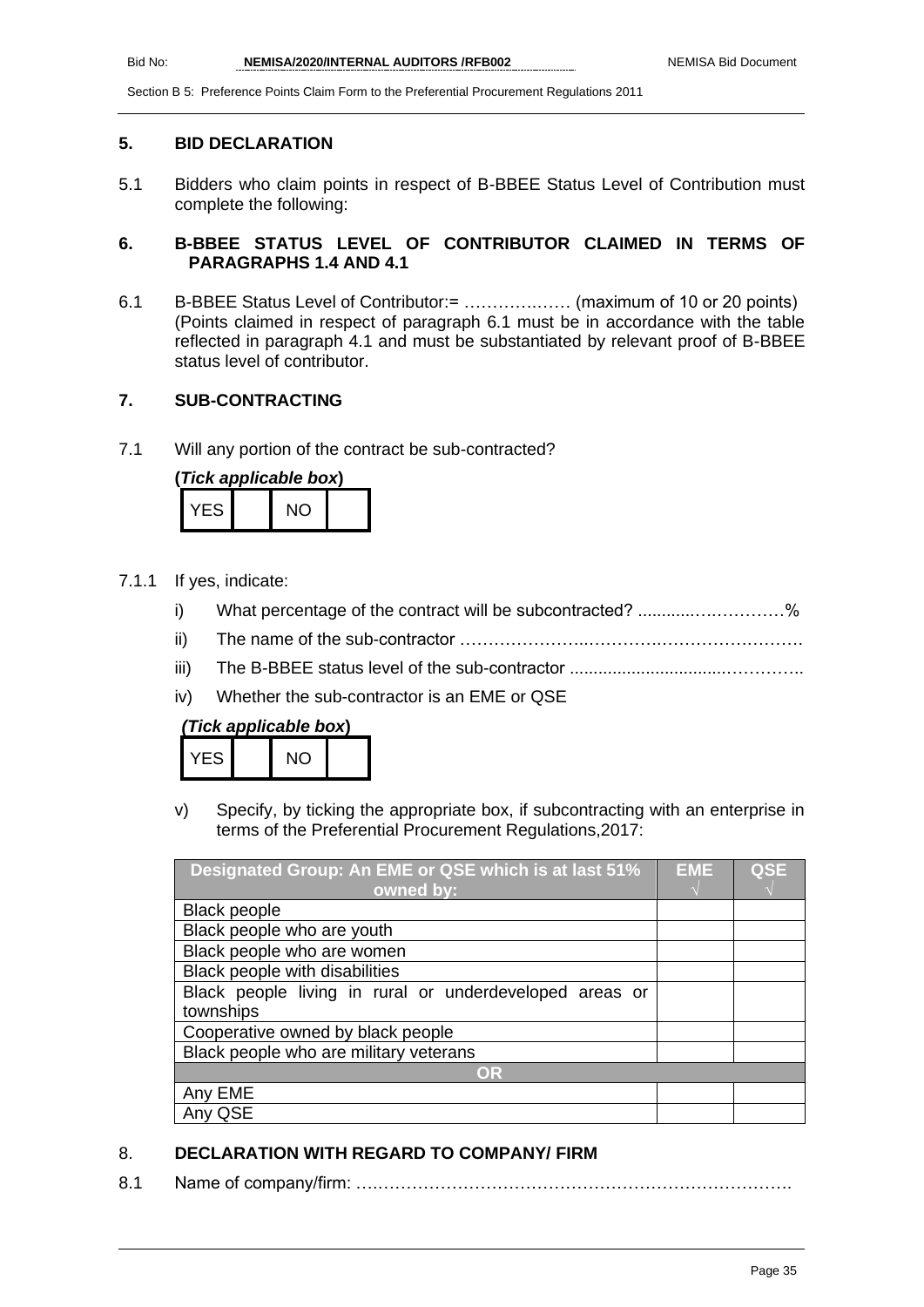- 8.2 VAT registration number: …..……………………………….……………………………
- 8.3 Company registration number: ……….……..…………….…………………………….
- 8.4 TYPE OF COMPANY/ FIRM

# **(***Tick applicable box***)**

- Partnership/ Joint Venture/ Consortium
- One person business/ sole propriety
- Close corporation
- Company
- $\Box$  (Pty) Limited

# 8.5 DESCRIBE PRINCIPAL BUSINESS ACTIVITIES

……………………………………………………………………………………………… ……………………………………………………………………………………………… ……………………………………………………………………………………………… ………………………………………………………………………………………….…..

## 8.6 COMPANY CLASSIFICATION

# **(***Tick applicable box***)**

- **Manufacturer**
- **Supplier**
- Professional service provider
- $\Box$  Other service providers, e.g. transporter, etc.
- 8.7 Total number of years the company/firm has been in business: .......................
- 8.8 I/ we, the undersigned, who is/ are duly authorised to do so on behalf of the company/firm, certify that the points claimed, based on the B-BBE status level of contributor indicated in paragraphs 1.4 and 6.1 of the foregoing certificate, qualifies the company/ firm for the preference(s) shown and I/ we acknowledge that:
	- i) The information furnished is true and correct;
	- ii) The preference points claimed are in accordance with the General Conditions as indicated in paragraph 1 of this form;
	- iii) In the event of a contract being awarded as a result of points claimed as shown in paragraphs 1.4 and 6.1, the contractor may be required to furnish documentary proof to the satisfaction of the purchaser that the claims are correct;
	- iv) If the B-BBEE status level of contributor has been claimed or obtained on a fraudulent basis or any of the conditions of contract have not been fulfilled, the purchaser may, in addition to any other remedy it may have –
		- (a) disqualify the person from the bidding process;
		- (b) recover costs, losses or damages it has incurred or suffered as a result of that person's conduct;
		- (c) cancel the contract and claim any damages which it has suffered as a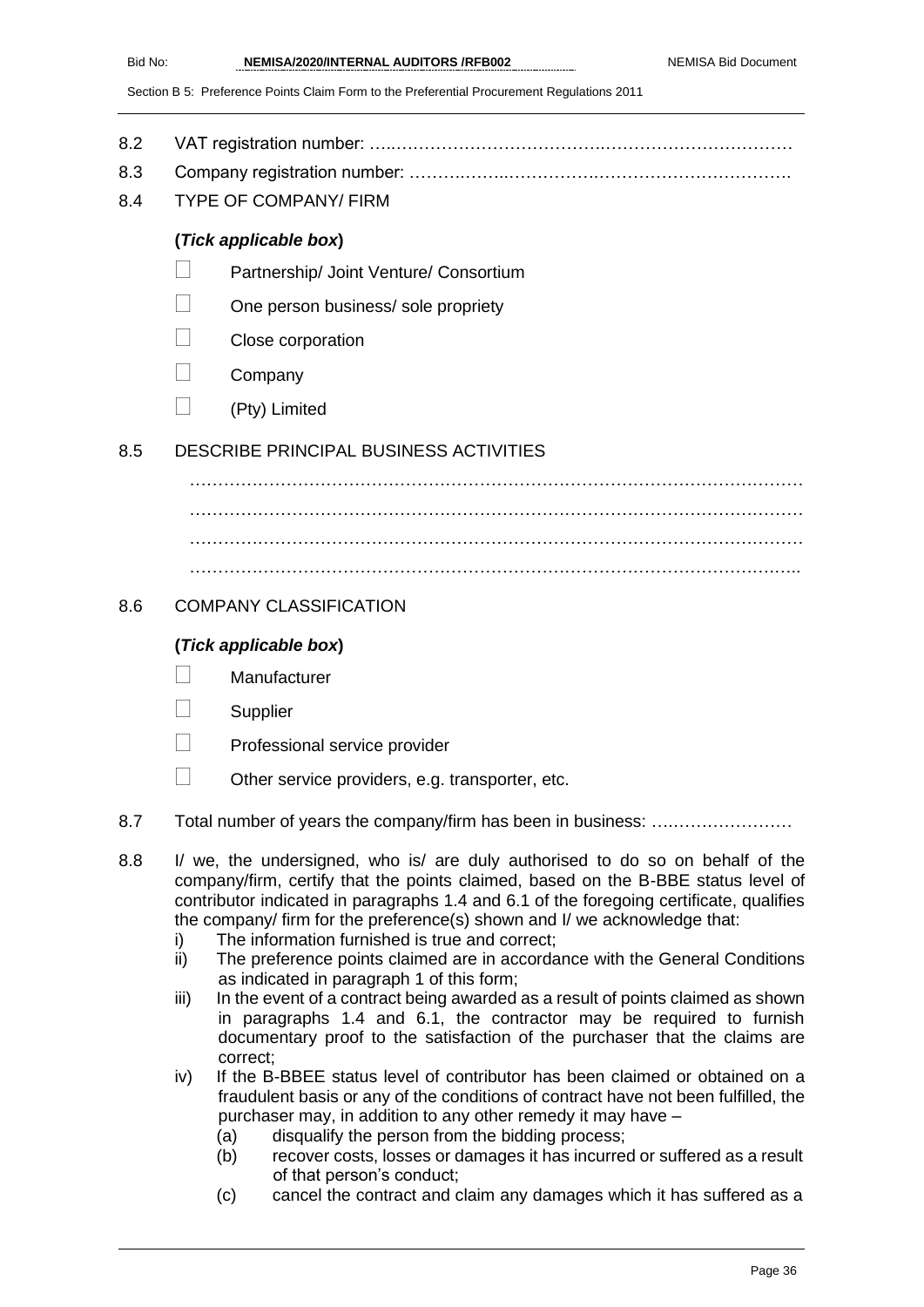result of having to make less favourable arrangements due to such cancellation;

- (d) recommend that the bidder or contractor, its shareholders and directors, or only the shareholders and directors who acted on a fraudulent basis, be restricted by the National Treasury from obtaining business from any organ of state for a period not exceeding 10 years, after the *audi alteram partem* (hear the other side) rule has been applied; and
- (e) forward the matter for criminal prosecution.

| <b>WITNESSES</b><br>1 | SIGNATURE(S) OF BIDDERS(S)<br>DATE: |
|-----------------------|-------------------------------------|
|                       | ADDRESS:                            |
| ົ                     | .                                   |
|                       | .                                   |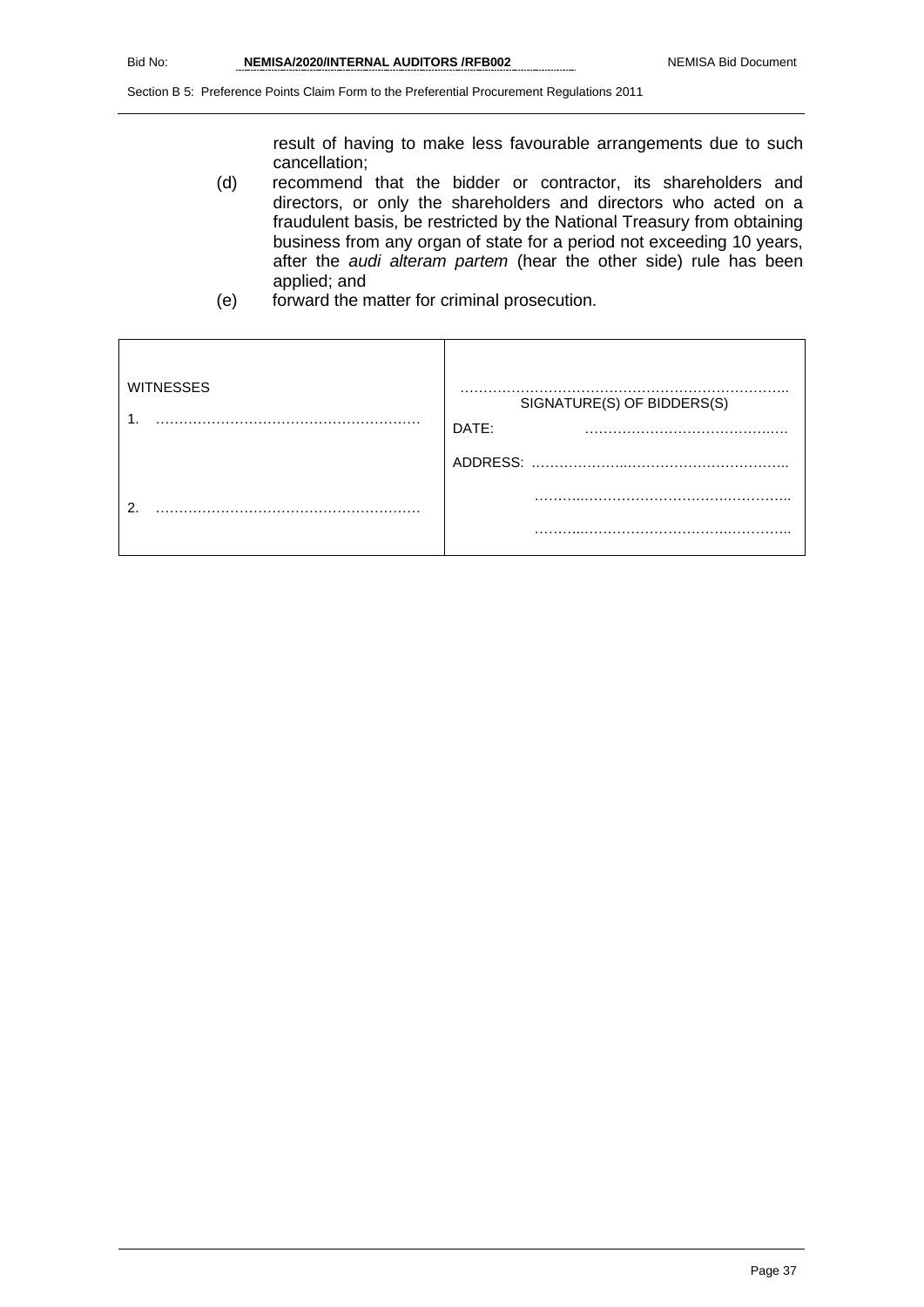Section B 6: Invitation to Bid

# **INVITATION TO QUOTE Return as Part 7**

# **YOU ARE HEREBY INVITED TO QUOTE FOR REQUIREMENT OF NEMISA**

| QUOTE                                                                                                                   | NEMISA/2020/INTERNAL AUDITORS | <b>CLOSING</b> | FRIDAY, 25     | <b>CLOSING</b> | 11:00 |
|-------------------------------------------------------------------------------------------------------------------------|-------------------------------|----------------|----------------|----------------|-------|
| <b>NO</b>                                                                                                               | /RFB002                       | <b>DATE</b>    | SEPTEMBER 2020 | TIME           |       |
| REQUEST FOR PROPOSAL FOR SOURCING OF SERVICE PROVIDER FOR INTERNAL AUDIT SERVICES FOR A<br><b>PERIOD OF THREE YEARS</b> |                               |                |                |                |       |

|                                                          |      | (Failure to do so may result in your bid being disqualified)                                 | All Bidders must furnish the following particulars and include it in their submission                     |           |
|----------------------------------------------------------|------|----------------------------------------------------------------------------------------------|-----------------------------------------------------------------------------------------------------------|-----------|
| Name of Bidder:                                          |      |                                                                                              |                                                                                                           |           |
| Postal address:                                          |      |                                                                                              |                                                                                                           |           |
| Street address:                                          |      |                                                                                              |                                                                                                           |           |
|                                                          |      |                                                                                              |                                                                                                           |           |
| Telephone number:                                        | Code |                                                                                              |                                                                                                           |           |
| Cellular number:                                         |      |                                                                                              |                                                                                                           |           |
| Facsimile number:                                        | Code |                                                                                              |                                                                                                           |           |
| e-Mail address:                                          |      |                                                                                              |                                                                                                           |           |
| VAT Registration No:                                     |      |                                                                                              |                                                                                                           |           |
| TAX COMPLIANCE REQUIREMENTS (Tick applicable box)        |      |                                                                                              |                                                                                                           |           |
| <b>Printed TCS</b>                                       |      | <b>SARS PIN</b>                                                                              |                                                                                                           | CSD No    |
| <b>PROOF OF B-BBEE STATUS LEVEL SUBMITTED?</b>           |      |                                                                                              | <b>YES</b>                                                                                                | <b>NO</b> |
| (Tick applicable box)                                    |      |                                                                                              |                                                                                                           |           |
| <b>B-BBEE Status Level Verification Certificate</b>      |      |                                                                                              | <b>B-BBEE Status Level Sworn Affidavit</b>                                                                |           |
| WHO WAS THE CERTIFICATE ISSUED BY? (Tick applicable box) |      |                                                                                              |                                                                                                           |           |
|                                                          |      | An Accounting Officer as contemplated in the Close Corporation Act (CCA)?                    |                                                                                                           |           |
|                                                          |      | A verification Agency accredited by the South African National Accreditation System (SANAS)? |                                                                                                           |           |
| A registered Auditor?                                    |      |                                                                                              |                                                                                                           |           |
|                                                          |      |                                                                                              | NOTE: A B-BBEE Status Level Certificate/ Sworn Affidavit (For EMEs or QSEs) must be submitted in order to |           |

*qualify for preference points for B-BBEE*

#### **Contact details of Bidder's representative:**

| Name and Surname  |                  |                      |        |  |
|-------------------|------------------|----------------------|--------|--|
| Telephone number: | Code             | -------------------- | Number |  |
| Cellular number:  |                  |                      |        |  |
| Facsimile number: | Code             |                      | Number |  |
| e-Mail address:   | ---------------- |                      |        |  |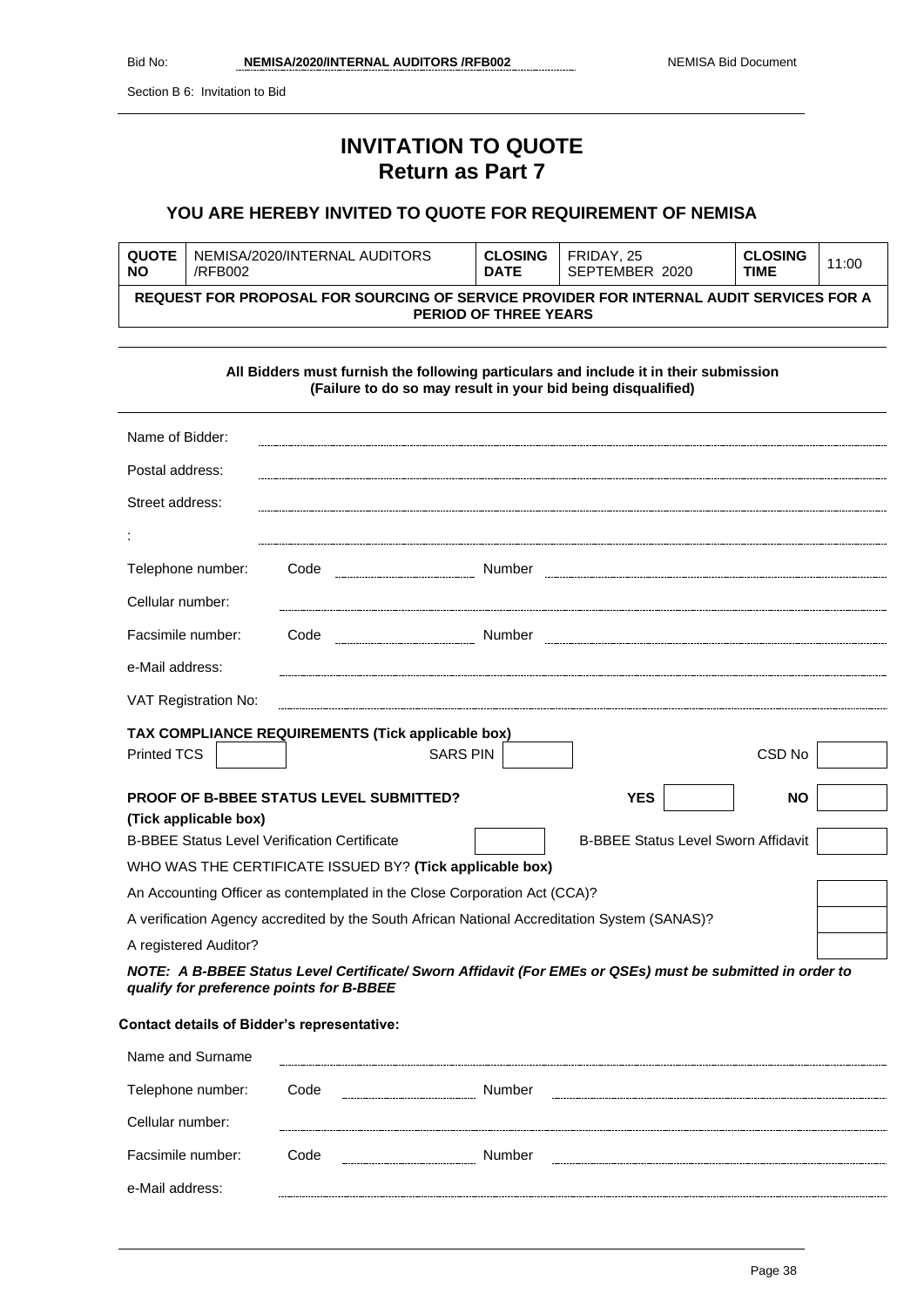Section B 6: Invitation to Bid

#### **Confirmation**

Are you the accredited representative in South Africa for the services offered by you? **YES / NO**

#### **Declaration**

I/ We have examined the information provided in your bid documents and offer to undertake the work prescribed in accordance with the requirements as set out in the bid document. The prices quoted in this bid are valid for the stipulated period. I/ We confirm the availability of the proposed team members. I/ We confirm that this bid will remain binding upon us and may be accepted by you at any time before the expiry date.

| <b>Signature of Bidder:</b>                   |   |          |
|-----------------------------------------------|---|----------|
| Date:                                         |   |          |
| Are you duly authorised to commit the Bidder? |   | YES / NO |
| Capacity under which this bid is signed       |   |          |
|                                               |   |          |
| TOTAL BID PRICE (INCLUSIVE OF VAT)            | R |          |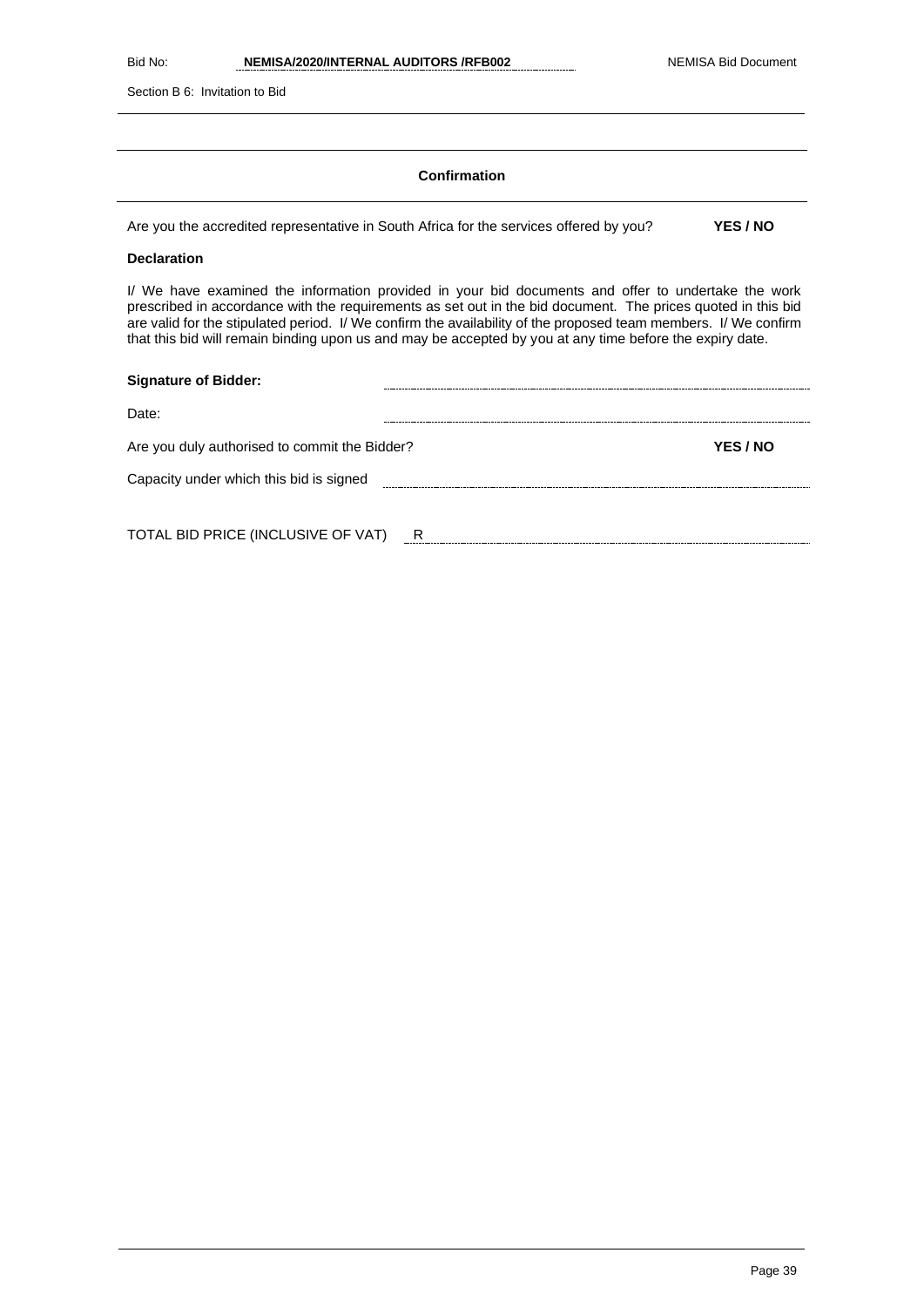Section B 7: Pricing Schedule

# **PRICING SCHEDULE** Services **Return as Part 8**

| NAME OF<br><b>RESPONDENT:</b> |                                                                                                                                                                                                                          |                      |                                 |
|-------------------------------|--------------------------------------------------------------------------------------------------------------------------------------------------------------------------------------------------------------------------|----------------------|---------------------------------|
|                               | OFFER TO BE VALID FOR 60 DAYS FROM THE CLOSING DATE OF QUOTATION                                                                                                                                                         |                      |                                 |
| <b>PAR NO</b>                 | <b>DESCRIPTION</b>                                                                                                                                                                                                       |                      | QUOTATION PRICE IN RSA CURRENCY |
|                               | The accompanying information must be used for the formulation of proposals.                                                                                                                                              |                      |                                 |
| $\overline{2}$                | Respondents are required to indicate a ceiling price based on the total estimated time/fees for<br>completion of all phases and including all expenses for the project. Check if this is right format for the<br>service |                      |                                 |
|                               | NB this amount will cover all the requirements as per no:3 scope of works.                                                                                                                                               | Amount excluding VAT | R                               |
|                               |                                                                                                                                                                                                                          | VAT @ $15\%$         | R                               |
|                               |                                                                                                                                                                                                                          | Total including VAT  | R                               |
| 3                             | Period required for commencement with project after acceptance of quotation.                                                                                                                                             |                      |                                 |
| 4                             | Estimated person-days for completion of the project.                                                                                                                                                                     |                      |                                 |
| 5                             | Are the rates quoted firm for the full period of the contract?                                                                                                                                                           |                      |                                 |
| 6                             | If not firm for the full period, provide details of the basis on which adjustments will be applied for, for example consumer price index.                                                                                |                      |                                 |